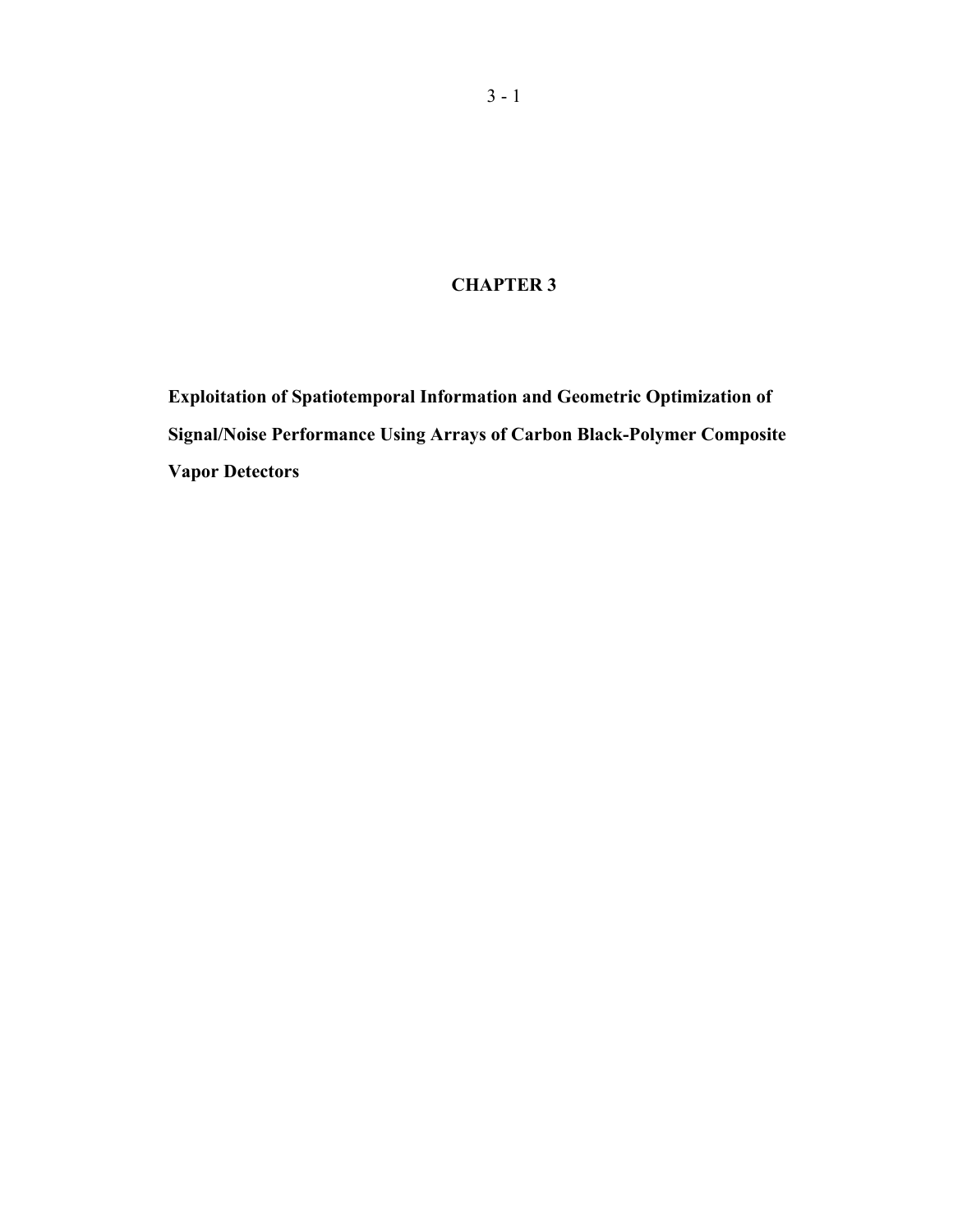#### **ABSTRACT**

We have investigated various aspects of the geometric and spatiotemporal response properties of an array of sorption-based vapor detectors. The detectors of specific interest are composites of insulating organic polymers filled with electrical conductors, wherein the detector film provides a reversible dc electrical resistance change upon the sorption of an analyte vapor. An analytical expression derived for the signal/noise performance as a function of detector volume implies that there is an optimum detector film volume which will produce the highest signal/noise ratio for a given carbon black-polymer composite when exposed to a fixed volume of sampled analyte. This prediction has been verified experimentally by exploring the response behavior of detectors having a variety of different geometric form factors. We also demonstrate that useful information can be obtained from the spatiotemporal response profile of an analyte moving at a controlled flow velocity across an array of chemically identical, but spatially nonequivalent, detectors. Finally, we demonstrate the use of these design principles, incorporated with an analysis of the changes in detector signals in response to variations in analyte flow rate, to obtain useful information on the composition of analytes and analyte mixtures.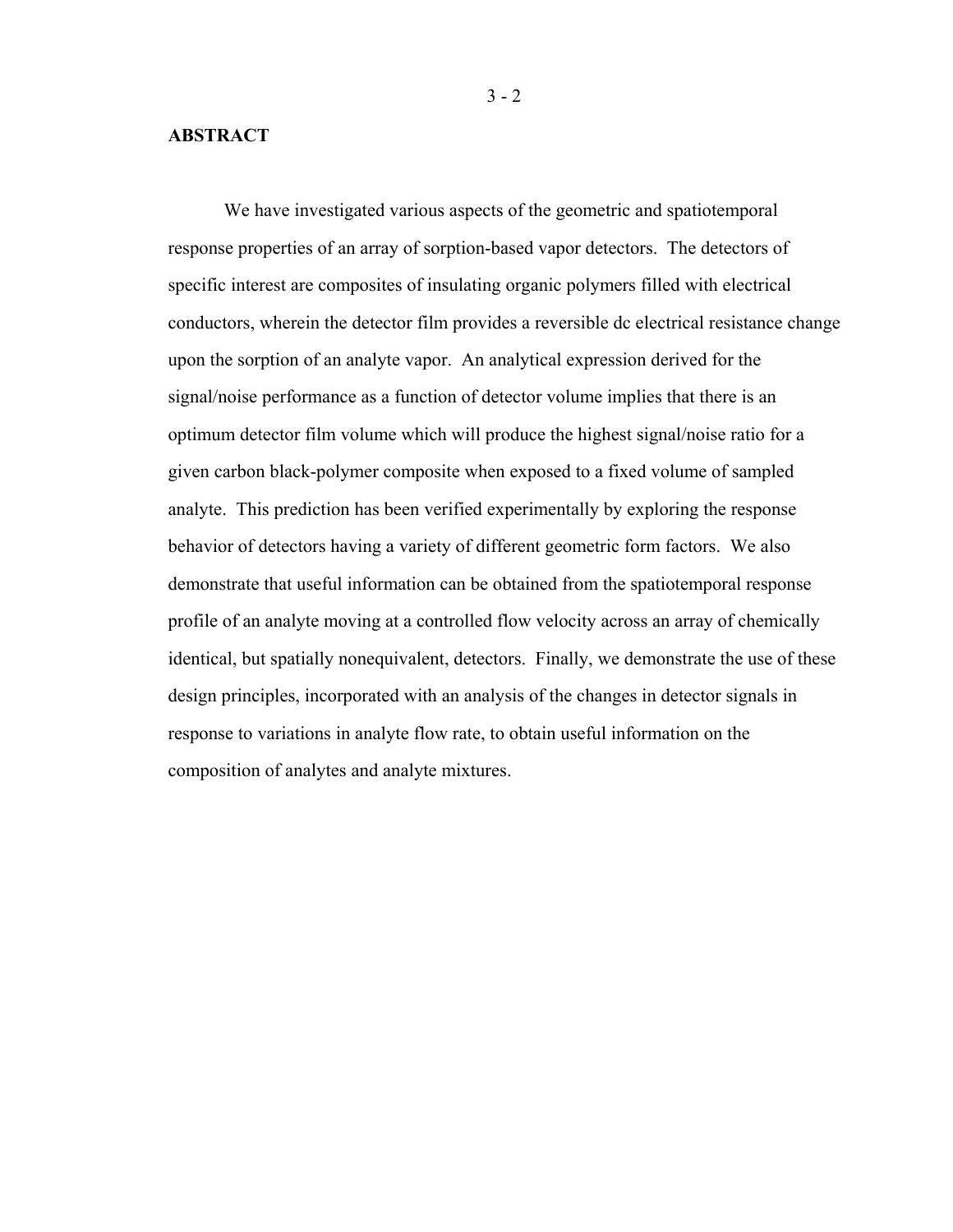$3 - 3$ 

#### **I. INTRODUCTION**

In most studies of vapor detector arrays to date, the detectors are placed in nominally spatially equivalent positions relative to the analyte flow path [1-3]. In such a configuration, any spatiotemporal differences between detectors are minimized, and the array response pattern is determined by the differing physicochemical responses of the various detectors towards the analyte of interest. The variations in analyte sorption amongst various detectors thus determines the resolving power of the detector array and determines the other performance parameters of such systems. In this work, we have deliberately placed detectors in spatially nonequivalent positions relative to the flow path of the sampled analyte. We demonstrate that the spatiotemporal response properties of such an array can be used advantageously to obtain information on the identity of analyte vapors and also to produce information on the composition of analyte mixtures.

Additionally, in most studies of detector arrays to date, the form factor of the individual detectors is constrained by factors related to the mode of signal transduction. For example, most film-coated QCM devices must have specified dimensions so that a resonant bulk acoustic wave can be maintained in the quartz crystal transducer element [4, 5]. Similarly, the geometry of SAW devices is constrained by the need to sustain a Rayleigh wave of the appropriate resonant frequency at the surface of the transducer crystal [4]. Each detector in a QCM or SAW array typically has an identical area and form factor; consequently, the array response is based solely on the different polymer/analyte sorption properties of the differing detector films. Although in principle these types of devices could be constructed with a range of form factors, relatively little attention has been focused on varying the form factors of the detector to optimize the signal/noise ratio (S/N) for a particular analyte. Recent work in our laboratories has focused on the use of chemically sensitive vapor detectors comprised of regions of electrical conductors interspersed amongst regions of insulating organic polymers [1].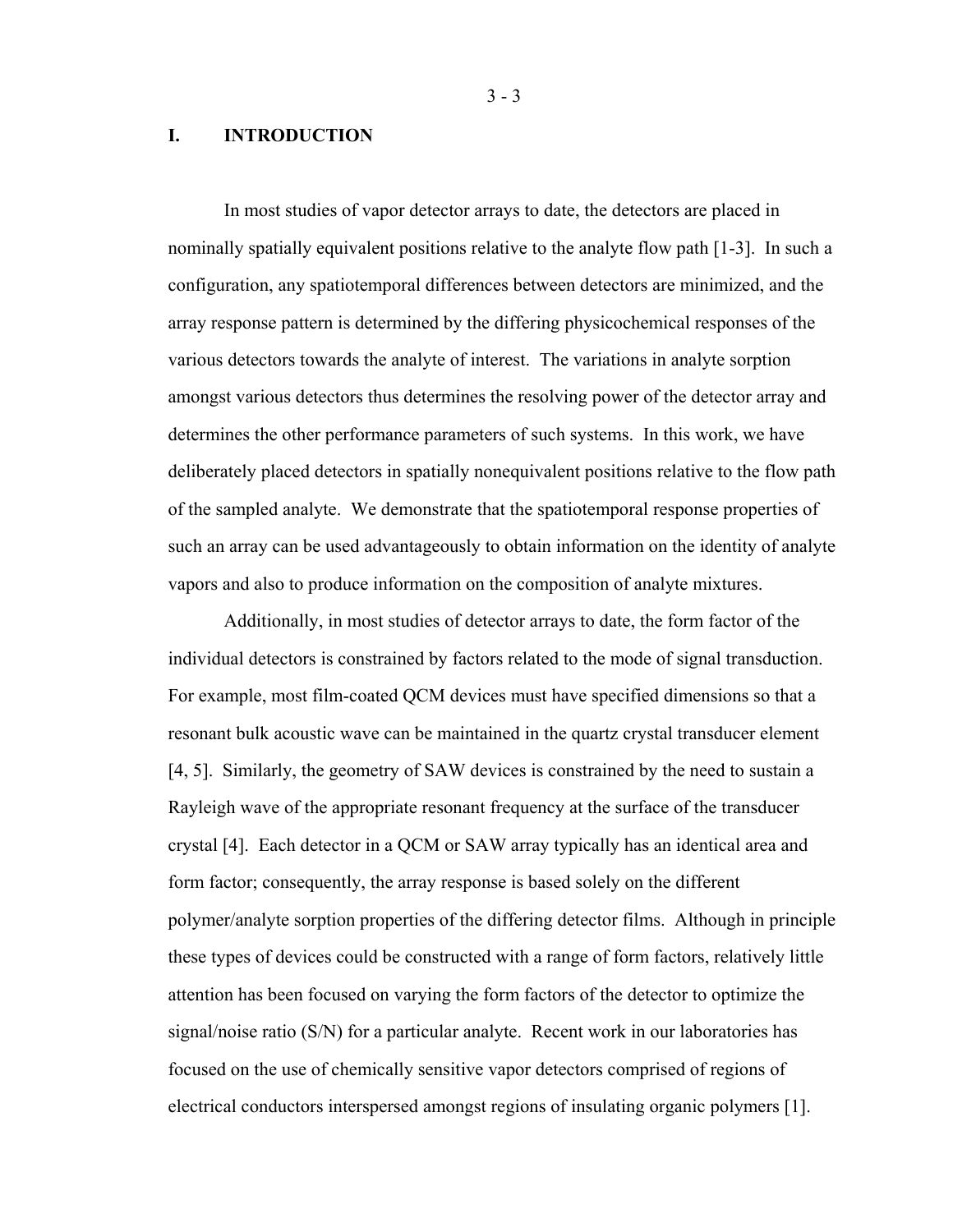The swelling of these films upon sorption of an analyte vapor produces a readily measured, dc electrical resistance change. Spray-coating deposition techniques using masked substrates permits the fabrication of such chemiresistor-type vapor detectors in virtually any geometry where the film can bridge two electrically conducting contact leads [6]. This freedom to explore various form factors allows convenient exploration of the geometrical aspects of sorption-based vapor detector design.

We demonstrate herein that different form factors of a given detector film in conjunction with specific types of analyte flow paths can provide very different detection performance for different types of analyte vapors. An analytical expression has been derived to predict the optimum volume of a detector film as a function of the sample volume and the analyte/polymer partition coefficient. Under certain conditions, detectors of very small areas are expected to have the best S/N performance, whereas for other conditions, relatively large detector areas are optimal. These predictions have been verified through measurements of the response properties of conducting polymer composite chemiresistor vapor detectors. We also demonstrate that, based on these principles, the use of an array of detectors that are nominally identical chemically, but which have different form factors relative to the analyte flow path, can provide useful information on the composition and identity of an analyte vapor. Finally, we report S/N data that allow comparisons between the detection limits of several polymer/analyte combinations using two different modes of signal transduction: frequency shifts in SAW devices and dc electrical resistance changes in composites of carbon black and insulating organic polymers.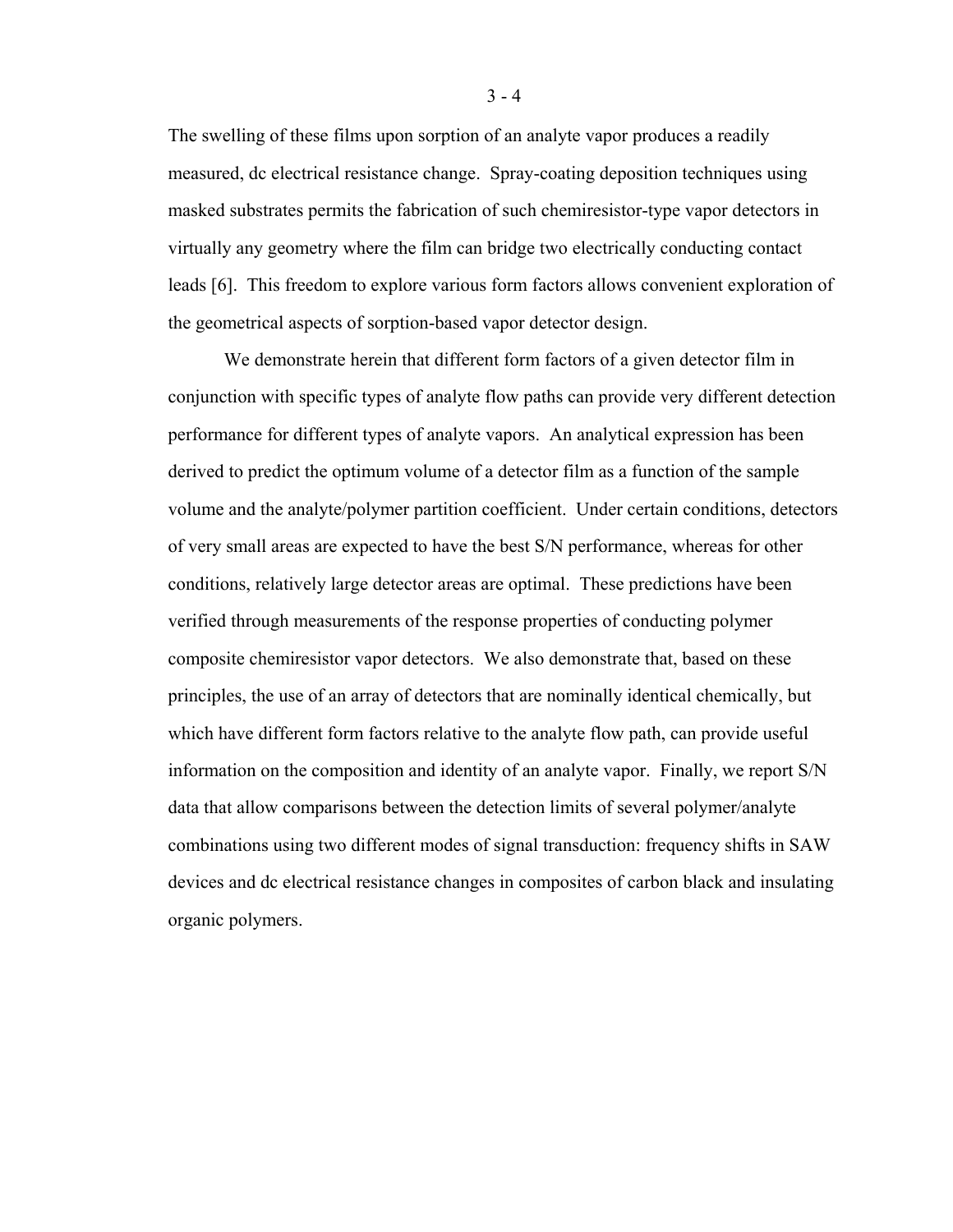### $3 - 5$

#### **II. THEORETICAL CONSIDERATIONS**

# **A. Dependence of the Noise Power on the Area of a Carbon Black-Polymer Composite Vapor Detector**

At open circuit, resistors exhibit voltage fluctuations whose power spectrum is constant as the frequency is varied. These fluctuations are known as Johnson noise. The root mean squared (rms) noise voltage density of this Johnson noise,  $V_{\text{JN}}$ , is related to the resistance, R, of a resistive detector as follows

$$
V_{\rm JN} = (4kTRB)^{1/2} \tag{1}
$$

where k is Boltzmann's constant, T is the temperature in degrees K, and B is the bandwidth [7]. This Johnson noise is the fundamental lower limit on the noise of any device of resistance R, and its magnitude is independent of the volume or of other fabrication-dependent properties of the resistor. However, when current flows through most types of resistive materials, a voltage fluctuation is observed with a power spectral density that displays an inverse dependence on frequency. This additional noise, which is typically of the form  $1/f'$  where  $\gamma = 1 \pm 0.1$ , is designated  $1/f$  noise [8, 9].

Even for a series of resistors that are fabricated by an identical process, the magnitude of the  $1/f$  noise depends on the volume,  $\mathcal{V}$ , of the resistor. When the correlation length of the resistive particle network is small compared to the physical length scale of interest, the 1/f noise of a resistance-based detector is expected to be proportional to  $\mathcal{V}^{1/2}$  [10]. For a given film thickness, this implies that the total noise of a resistive detector scales as  $A^{-1/2}$ , where A is the total area of the detector film between the electrical contact leads. This dependence requires that the magnitude of the 1/f noise, in the frequency window of the measurement, is much greater than the magnitude of the Johnson noise, so that the total noise is dominated by the 1/f contribution. As a consequence of Ohm's law, the power spectral density,  $S_n(V)$ , of the 1/f resistance noise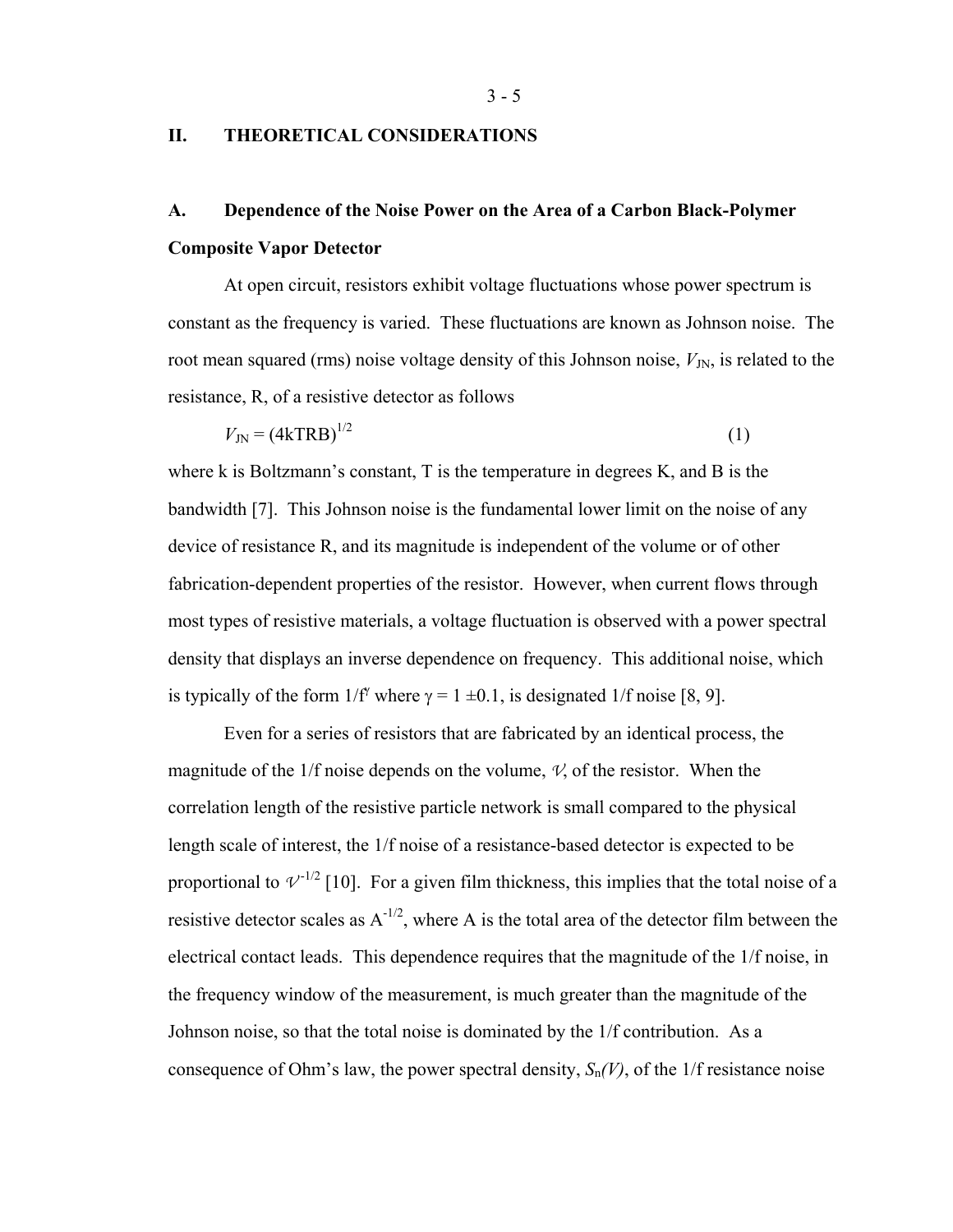scales with the square of the bias voltage,  $V<sub>b</sub>$ , applied to the resistor. The quantity of fundamental interest in characterizing the noise of a resistive detector element is thus

$$
S_{\rm n} = S_{\rm n}(V_{\rm b})/|V_{\rm b}|^2 \tag{2}
$$

where  $S_n$  is the relative noise power spectral density and  $V_b$  is the biasing voltage [10, 11]. In contrast to the Johnson noise, the level of the 1/f noise in carbon blackpolymer composite resistors varies with many factors, including the structure of the carbon black, its volume fraction in the composite, the type of insulator, the resistivity of the composite, and the method of resistor preparation [10, 12].

# **B. Dependence of Signal/Noise on the Area of a Carbon Black Composite Chemiresistor**

Given the above expectations for the scaling of the noise power of a chemically sensitive resistor with the volume of the detector film, we now consider how the signal produced by sorption of an analyte will depend on the volume of the detector film. Consider introducing a fixed quantity of an analyte into a sample chamber of total volume  $V_1$  to produce an initial analyte concentration  $C_v^i$  in the vapor phase (Scheme I). This analyte could either be introduced as a pulse of concentrated analyte into the volume  $V_1$  or by introducing a sampled volume of analyte in conjunction with a dead volume of carrier gas in the sampling path such that initially after the sampling process has been completed, an analyte concentration  $C_v^i$  is present in a total headspace volume  $V_1$ . Assuming that no analyte is present initially in either the background gas or the polymer, the total number of moles of analyte available for sorption into the polymer is therefore  $n_T = C_v^i$   $V_1$ . Sorption of the analyte into a polymer of volume  $V_p$  will proceed with a polymer/gas partition coefficient,  $K = C_p/C_v^{eq}$ , where  $C_p$  is the concentration of analyte in the polymer phase,  $C_v^{eq}$  is the concentration of the analyte in the vapor phase, and both concentrations refer to the situation after equilibrium has been reached.

Assuming that the change in volume of the polymer phase due to analyte sorption,  $\Delta V_p$ , is small compared to the value of the initial headspace volume  $V_1$  implies that  $V_1$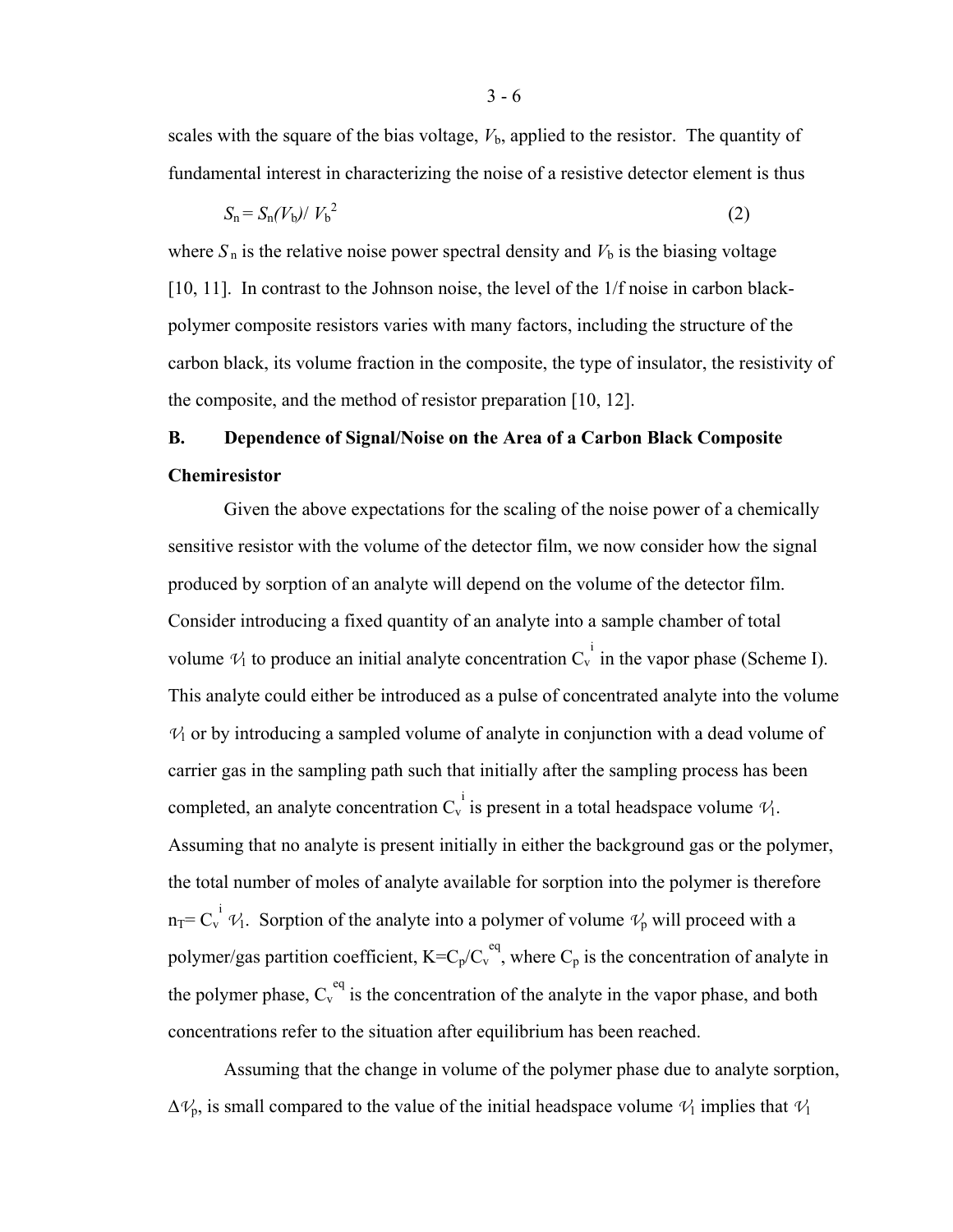also equals the headspace volume after equilibrium has been reached (for typical detector film thicknesses of  $0.2$ -1.0  $\mu$ m, and for typical headspace thicknesses of greater than 0.1 cm, even 100% increases in film thickness due to sorption-induced film swelling will produce a negligible change in the headspace volume). Under these conditions, conservation of mass of analyte implies that

$$
n_T = \mathcal{V}_1 C_v^i = \mathcal{V}_p C_p + \mathcal{V}_1 C_v^{eq}
$$
 (3)

Hence,

$$
n_T = \psi_p C_p + \psi_1 C_p / K \tag{4}
$$

or

$$
C_p = n_T / (\nu_p + \nu_l / K) \tag{5}
$$

We further assume that the signal, S, obtained due to sorption of analyte into the polymer is linearly related to the sorbed analyte concentration through a sensitivity factor,  $X_1$ , for each analyte/polymer combination [13]

$$
S = X_1 C_p \tag{6}
$$

In the limit where the 1/f noise dominates the total noise of a chemically sensitive resistor, this measurement noise, N, scales as  $\mathcal{V}^{-1/2}$  (vide supra). Hence one can write

$$
N = X_2 \, \mathcal{V}_p^{-1/2} \tag{7}
$$

where  $X_2$  is a constant that is independent of the film volume.

The signal/noise is therefore

$$
S/N = X_1 C_p / X_2 \, \nu_p^{-1/2} \tag{8}
$$

Substituting for  $C_p$  from Eq. (5) produces

$$
S/N = (X_1/X_2) n_T [\psi_1^{1/2} + (\psi_1/K) \psi_1^{-1/2}]^{-1}
$$
\n(9)

Multiplying both the numerator and denominator of the right hand side of Eq. (9) by  $(K/\nu_1)^{1/2}$  yields

$$
S/N = (X_1/X_2) n_T (K/\nu_1)^{1/2} [(\nu_1/K)^{-1/2} \nu_p^{1/2} + (\nu_1/K)^{1/2} \nu_p^{-1/2}]^{-1}
$$
 (10)

With the substitution  $\chi = \frac{\nu_p K}{\nu_1}$ , Eq. (10) becomes

$$
S/N = (X_1/X_2) n_T (K/\nu_1)^{1/2} [\chi^{1/2} + \chi^{-1/2}]^{-1}
$$
 (11)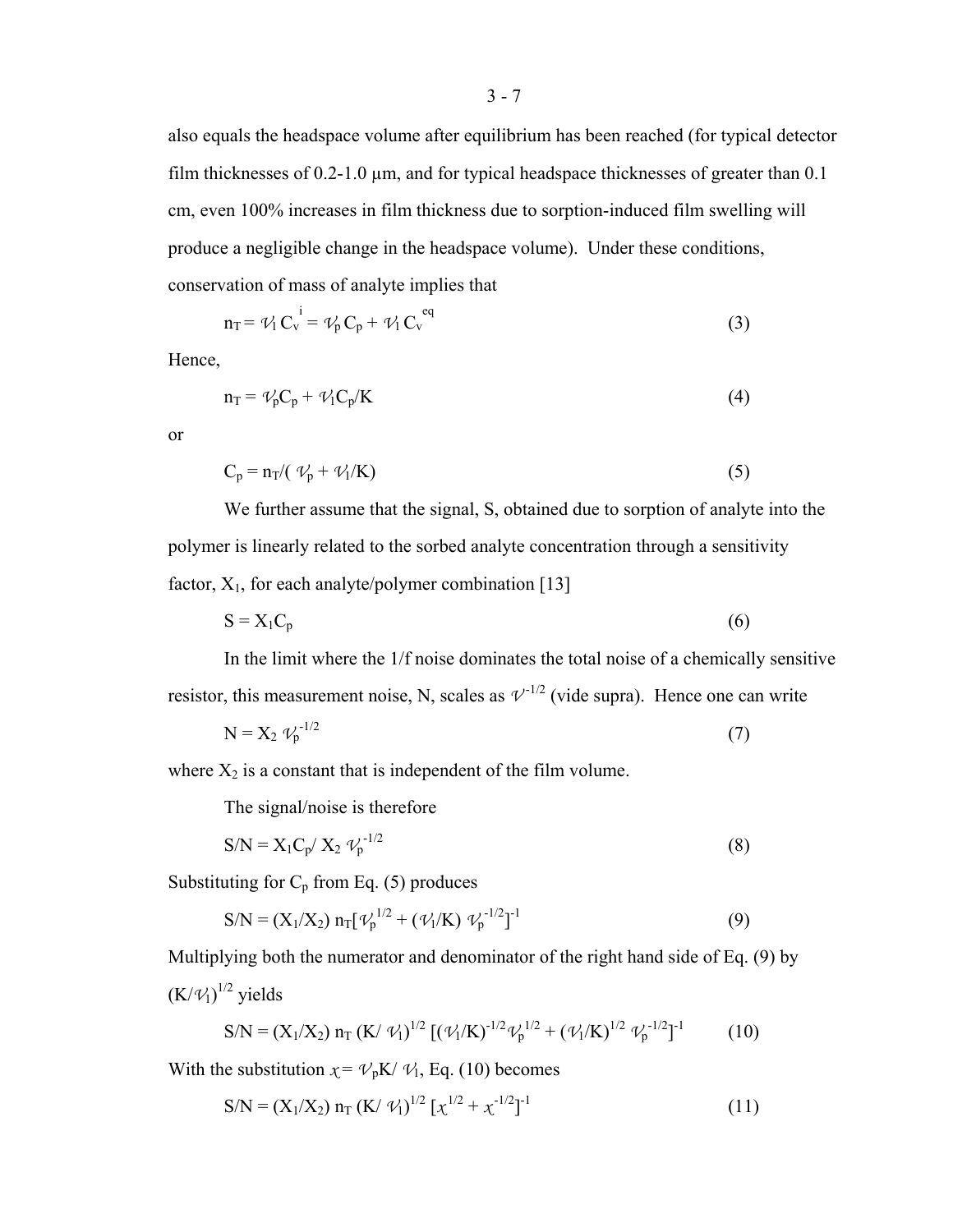This function is maximized when  $\chi$ =1, i.e., when K  $\mathcal{V}_p/\mathcal{V}_1=1$ , which implies that

$$
\varphi_{p} = \varphi_{1}/K \tag{12}
$$

at maximal S/N ratio.

When  $\mathcal{V}_p = \mathcal{V}_1/K$ , Eqs. (3, 4) yield  $C_v^{eq}$   $\mathcal{V}_1 = (1/2) n_T$  and  $C_p$   $\mathcal{V}_p = (1/2) n_T$ . In other words, for a finite quantity of sampled analyte, the maximal S/N ratio is obtained when the detector volume equals the headspace volume  $V_1$  divided by the polymer/gas partition coefficient. This produces a situation in which equal numbers of moles of analyte are present in the polymer and vapor phases after equilibrium has been attained. In practice, the film thickness of the detector is typically as small as possible to minimize the time constant for sorbtion/desorbtion of analyte. Hence, at constant, minimized film thickness, Eqs. (9, 12) imply that there is an optimum detector film area for a given headspace volume and a given initial headspace analyte concentration. Smaller detector areas than this optimum value fail to exhibit optimally low noise, while larger detector areas result in the sorption of the fixed number of moles of analyte into too large of a polymer volume and therefore produce a reduced magnitude of signal after equilibrium has been reached. Another consequence of the analysis presented above is that the different response properties of a set of detectors having a common polymer sorbent layer, but having different form factors, can provide information on the value of K, if  $V_1$ is known and/or is held constant during the experiment. Below we evaluate the validity of these predictions for sorption-based detectors fabricated using carbon black loaded chemiresistors as exemplary systems.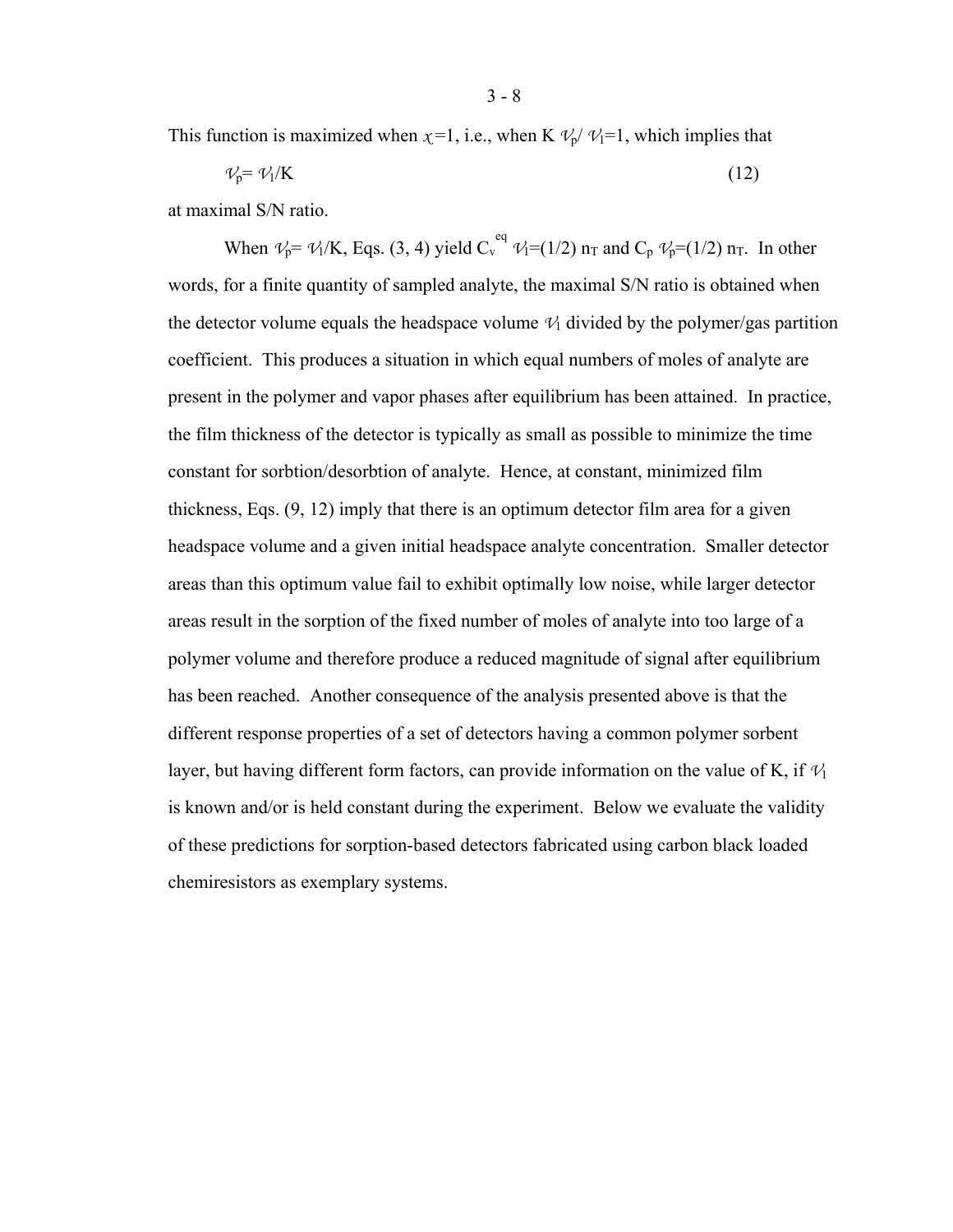#### **III. EXPERIMENTAL**

#### **A. Materials**

Poly (ethylene-co-vinyl acetate) with 25% acetate (PEVA), and poly(caprolactone) (PCL) were purchased from Scientific Polymer Products. The solvents n-hexane, n-decane, n-dodecane, n-tridecane, and n-hexadecane were purchased from Aldrich Chemical Corp, while toluene and methanol were purchased from EM Science. All solvents were used as received.

#### **B. Fabrication of Substrates and Detector Films**

### *1. Detector Film Fabrication*

The carbon black-polymer composite suspensions used to form the detector films were prepared by dissolving 160 mg of polymer in toluene, followed by addition of 40 mg of carbon black (Cabot Black Pearls 2000) [1]. The mixtures were sonicated for 10 min and were then sprayed in several lateral passes using an airbrush (Iowata HP-BC) held at a distance of 10 to 14 cm from the substrate.

### *2. Substrates for Noise Measurements*

For measurements of the noise properties of the detector films, glass microscope slides were coated with a 50 nm thick layer of Au on top of a 15-30 nm thick layer of Cr, in a pattern that produced rectangular gaps between two parallel metal contact regions. The ratio of the rectangular edge length to the gap length was 8:1, and this aspect ratio was held constant as the area of the gap was varied. After film deposition, this procedure resulted in detector films of similar resistance values that had systematically varying film volumes. Carbon black composite films containing either PEVA or PCL, and having areas of 0.080, 0.30, 1.2, 1.3, 5.0, 33.0, and 132 mm<sup>2</sup>, with resistance values ranging from 70 to 160 kΩ, were then deposited onto these substrates. The resulting detector film thicknesses, which were between 180 and 300 nm for the PEVA films and between 60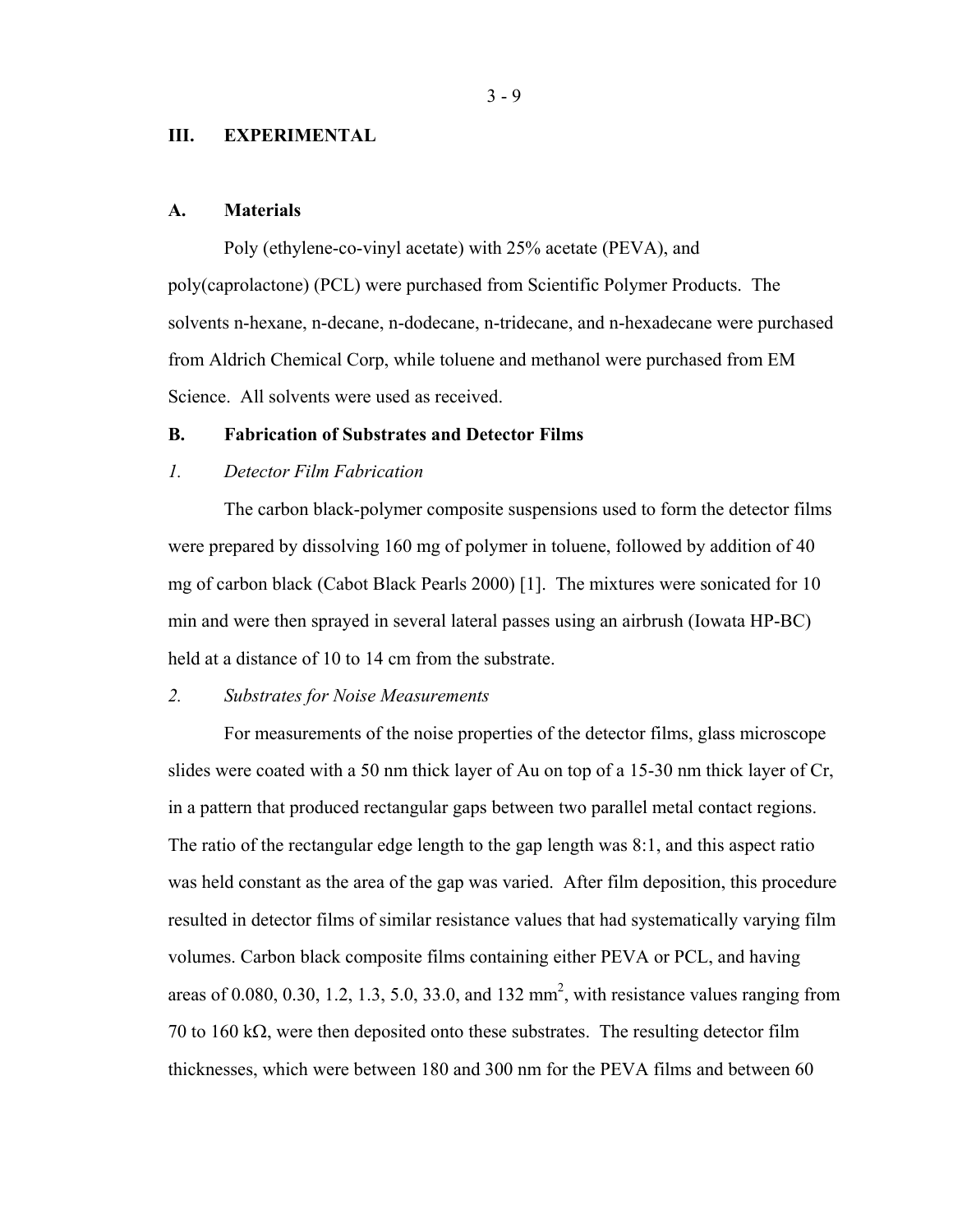and 120 nm for the PCL films, were measured with a Sloan Dektak model 3030 profilometer.

*3. Substrates for Investigation of the Vapor Response of Chemically Equivalent, Spatially Nonequivalent Detectors* 

Two additional types of substrates were used for investigation of the spatiotemporal and geometric aspects of the chemiresistive vapor detectors. In the first set of experiments (Scheme II), a series of parallel Cr/Au contacts was formed on each side of 75 mm x 25 mm glass slides. These contact electrodes were 1.8 mm long and were separated by a gap of 0.4 mm. Each pair of electrodes, which defined the contacts for an individual detector, was spaced 5 mm apart, permitting formation of 15 individual detectors on each side of the glass slide. The area surrounding the electrodes was coated with a thin layer of Teflon.

Both sides of the substrate were masked, with the exception of a 5 mm by 75 mm rectangular region on each side of the substrate that was centered on the row of electrical contacts used to form the detectors. Through this mask, carbon black-PEVA composites were sprayed onto one side of the glass microscope slide and carbon black-PCL composites were sprayed onto the other side of the glass slide. After spraying, the carbon black-polymer films covered the entire length of these substrates (Scheme II). Two such substrates were prepared. On the first substrate, the resulting detectors had resistance values that ranged from 60 to 160 kΩ on the side sprayed with a PCL-carbon black composite and from 140 to 180 k $\Omega$  on the side sprayed with a PEVA-carbon black composite. The ranges on the second substrate were 70 to 110 k $\Omega$  on the side sprayed with the PCL-carbon black composite and 170 to 260 k $\Omega$  on the side sprayed with a PEVA-carbon black composite.

A low volume vapor sample chamber was custom fabricated for the vapor response experiments (Scheme II). The detector substrate was placed between two pieces of Al, each of which had a recess 3.5 mm wide and 400 µm in depth machined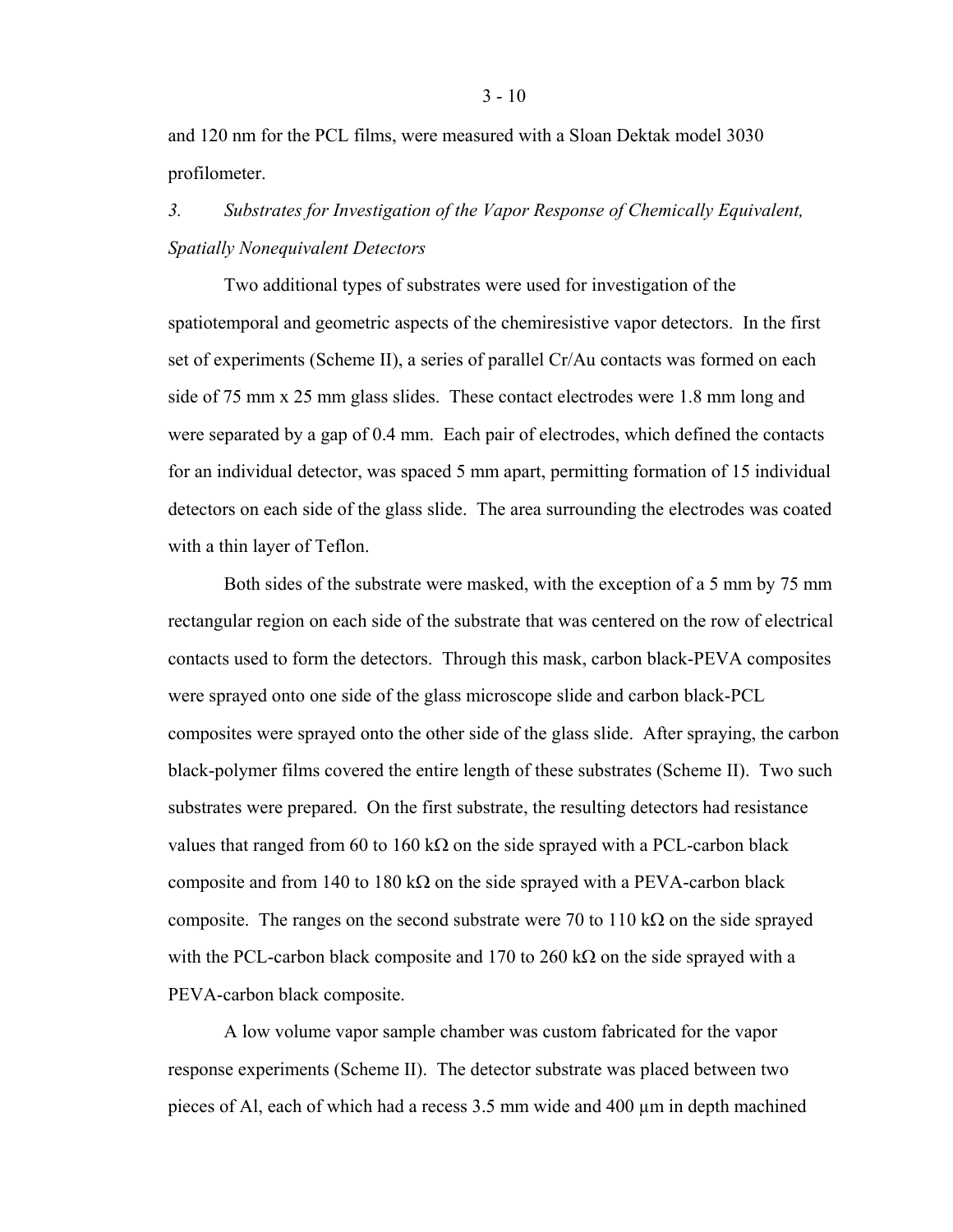along its length. Prior to assembly, a thin piece of Teflon tape was smoothed over the surface of the Al pieces and into the channel, effectively lining the top and the sides of the channel with an  $\approx 60$  µm thick layer of Teflon. This Teflon prevented contact between the analyte and the Al and also formed an airtight gasket between each Al piece and the substrate. Assembly of the Al pieces and the substrate created one shallow channel above the substrate and one shallow channel below the substrate, with each channel being  $340 \mu m$  deep (400  $\mu m$  channel depth minus 60  $\mu m$  thickness of Teflon insulation) and 3.4 mm wide (3.5 mm machined width minus 2 x 0.06 mm thickness of Teflon insulation). Each channel spanned the entire length of the row of 15 detectors on its corresponding side of the substrate. The 3.4 mm width of the channel bounded the gas flow into a region that was less than the width of the detector film that had been sprayed onto the substrate. Hence, for the entire length of the channel, the detector film completely coated the substrate in the region adjacent to the channel.

# *4. Substrates for Investigation of the Vapor Response of Geometrically Optimized Detector Films*

A second set of experiments (Scheme III) used rectangular 20 mm by 23 mm substrates that were fabricated by a commercial vendor (Power Circuits, Santa Ana, CA) using standard printed circuit board technology. Each of these substrates had electrical contacts deposited in a pattern that created a total of six detectors. Three detectors were located on the face of the substrate and three on the edge of the substrate. The three leading edge detectors were formed on the 840 µm thick edge of the substrate between parallel contacts that were located on each face of the circuit board. These detectors were located in positions 1e, 2e, and 3e on Scheme III. The 20 mm by 23 mm faces of the circuit board supported the three larger detectors, each of which had dimensions of 2.0 mm by 15 mm (positions 1f, 2f, and 3f in Scheme III). The electrodes that formed face detectors in the same location on the top and bottom of each substrate were wired together in parallel (i.e., the leads to detector 1f on the top face were connected in parallel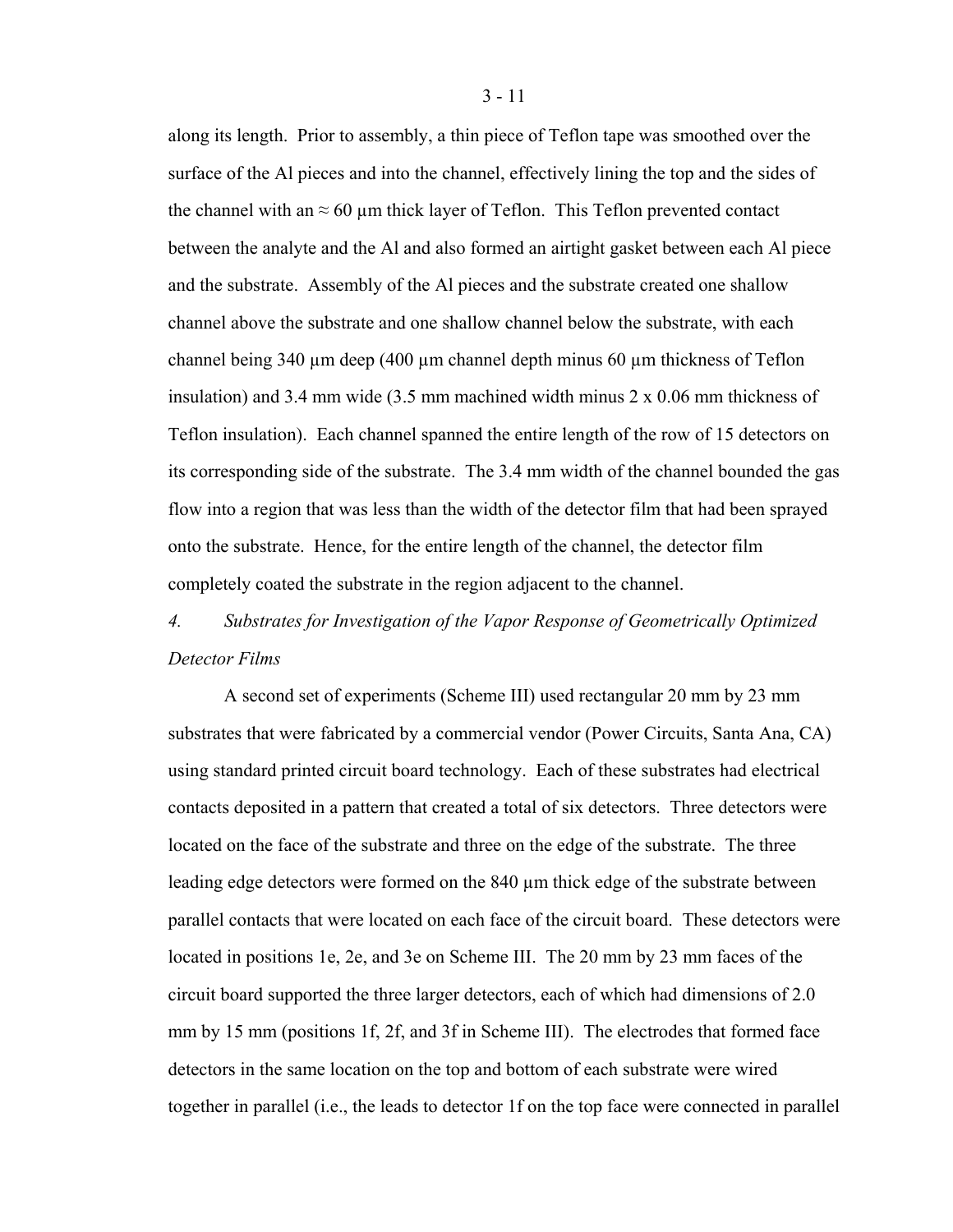to the leads that addressed detector 1f on the bottom face of the substrate). On each substrate this arrangement therefore produced three face detectors, each having a total film area of 60 mm<sup>2</sup> (2 x 2.0 x 15 mm).

Six total substrates of this type were prepared. Three of these substrates were prepared by spraying PEVA-carbon black films onto the edge and face detectors of the substrates, and three by spraying PCL-carbon black films onto the edge and face detectors of the substrates. To prevent current leakage between adjacent detectors, the films of the all individual detectors were isolated from each other by masking during spraying to produce a narrow (1 mm wide) gap in the detector film between adjacent detectors. Each of the six substrates was sprayed from an independently prepared suspension of carbon black and polymer, but both faces and the leading edge of a given substrate were sprayed from the same suspension. The two faces of a substrate were coated with a film of approximately the same resistance, to create films of similar thickness on each side of a given substrate.

One substrate sprayed with a PEVA-carbon black composite and one sprayed with a PCL-carbon black composite were then assembled into a stack that also contained 760 µm thick Al plates and 105 µm thick Teflon spacers. This assembly created a set of small channels, each of dimensions  $0.105 \times 12 \times 23$  mm, that permitted vapor to be drawn over each set of face detectors. The Teflon spacers served as the side walls for each channel. The assembled stack was 4.59 mm high  $(2 \times 0.840 \text{ mm} + 3 \times 0.760 \text{ mm} +$ 6 x 0.105 mm). Three separate stack assemblies of this type were built.

The stack assemblies were fitted into an Al chamber that had an open front and a tube connector on the back (away from the leading edge detectors). This tube connector was piped to a vacuum pump through a combination airflow meter and regulator (Cole Parmer). Each of the three stack assemblies used in this experiment contained six total channels formed collectively between the two substrates, the three Al plates, and the two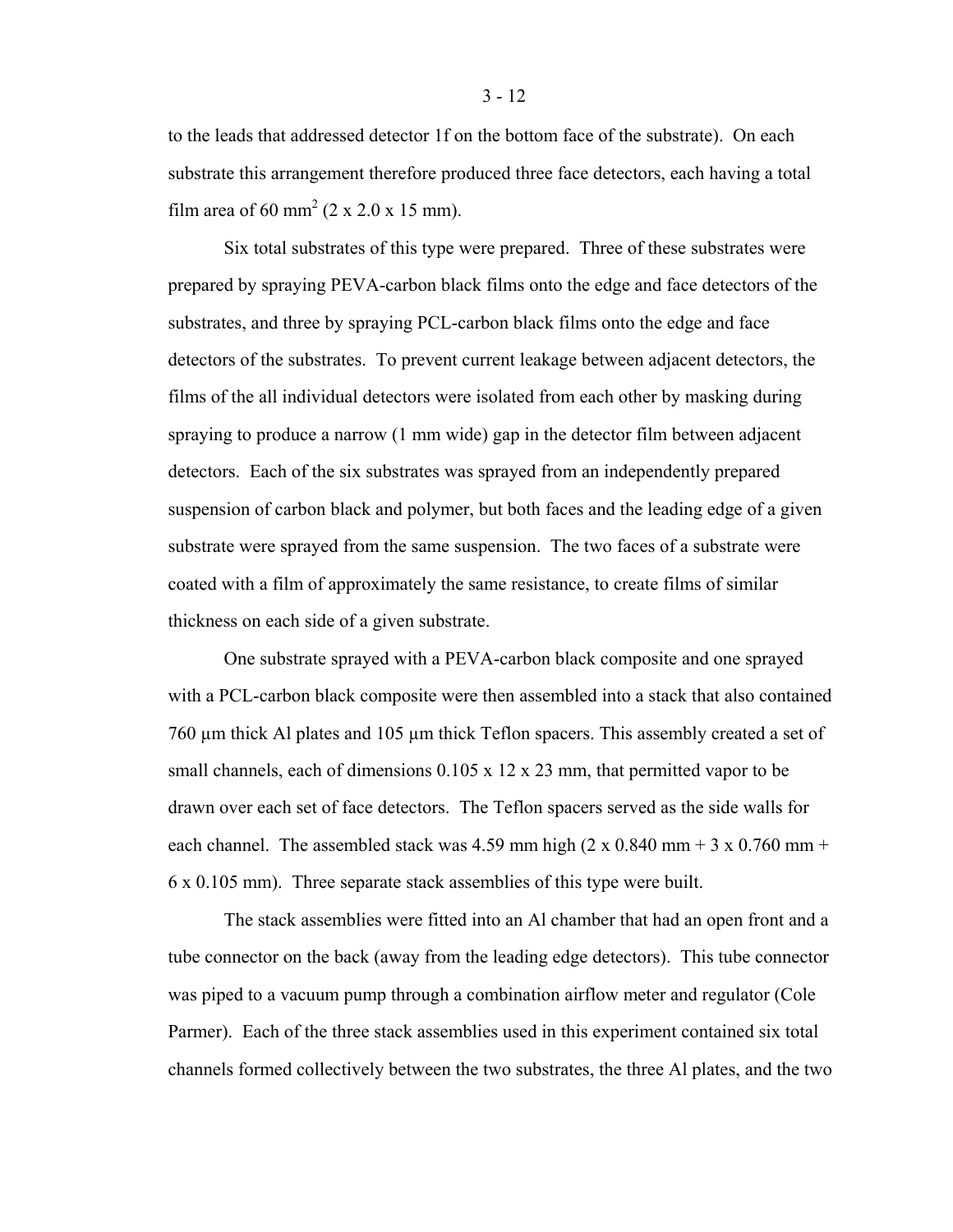walls of the chamber. Hence the volumetric flow of sampled gas through each individual channel was 1/6 of the volumetric flow of sample gas through the entire stack assembly.

#### **C. Spectral Noise Measurements**

A standard method was used to determine the noise of the detector films [10, 14]. Briefly, the films were placed into a metal box and were biased with a stack of batteries (18 volts total) that was connected in series to a 1 M $\Omega$  resistance. The 1 M $\Omega$  low-noise resistance was formed from ten 100 k $\Omega$  wire-wound resistors (Newark Electronics) that were soldered together in series. The bias voltage across the detector film was ac coupled to an SR560 wide-band low-noise voltage preamplifier (Stanford Research Systems), and the output of the preamplifier was sent to an SR785 dynamic signal analyzer (Stanford Research Systems) as depicted in Scheme IV. Using an average of 100 measurements, a power spectral density from 1 Hz to 800 Hz was collected for each film. Data collection occurred over a period of in excess of 100 s for each noise spectral power measurement. These spectra were divided by the square of the bias voltage applied to the chemiresistor,  $V_b^2$ , to yield the relative power spectral density  $S_n$  for each detector film [10].

A control experiment was performed to evaluate whether film-substrate contacts dominated the observed noise properties of the detectors. Two composite films of approximately the same thickness, film area, and resistance were fabricated, with one film deposited in five 0.38 mm gaps between ten parallel 5.0 mm wide Cr/Au electrical contact pads, and the other film deposited across only one 2.0 mm gap between two parallel 5.0 mm wide Cr/Au contact pads. The additional film/substrate contacts produced no change in the relative noise power of the films, suggesting that the measured noise resulted primarily from the properties of the bulk detector film as opposed to the properties of the film electrode contacts. The properties of commercial, low-noise, wirewound resistors that had resistances similar to those of the carbon black composite films were also measured. The much lower noise values observed for these wire-wound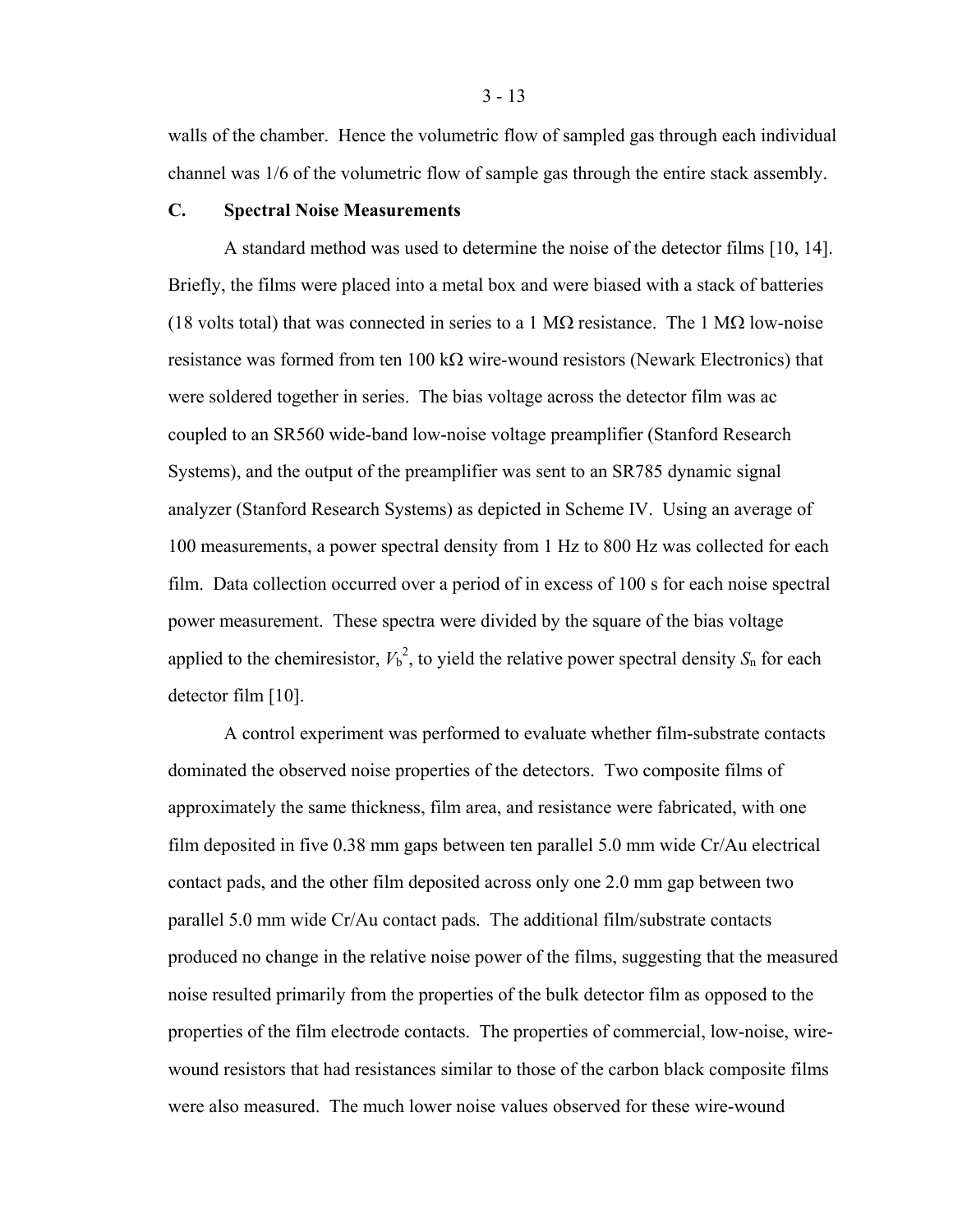resistors, which are known to exhibit little or no 1/f noise, confirmed that the Johnson noise of the resistors plus any additional amplifier noise of the experimental setup was much lower than the 1/f noise observed for the carbon black composite films. No correction for the amplifier noise was therefore performed in analysis of the noise data of the carbon black composite detector films.

### **D. Vapor Flow Apparatus**

An automated flow system was used to deliver pulses of a diluted stream of solvent vapor to the detectors [3]. The carrier gas was oil-free air obtained from the house compressed air source  $(1.10 \pm 0.15$  parts per thousand (ppth) of water vapor) controlled with a 28 L min<sup>-1</sup> or a 625 ml min<sup>-1</sup> mass flow controller (UNIT). To obtain the desired concentration of analyte in the gas phase, a stream of carrier gas controlled by a 625 ml min<sup>-1</sup> or a 60 ml min<sup>-1</sup> mass flow controller was passed though one of five bubblers. Saturation of the gas flow through the bubbler of interest was confirmed with a flame ionization detector (Model 300 HFID, California Analytical Instruments, Inc.). The saturated gas stream was then mixed with background air to produce the desired analyte concentration while maintaining the total airflow at the desired value for the linear flow chamber experiments (Scheme II) and at a constant value of  $2 L \text{ min}^{-1}$  for the geometrically optimized detector experiments (Scheme III).

For detectors in the linear flow chamber, the airflow was connected directly to the channel adjacent to the row of detectors. To produce the low flow rates required by this experiment, the analyte-containing vapor was generated at higher flow rates, and a constant 200 ml min<sup>-1</sup> was subtracted with a flow-regulated pump, permitting the difference to flow into the detector chamber. This flow was then divided into the two equally sized openings of the two channels in the Scheme II chamber. The volumetric flow rates quoted below reflect the volumetric flow rate in each separate gap between the detector substrate and the Teflon-lined Al block.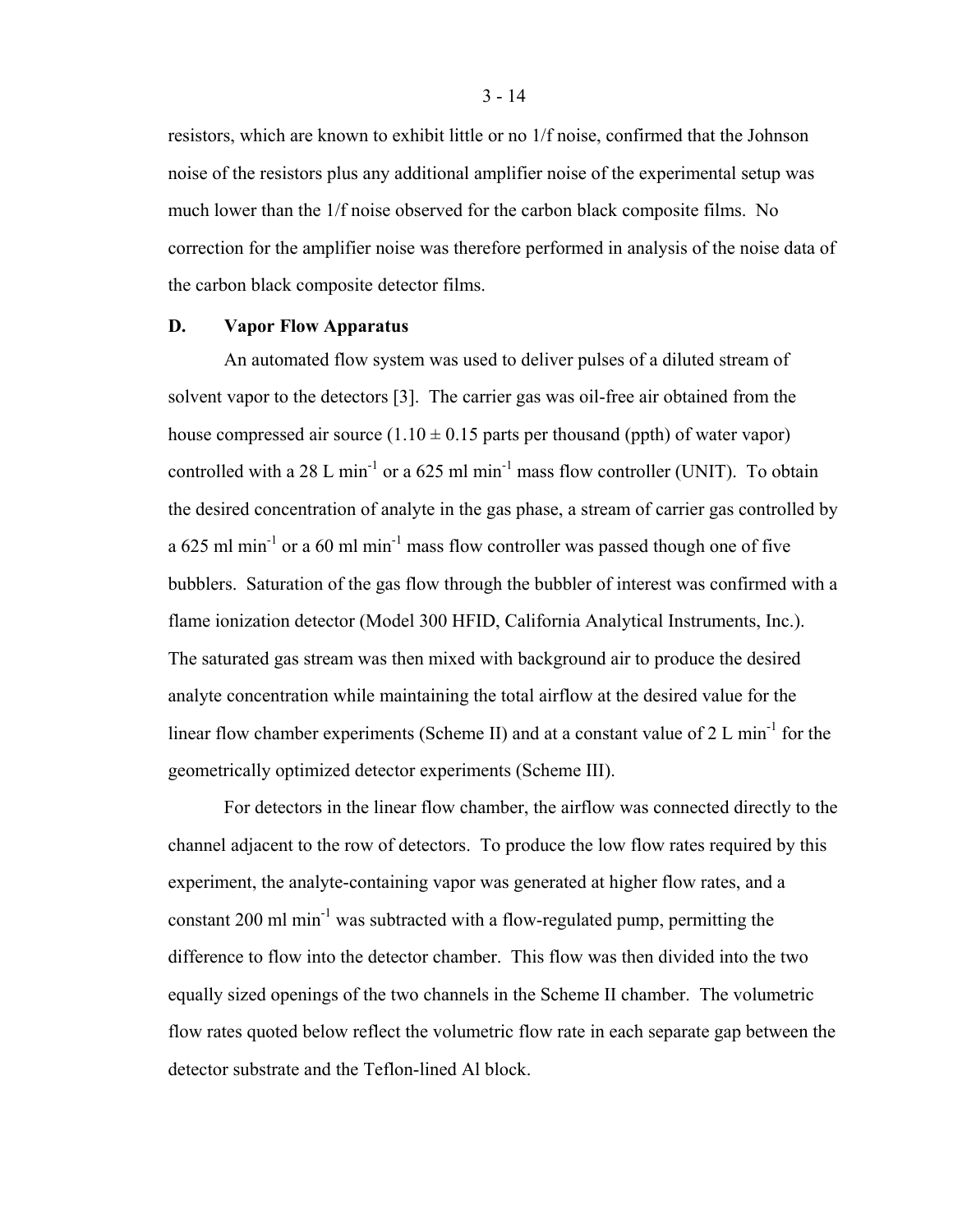For detectors arranged in the stack assembly of Scheme III, a constant output of 2 L min<sup>-1</sup> from the vapor generator was directed at the front end of the sampling device through use of a Teflon tube that was slightly larger in diameter than the opening of the stack device. Vapor flow through the channels in the stack assembly was maintained at a volumetric flow rate of 75 ml min<sup>-1</sup>, i.e., 12.5 ml min<sup>-1</sup> per channel. The excess flow of 1.925 L min -1 flowed away from the stack device without proceeding through the channels or over the face sensors.

All exposed parts of the flow system were constructed from Teflon, stainless steel, or Al. The temperature during data collection was approximately 294 K, and the temperature was passively controlled by immersing the solvent bubblers into large tanks of water. For the linear row of detectors (Scheme II), vapor presentations were 300 s in duration, and analyte exposures were separated in time by at least 75 min to minimize any possible influence of the previous exposure. The analyte was delivered at a constant activity of  $P/P^{\circ} = 0.10$ , where P is the partial pressure and  $P^{\circ}$  is the vapor pressure of the analyte. For experiments with geometrically optimized detectors (Scheme III), the vapor presentations were 240 s in duration, separated in time by 25 min, and were conducted at a fixed analyte activity of  $P/P^{\circ} = 0.050$ . Flow experiments were performed separately on each of the three separate stack assemblies. Each stack assembly received 10 exposures to each of four analytes, and the order of these 40 total presentations was randomized with respect to the analyte identity and with respect to replicate exposures to a given analyte. A different randomized analyte presentation order was used for each of the three stack assemblies. A personal computer running programs developed with LabVIEW 5.0 controlled both the flow system and the data acquisition apparatus.

### **E. DC Resistance Measurements**

DC resistance data were collected using a Keithley 2002 multimeter and a Keithley 7001 multiplexer. Shielded, twisted pair cables were used, and each resistance value was integrated over 2 or 10 power line cycles to reject 60 Hz pickup. Data were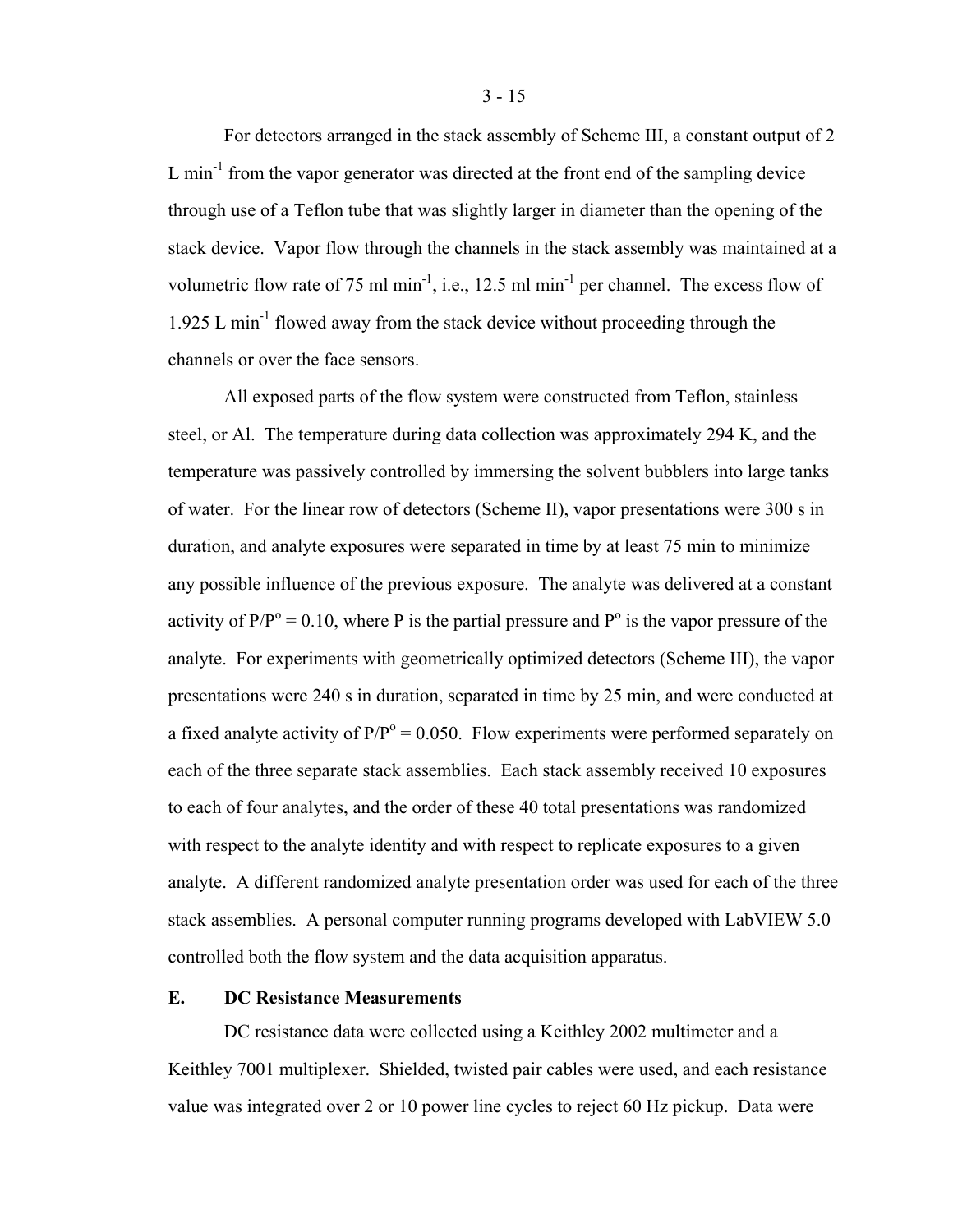processed using a program written in Microsoft Excel Basic. The relative differential resistance change,  $\Delta R^{\text{final}}/R^i$ , was calculated for each detector, where  $R^i$  is the initial resistance averaged over approximately 20 s prior to vapor presentation, and  $\Delta R^{final}$  is the differential resistance change relative to R<sup>i</sup>. The value of  $\Delta R^{final}$  was evaluated over a period of approximately 20 s at a fixed time after initiating the vapor presentation. This time varied between the different types of experiments, either from 40 to 60 s, 200 to 220 s or 240 to 260 s after the start of the vapor presentation. No averaging was performed to collect the data represented in the figures which show the response characteristics of the detectors as a function of time. For ease of visualization on a common graph of the different absolute responses of the various detector/analyte combinations, the  $\Delta R/R^{\dagger}$  data in some figures have been normalized. In these figures, data were normalized by the mean response value,  $(\Delta R/R^i)_j$ , of the detector in the physical position j for each set of identical exposures (i.e., for exposures to a common analyte, or for exposures to a common analyte at a common flow rate, as specified). The value for j was always chosen as the position of the detector to first physically encounter the analyte.

The rms noise,  $N<sub>rms</sub>$ , of a detector was measured as the standard deviation of the data points obtained from the multimeter in the period immediately prior to each vapor presentation, divided by the average resistance value of the multimeter data points produced over that same measurement period. The period used to measure this baseline noise was equal to the time elapsed between determination of the baseline resistance and the determination of the differential resistance change upon analyte exposure. This ensured that the signals were measured in the same bandwidth as the noise. The multimeter was used to determine both the signal and noise values for this calculation because it was desirable to measure the signal and noise of the detectors using the same instrumental apparatus (i.e., the N in S/N is  $N_{rms}$ ). The values of the S/N were calculated independently for each separate presentation of analyte to each detector. For the multimeter measurement of the noise of the films of different sizes described above, the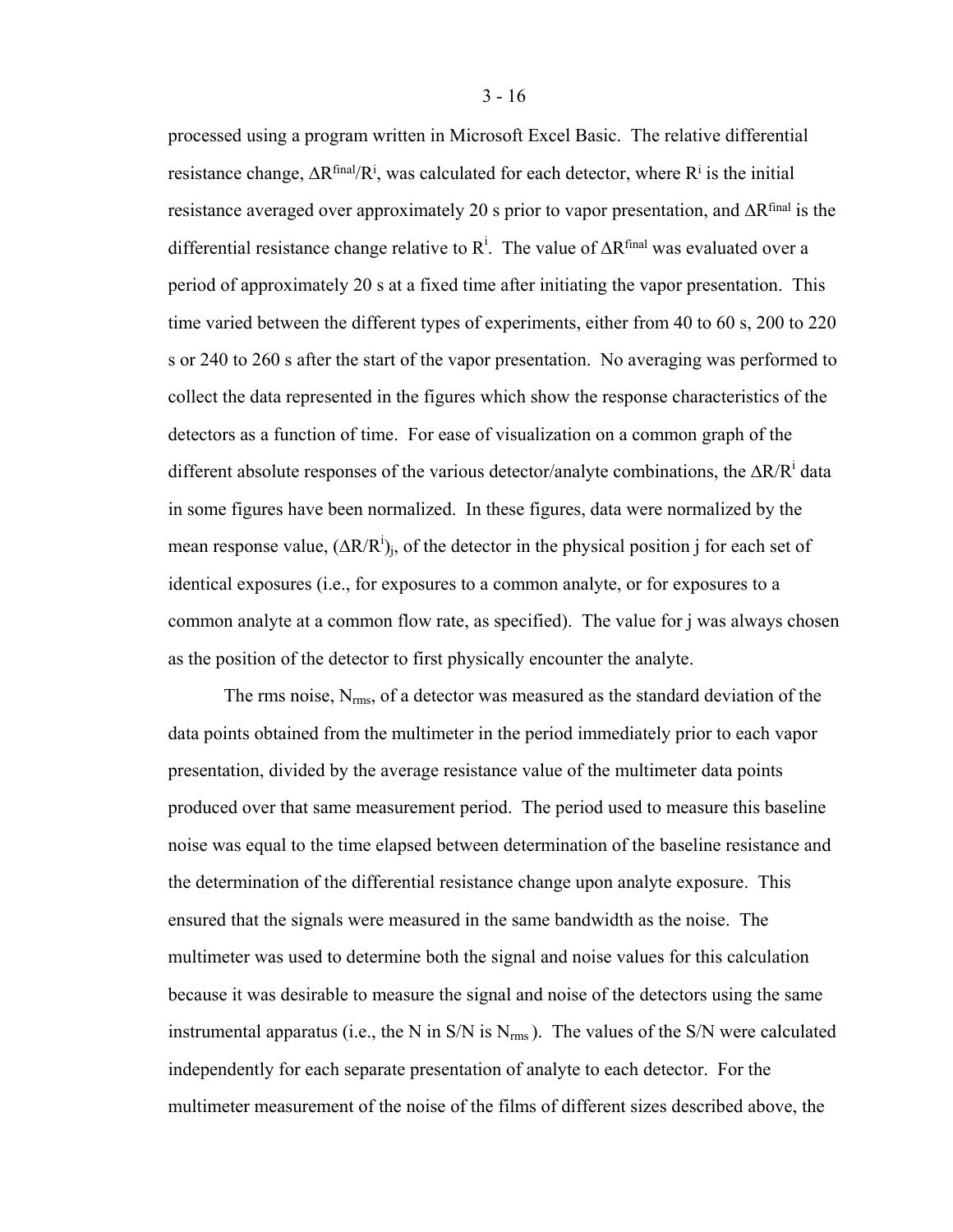same analysis was used, except the noise was calculated over an interval of only 20 s, and 5 of these values, separated in time by 100 s, were averaged to generate  $N_{rms}$ . Unlike the values for  $S_n$ , which is a measure of the noise power, these noise values,  $N_{\rm rms}$ , were first squared to yield  $N^2_{rms}$  prior to plotting them against film volume.

#### **F. Determination of Polymer/Gas Partition Coefficients**

Quartz crystal microbalance (QCM) measurements were performed on pure films of both PEVA and PCL at 294 K using 10 MHz resonant frequency quartz crystals and a measurement apparatus that has been described previously [15]. Twenty vapor presentations, each 120 s in duration and separated in time by 15 min, were performed at each of 4 concentrations ( $P/P^{\circ} = 0.010, 0.030, 0.050, 0.10$ ) of n-hexane and of methanol. The order of vapor presentation was randomized with respect to analyte identity, analyte concentration, and repetition of conditions. The frequency shifts of the polymer-coated QCM crystals arising from deposition of the polymer film,  $\Delta f_{\text{polymer}}$ , were recorded as the difference in the resonant frequency of the crystal before and after deposition of the polymer film. The frequency change upon exposure to analyte vapor, ∆f<sub>analyte</sub>, was calculated as the difference in the resonant frequency of the film-coated crystal during exposure to the specific analyte vapor relative to the baseline resonant frequency of the film-coated crystal in background air. The baseline frequency was taken as the mean frequency value obtained for the film-coated crystal during a 30 s period immediately prior to exposure to the analyte, and the frequency during exposure to analyte vapor was taken to be the mean frequency value observed between 80 s and 110 s after the vapor exposure had been initiated.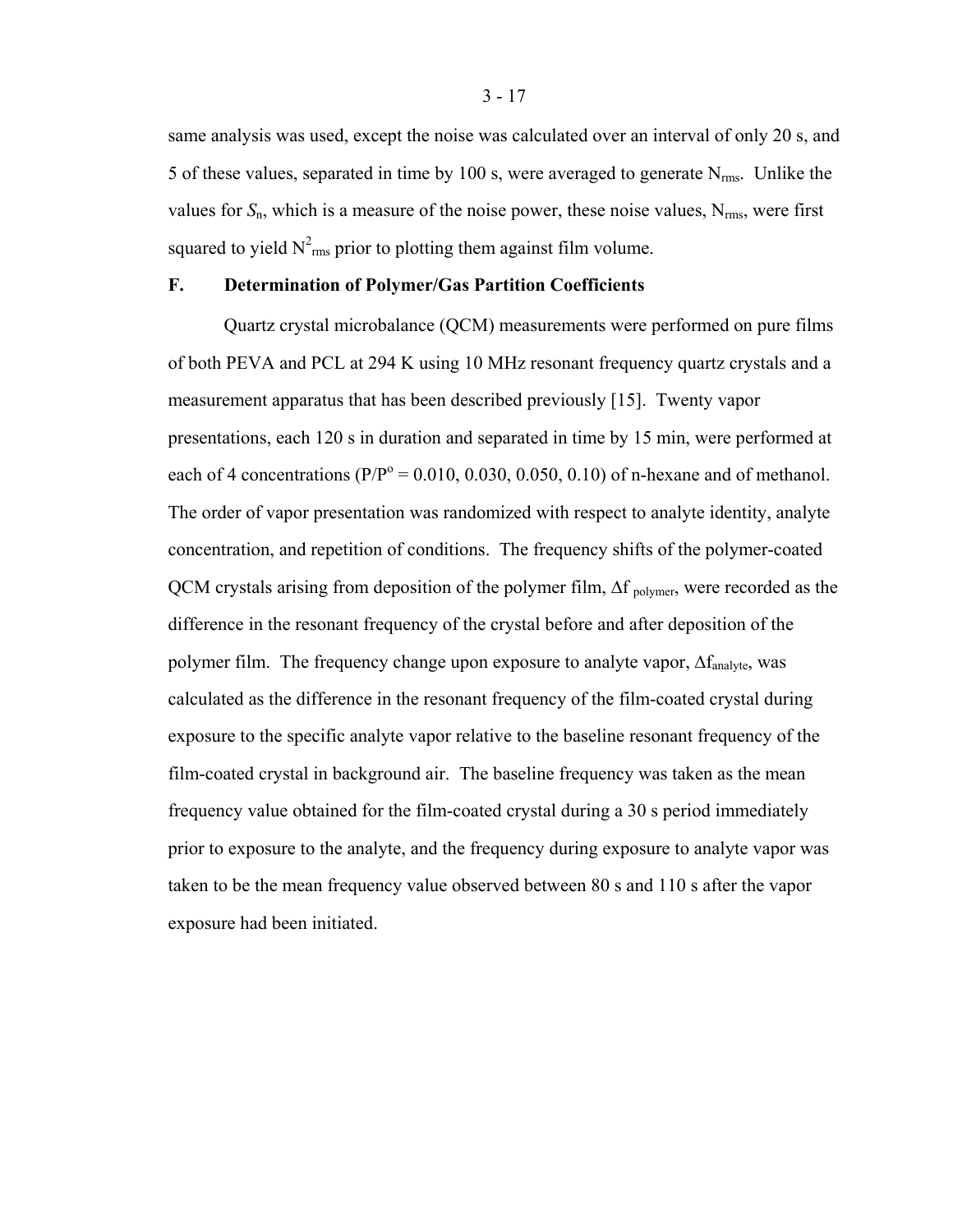## **A. Noise Spectral Density Measurements for Carbon Black Composite Vapor Detectors**

Fig. 1 displays the noise power spectral density,  $S_n(V_b)$ , between 1 Hz and 800 Hz for a set of carbon black composite thin film detectors as a function of the area covered by the composite between the electrical contact pads. The electrode contact dimensions in these experiments were scaled such that the resistance ( $\approx$ 100 kΩ) was approximately constant as the film area was varied. Any variation in the noise thus arose from the film area and not from a variation in response of the preamplifier to different absolute input resistance values. An additional advantage of maintaining a constant aspect ratio for the different volume films is to reduce the variation in the noise that has been observed in some thick-film resistors of different aspect ratios [16]. Fig. 1 also displays the power spectral density for a commercial, low-noise, wire-wound resistor.

The power spectral density of the carbon black-polymer thin film composites was well fit to a function of the form  $S_n(V_b) \propto 1/f'$  with an exponent of  $\gamma=1.1$ . Some deviation from the 1/f behavior was observed at very low frequencies ( $\leq$  5 Hz), but this deviation may have resulted from the mechanical contacts used to make connections to the Au/Cr/glass substrates. The noise power spectral density of the wire-wound resistor was much lower than the 1/f noise of any of the detector films at the frequencies investigated in this study.

Fig. 2 depicts the value of the  $S_n * f$  product for carbon black composite detectors fabricated from PEVA or from PCL as a function of the volume of the detector film. For these comparisons, the data were taken as the value of  $S_n$  at 10 Hz to avoid the lower frequency contact noise. These values are directly comparable because they were taken at the same frequency, but the  $S_n * f$  product was displayed because it is essentially independent of frequency for the 1/f region above about 5 Hz in frequency. Also shown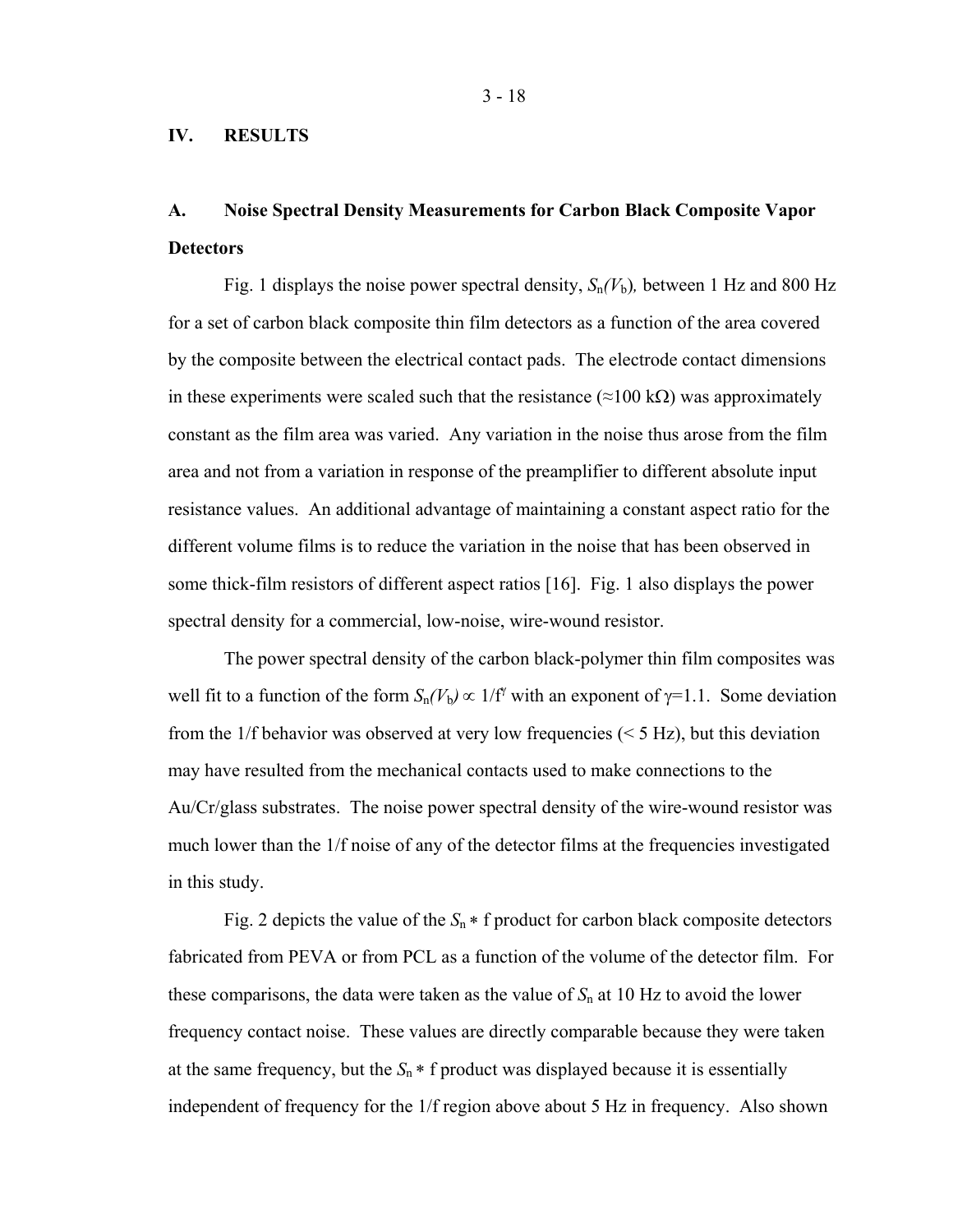are the square of the noise values,  $N^2_{rms}$ , derived from analysis of the standard deviation of the baseline resistance values versus time as determined on these same films using the multimeter. The detector films used in these experiments were all approximately the same thickness, but the film volume data were calculated using the actual thickness values determined from profilometry measurements of the thickness of each detector film.

The  $N^2_{rms}$  and  $S_n *$  f values decreased approximately linearly with the film volume,  $\mathcal{V}$ , with a plot of  $S_n *$  f versus  $\mathcal{V}$  for PEVA-containing carbon black composites having a slope of -0.95 ( $R^2$  = 0.989) and a plot of  $N^2$ <sub>rms</sub> versus  $\mathcal V$  having a slope of -0.91  $(R<sup>2</sup>= 0.964)$ . For the PCL-containing carbon black composite films, the slope of  $S_n * f$ versus  $V$  was -0.60 ( $R^2$ = 0.933), whereas the slope of  $N^2$ <sub>rms</sub> versus  $V$  was -0.58  $(R<sup>2</sup>=0.833)$ . It is difficult to perform a quantitative comparison between the  $S_n * f$  and  $N<sup>2</sup>_{rms}$  values, due to the impedance mismatch between the input amplifier of the multimeter and the resistive load of the detector, the variable bandwidth of the multimeter during various resistance readings, and other well-known electronic circuit considerations [17]. However, the inverse dependence of the  $N^2_{rms}$  value on the volume of the detector film is clearly seen in both sets of measurements. Deviations from a strictly linear dependence of the relative noise power on  $\mathcal V$  with a slope of -1 have been observed previously for polymer film resistors, and have been explained by factors arising from the film-electrode contacts, inhomogeneities in film composition, and/or variability in film thickness over the measured detector area [12, 16]. The deviations that we observed may also have resulted from properties related to the relatively thin nature of the films used in this study.

#### **B. Determination of Polymer/Gas Partition Coefficients**

For a given volume of sampled analyte, the detector volume that will produce optimum signal/noise performance for a specific polymer/analyte combination can be calculated from Eq. (12) if the polymer/gas partition coefficient is known. Accordingly,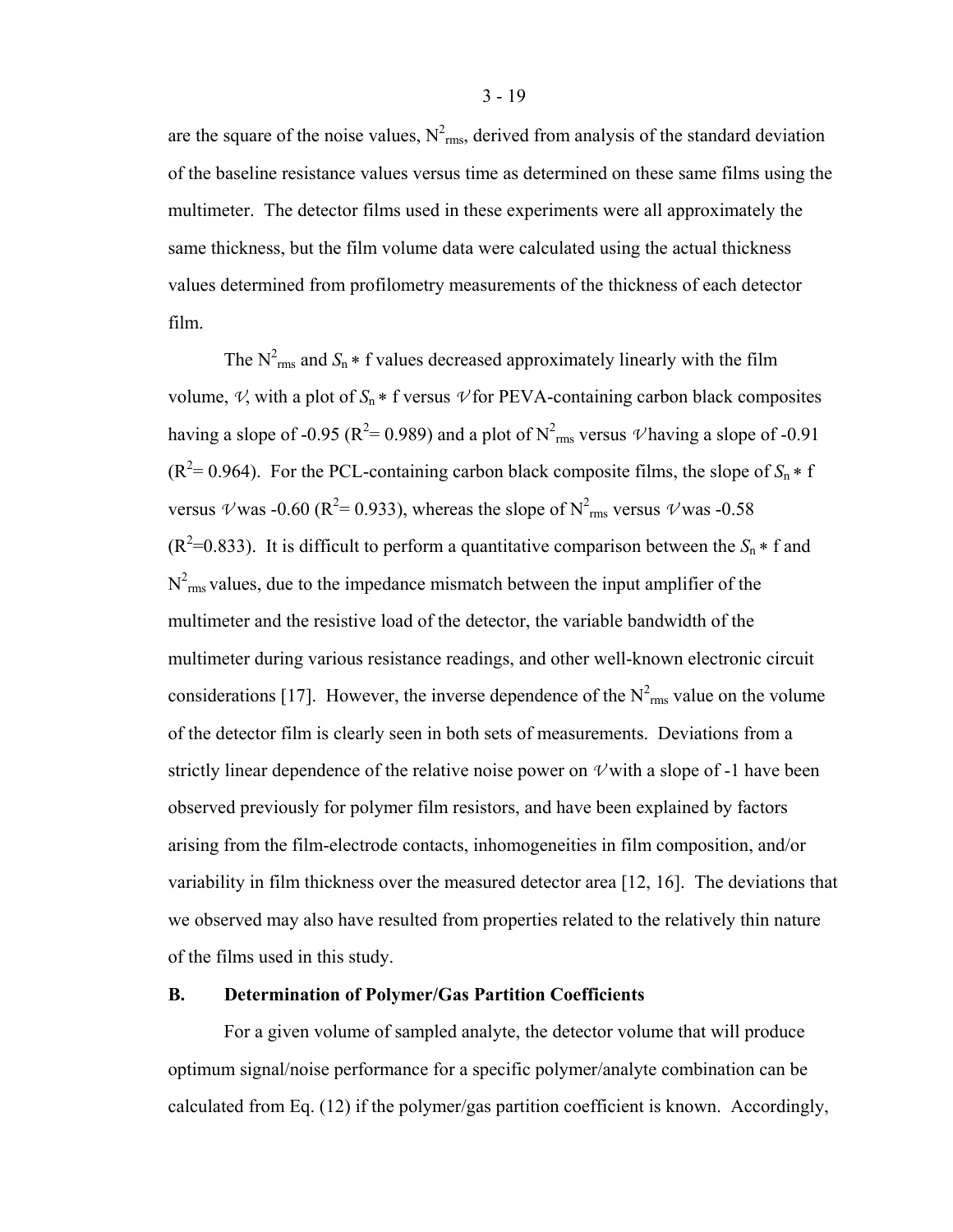data for the partition coefficients of hexane and methanol into PCL and PEVA were determined using QCM measurements. Fig. 3a displays the QCM frequency shifts measured for PEVA films exposed to hexane or methanol, while Fig. 3b displays the frequency shifts measured for PCL films exposed to these same analytes.

The frequency shifts of the polymer-coated QCM crystals arising from deposition of the polymer film,  $\Delta f_{\text{polymer}}$  and from sorption of the analyte vapor,  $\Delta f_{\text{analyte}}$ , were in total much less than 2% of the resonant frequency of the uncoated crystal. Under such conditions, prior work has concluded that mechanical losses are minimal and that the frequency shifts are predominantly due to changes in mass uptake [18], which can be calculated from the Sauerbrey equation [18, 19]. Polymer/gas partition coefficients were therefore calculated by fitting a line with a forced zero intercept through the  $\Delta f_{analytic}$ versus concentration data for each polymer/analyte combination. The slopes of these lines were -4.36 ( $R^2$  = 0.9988) and -0.910 ( $R^2$  = 0.9995) for hexane and methanol, respectively, sorbing into PEVA, and were -0.612 ( $R^2 = 0.9977$ ) and -0.930 ( $R^2 = 0.9995$ ) for hexane and methanol, respectively, sorbing into PCL. The slopes of the resulting lines were converted into partition coefficients using

$$
K = (106 \rho \, \mathcal{R} T \, m) / (M_w \, \Delta f_{\text{polymer}} \, P_{\text{atm}})
$$
 (13)

where  $\Re$  is the ideal gas constant (L atm mol<sup>-1</sup> K<sup>-1</sup>),  $\rho$  is the density (g ml<sup>-1</sup>) of the polymer, T is the temperature (K), m is the slope of  $\Delta f_{analyte}$  versus concentration (Hz/parts per thousand in air),  $M_W$  is the molecular weight (g mol<sup>-1</sup>) of the analyte,  $\Delta f_{\text{polymer}}$  (Hz) is the frequency shift corresponding to deposition of the polymer, and  $P_{\text{atm}}$ is the atmospheric pressure (atm). The partition coefficients for each analyte/polymer combination are displayed in Table 1.

Partition coefficients for the lower vapor pressure analytes, dodecane and hexadecane, were difficult to measure because these very low vapor pressure analytes adsorbed to the walls of the chamber and required long times as well as high analyte volumes to reach true equilibrium conditions. Instead, the values for these analytes were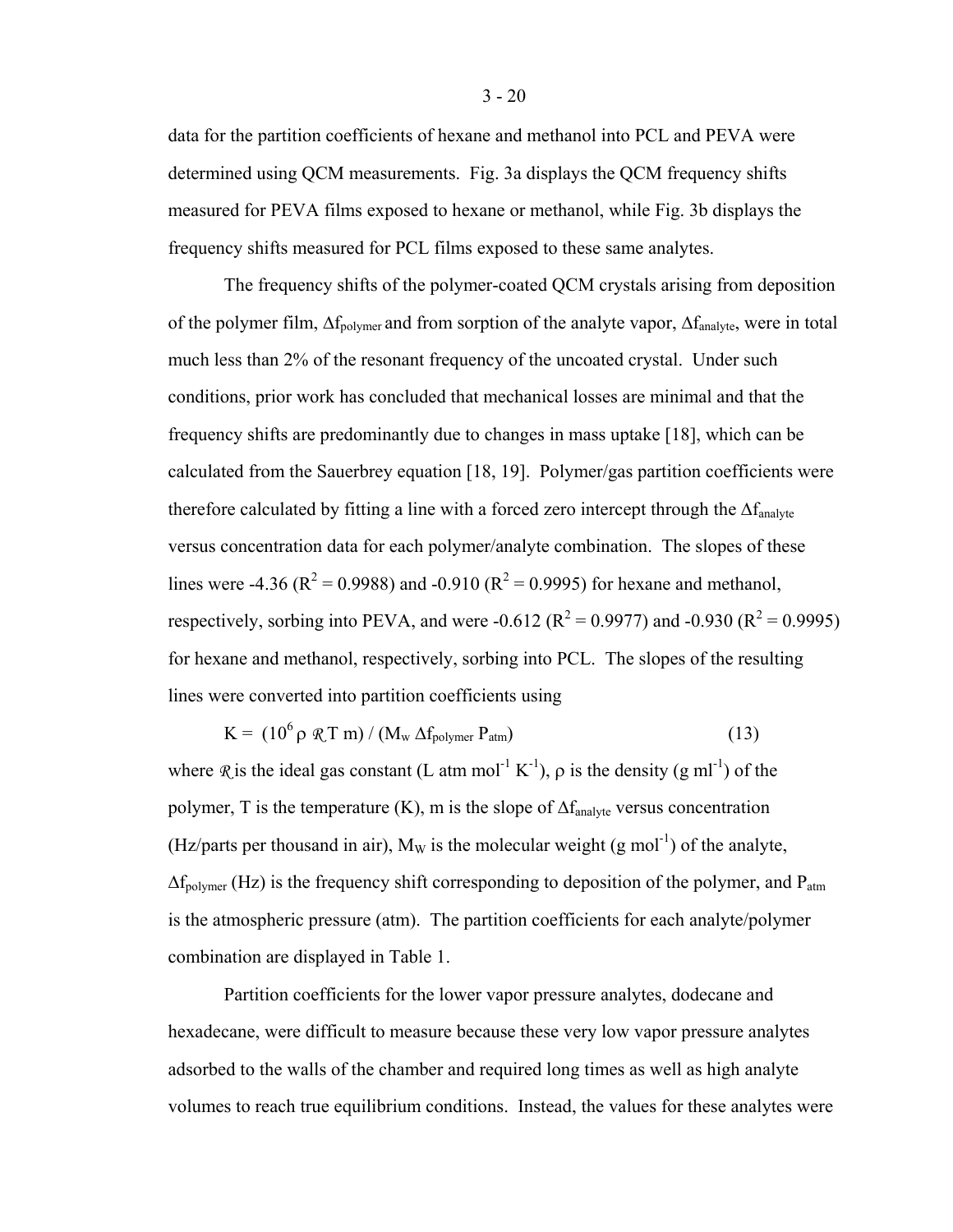estimated by multiplying the measured polymer/gas partition coefficients for hexane by the ratio of the vapor pressures of dodecane and hexadecane relative to that of hexane [20]. This is a good approximation provided that the activity coefficients do not vary significantly for sorption of these three alkanes into the polymers of interest. As displayed in Table 1, the polymer/gas partition coefficients varied from measured values of  $10^2$  for hexane and methanol to values of over  $10^7$  estimated for the lowest vapor pressure analyte, hexadecane.

The wide difference in vapor pressures between the analytes of concern is expected to have a significant influence on the physical array design for optimization of the signal/noise ratio as given by Eq. (9). In a chamber of headspace thickness of  $1.0 \times 10^{-2}$  cm, with a detector film thickness of  $1.0 \times 10^{-4}$  cm, the optimum detector area for a 1.0 cm<sup>3</sup> volume of an analyte sample for which the analyte polymer/gas partition coefficient is  $1.0 \times 10^2$  is  $1.0 \text{ cm}^2$ . In contrast, for the same sampled volume, headspace thickness, and detector film thickness, a detector area of only  $1.0 \times 10^{-5}$  cm<sup>2</sup> produces maximum S/N performance for an analyte having a polymer/gas partition coefficient of  $1.0 \times 10^{7}$ . The implications of this wide variation in polymer/gas partition coefficient for optimizing the signal/noise performance of sorption-based vapor detectors are explored in detail below.

# **C. Spatiotemporal Response Data from Linear Arrays of Carbon Black-Polymer Composite Chemiresistive Vapor Detectors**

The responses of an array of carbon black-polymer composite vapor detectors were investigated as a function of position relative to the location of analyte flow injected into the detection chamber. The pattern of the contacts beneath the film of carbon blackpolymer composite produced an array of chemiresistive detectors that were arranged in a linear geometry, parallel to the analyte flow path, and which were spaced at 5 mm intervals downstream from the location of flow injection (Scheme II). The headspace volume was defined by the 3.4 mm width, 340 µm depth, and 75 mm total length of this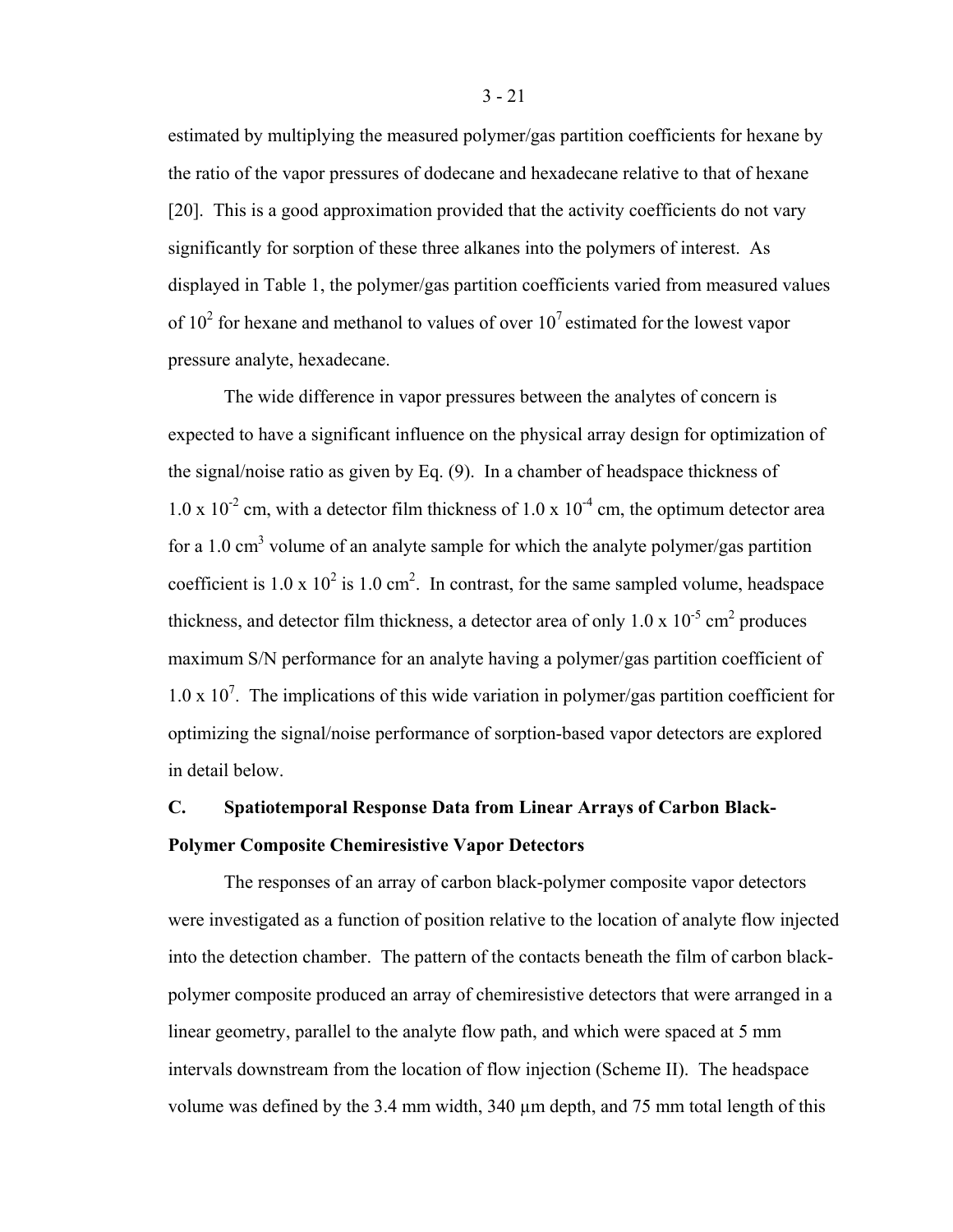channel over the detector film. The area of the carbon black-polymer composite film spanned the entire length of the substrate and was sufficiently wide to ensure that the entire region of the substrate in contact with this vapor channel was coated with the detector film (Scheme II). Hence, in many respects this experimental apparatus is analogous to probing the spatiotemporal distribution of analyte in the sorbent phase after injection of a sample onto a gas chromatography column or to ascertaining spectroscopically the position of analyte in a thin layer chromatography experiment as a function of time.

Fig. 4 displays data collected for the array exposed in this configuration at a fixed, low carrier gas flow rate of three analytes of differing vapor pressure (hexane, dodecane, and tridecane) to a series of PEVA-carbon black composites. The data are the relative differential resistance values measured in a 20 s period after 240 s of continuous exposure to the various analytes of interest. The analyte exposures used to produce these data were randomized with respect to analyte identity and with respect to the 5 replicate exposures of each analyte at the concentration of interest.

For high vapor pressure analytes, the detectors all produced nominally identical, time-independent, responses to the analyte in the final 20 s of this 260 s exposure period. For example, the standard deviation of the mean response to hexane at  $P/P^{\circ}=0.10$  for the 15 nominally identical detectors was less than 5% of the mean  $\Delta R/R^i$  response value for this detector/analyte combination. This degree of reproducibility is consistent with prior reports that have evaluated the reproducibility of the response of carbon black-polymer composite detectors [1].

In contrast, during 260 s exposures to low vapor pressure analytes such as tridecane, the  $\Delta R/R^i$  values observed from the detectors to first encounter the vapor stream were much higher than  $\Delta R/R^i$  values observed for detectors located at positions remote from the injection location. The position-related variation in  $\Delta R/R^1$  in response to the low vapor pressure analytes was clearly much greater than the standard deviation of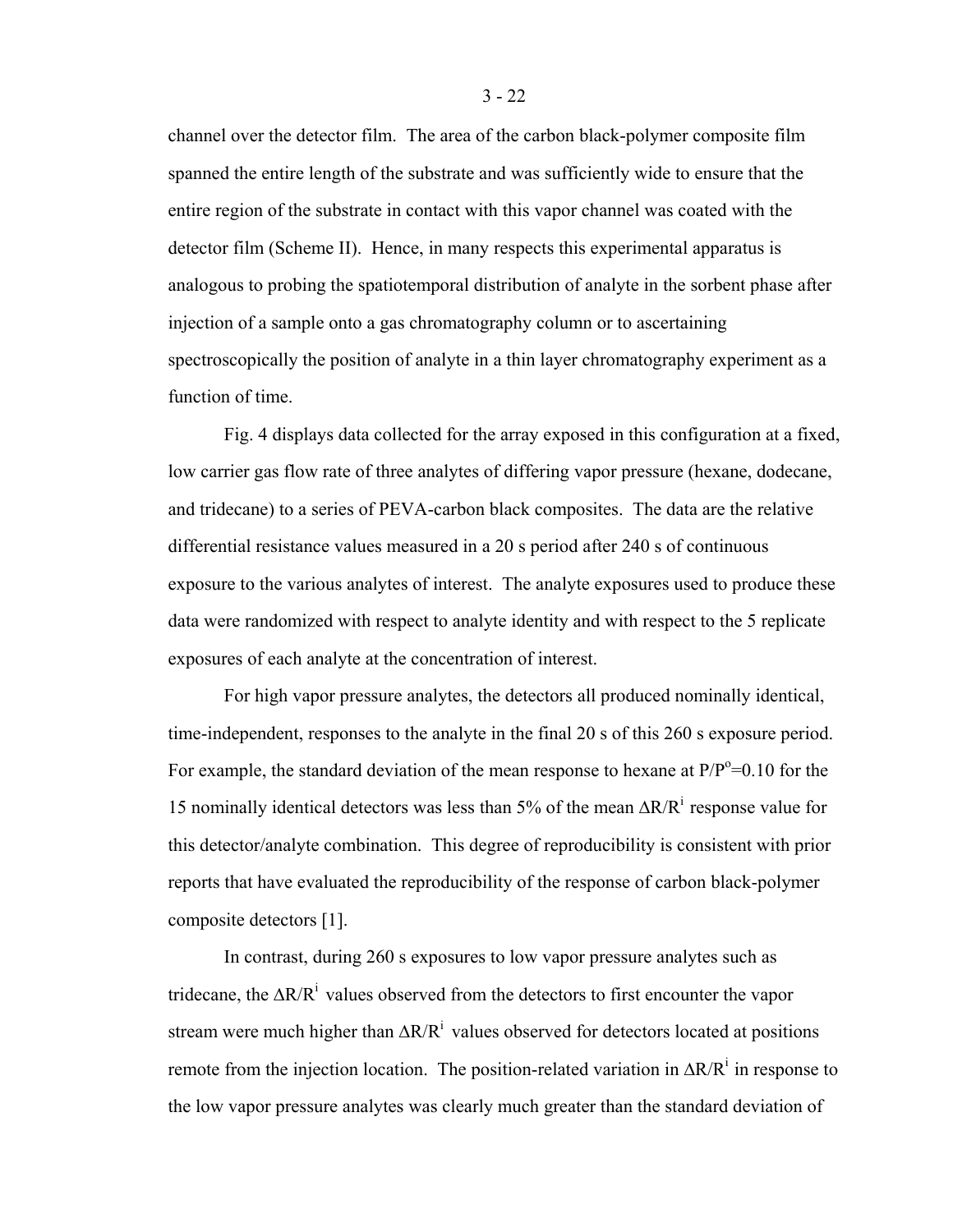the ∆R/R<sup>1</sup> value observed for replicate exposures to any of the analytes investigated. The trend was systematic in that the detectors closest to the analyte injection position displayed the highest  $\Delta R/R^i$  values, the response decreased monotonically with position from the location of analyte injection, and the magnitude of the effect increased as the vapor pressure of the analyte decreased. Furthermore, for the low vapor pressure analytes, the change in mean response versus detector position far exceeded the standard deviation of the mean responses observed for these same detectors when exposed, in the identical apparatus, to analytes having high vapor pressures.

To conclusively prove that the effect was associated with the geometry of the flow system relative to the position of the detectors in the chamber, and not with any physicochemical inequivalence in the detectors themselves, the position of analyte injection was changed such that the flow proceeded in the opposite direction through the chamber, with analyte first encountering detector number 15 and finally encountering detector number 1 in Scheme II. The same analytes were used and the order of presentation was again randomized with respect to solvent identity and with respect to the five replicate exposures to each analyte; however, the exposure order was the same as that used when the flow proceeded from low to high detector number. As shown in Fig. 4, the detectors again provided essentially equivalent responses when exposed to high vapor pressure analytes at a volumetric flow rate of 6 ml  $min^{-1}$ . For low vapor pressure analytes, the highest  $\Delta R/R^i$  values were again observed from the detectors that first physically encountered the vapor stream.

The effect of sorption of low vapor pressure analytes into the composite vapor detectors arranged in the linear geometry of Scheme II was also evident in the timedependent response of the different detectors in the array. Fig. 5 displays the  $\Delta R/R^{\text{i}}$ values of the detectors at various times during the course of exposure to hexane or dodecane, respectively. These exposures were performed in the same, low flow rate vapor response, experiment described above in which the analyte first encountered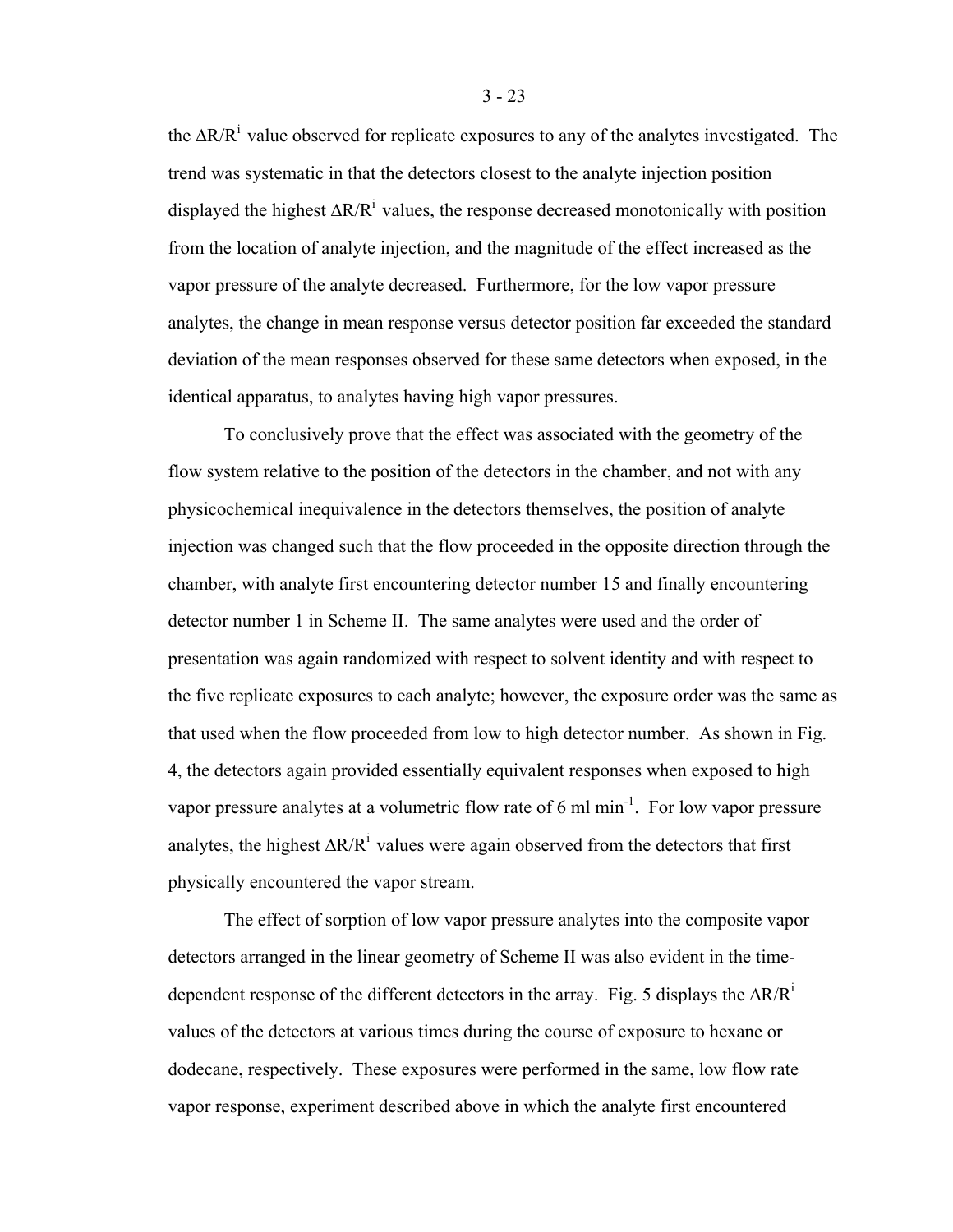detector number 1 in Scheme II. No averaging time window was employed in this representation of the data so that the response at a variety of times could be displayed. As shown in Fig. 5, at this flow rate all of the detectors reached a steady state response within 20 s during exposure to hexane, but no detector reached a steady state response during the first 240 s of exposure to the lower vapor pressure analyte, dodecane.

Position-related differences in the spatiotemporal response to different analytes are also apparent through examination of the temporal response of a single detector. Fig 6. shows resistance versus time data for exposure of a PEVA-carbon black composite to hexane (at  $P/P^{\circ} = 0.10$ ) followed immediately by exposure to a mixture of hexane and dodecane (each at  $P/P^{\circ} = 0.10$ ). These data were obtained at a relatively low carrier flow velocity (6 ml min<sup>-1</sup>) on a PEVA-carbon black detector located at position 7 in Scheme II. Clearly as shown by Figs. 4-6, under these conditions, the different analytes can be distinguished based on their characteristic temporal responses on the detectors that arise from the interactions with the analyte flow in the detector chamber.

Fig. 7 displays similar data, collected on a different substrate, as a function of analyte flow velocity. Data presented are for two analytes, one having a high vapor pressure (hexane) and the other having a low vapor pressure (dodecane), both exposed to either PEVA-carbon black (Fig. 7a) or to PCL-carbon black (Fig. 7b) composite detector films. For each flow rate, hexane and dodecane were alternately presented to the detectors. This procedure was repeated for each of 5 flow rates, proceeding sequentially from the lowest volumetric flow rate to the highest volumetric flow rate. This 10 exposure protocol was then repeated in its entirety 4 times, producing 50 total exposures of analyte to the detectors. For high vapor pressure analytes (i.e., analytes with relatively small polymer/gas partition coefficients), all of the detectors exhibited essentially the same  $\Delta R/R^i$  response values in the 20 s period after 240 s of analyte exposure at all tested flow rates, regardless of the position of the detector relative to the point of analyte injection. This is expected because the analyte sorption process determines the steady-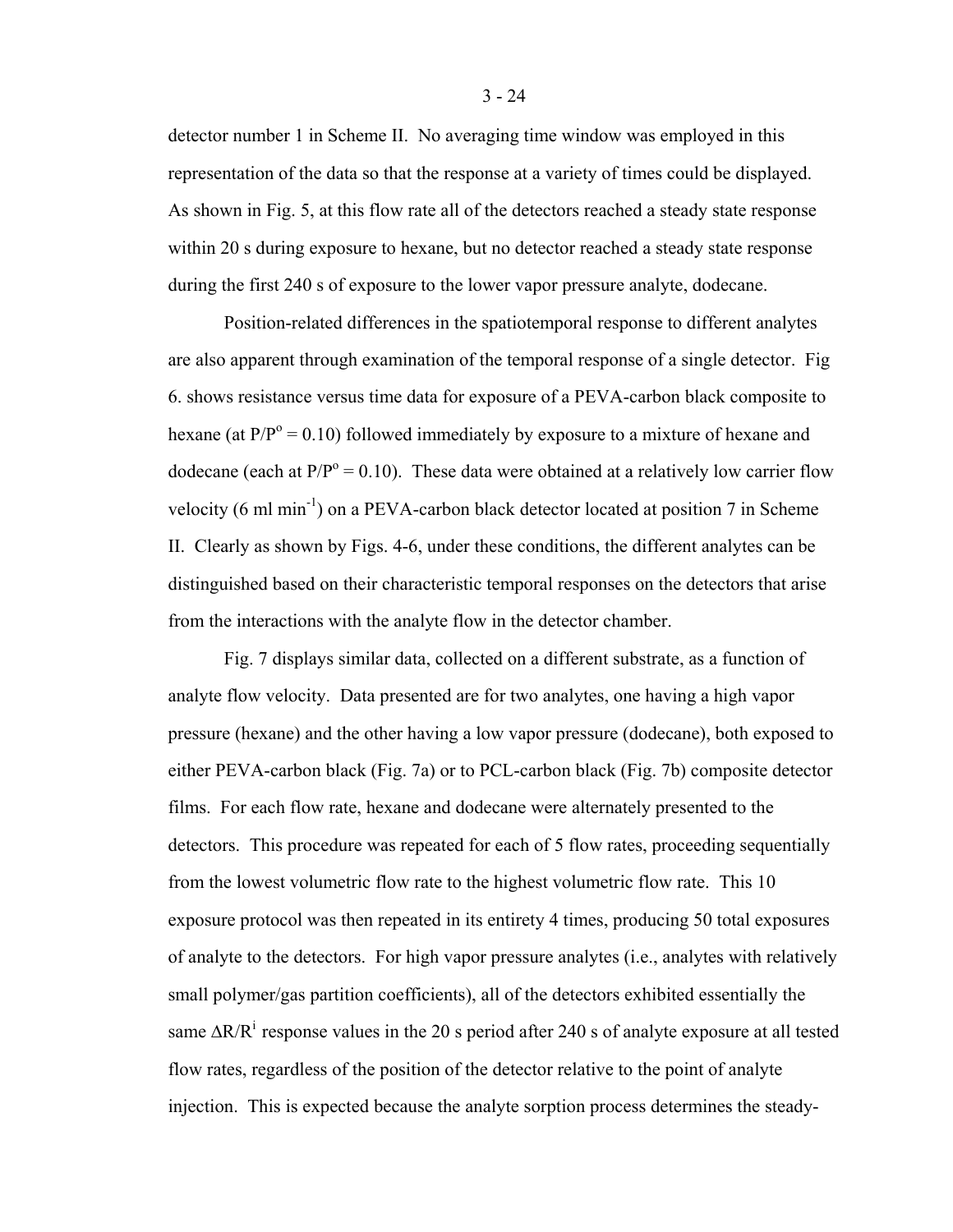state value of  $\Delta R/R^i$  [20], and because all of the detectors experienced essentially identical concentrations of analyte under such conditions.

Low vapor pressure analytes (i.e., analytes with large polymer/gas partition coefficients), however, produced different behavior. At high flow rates, all detectors produced essentially identical  $\Delta R/R^i$  signals in the 20 s period after 240 s of analyte exposure, further confirming that the concentration of the analyte in proximity to each detector was similar and that the detectors themselves were very similar in response properties. However, at lower flow rates, lower  $\Delta R/R^{\dagger}$  values were observed in the 20 s period after 240 s of analyte exposure for the detectors to last encounter the vapor stream. To confirm that this effect was due to the physical location of the detector relative to the position of analyte flow injection, the direction of analyte flow in the chamber was again reversed and data were recollected for the entire sequence of analyte exposures. The lowest ΔR/R<sup>i</sup> responses were again observed for detectors that were located farthest from the position of analyte injection. For both analyte injection positions, the responses of detectors located at positions remote from the position of analyte injection were still increasing at the end of the 260 s analyte exposure period.

At times shorter than the period required to produce time-independent responses on all of the detectors in the array, the concentration of the low vapor pressure analyte stream is clearly depleted by sorption into the first region of polymer composite film that it encounters, and the analyte concentration in the boundary layer that is exposed to the film is decreased further as the gas flow progresses along the length of the polymer composite. For analytes of low vapor pressure, all detectors produced essentially identical responses at high flow rates after 240 s of exposure time, whereas at sufficiently low flow rates different responses were still observed after this exposure time for detectors located in different positions relative to the position of analyte injection into the chamber. In this transitional region of behavior, analysis of the relative signal strengths of the detectors in the array can provide information on the partition coefficient of the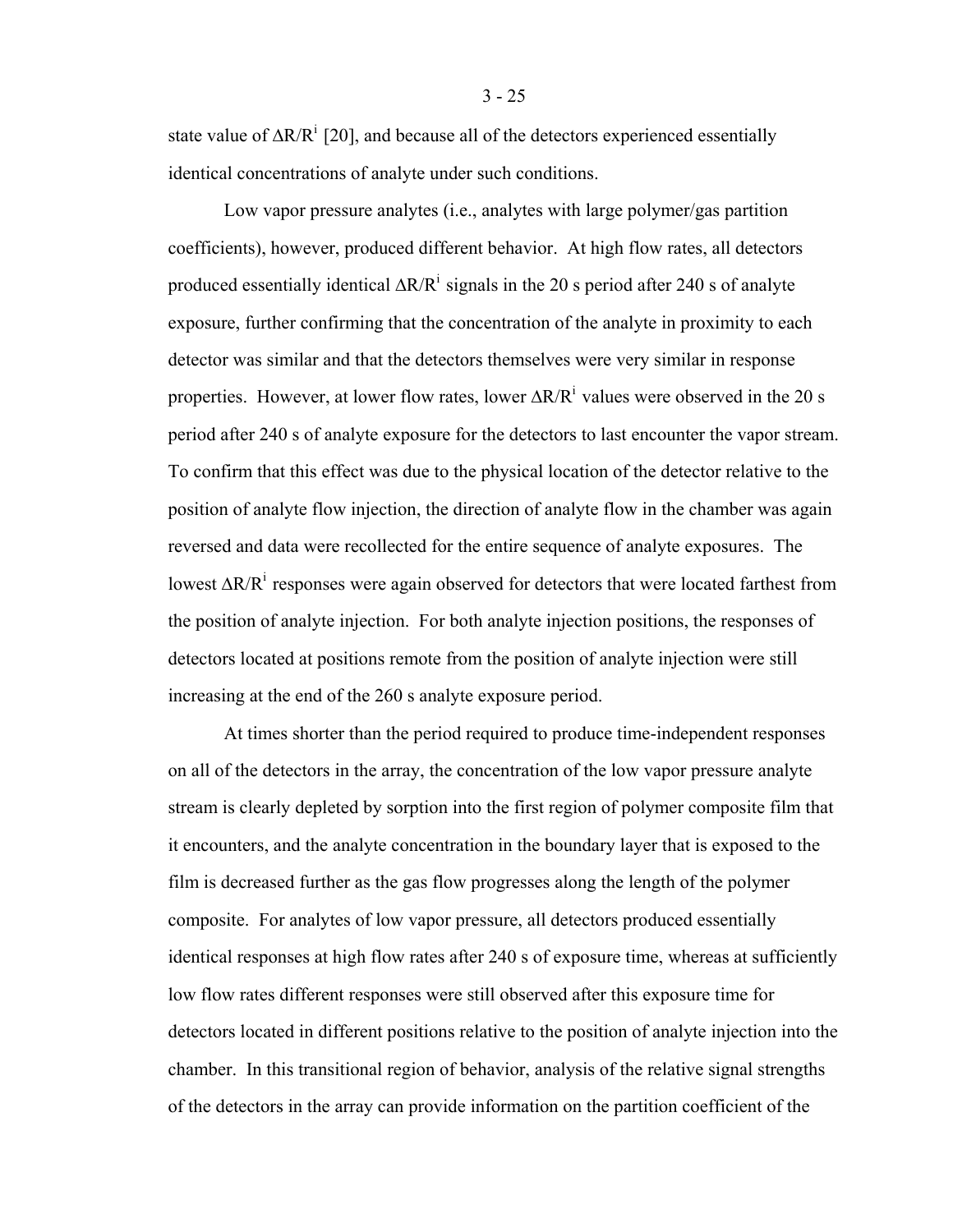analyte into the polymer film of interest. Fig. 4 shows this effect quite clearly for hexane, dodecane, and tridecane.

# **D. Flow System Experiments with a S/N Enhancement Targeted Towards an Analyte's Vapor Pressure**

The data presented above indicate that the noise decreases approximately as the square root of the detector area. Thus, for sufficient headspace volumes and quantities of sampled analyte so that the concentration of analyte sorbed into the polymer film remains constant as the detector area increases (as given by  $K = C_p/C_v^{eq}$ ), an increased detector area will produce no change in the magnitude of the steady-state signal, a reduced value of the noise, and hence an increase in S/N ratio. However, for finite duration pulses of low vapor pressure compounds injected at low flow rates onto polymer films that have large polymer/gas partition coefficients, analyte sorption will only effectively occur onto the subset of detectors that are encountered initially by the analyte flow. In this situation, increasing the detector area decreases the S/N ratio and additionally masks the spatiotemporal dependence of analyte sorption that can be used to discriminate between analytes of differing polymer/gas partition coefficients (Figs. 4-7). In this section, we describe the results of experiments designed to exploit both aspects of these properties of detector/analyte/flow interactions. To investigate this trade-off between detector S/N and detector area, detector arrays arranged as depicted in Scheme III were exposed to various analytes of interest. In this configuration, a detector film was deposited onto the edge of a printed circuit board substrate, and two other detector films of nominally identical composition were then deposited onto the two faces of the substrate. The face detector serves in essence as one large collection of detectors arranged linearly as in Scheme II, thereby inherently averaging the responses, and providing reduced noise, for analytes with small polymer/gas partition coefficients. In contrast, the edge detector has a small area so that it can provide enhanced S/N performance for analytes with large polymer/gas partition coefficients. Two such substrates were oriented so that the analyte flow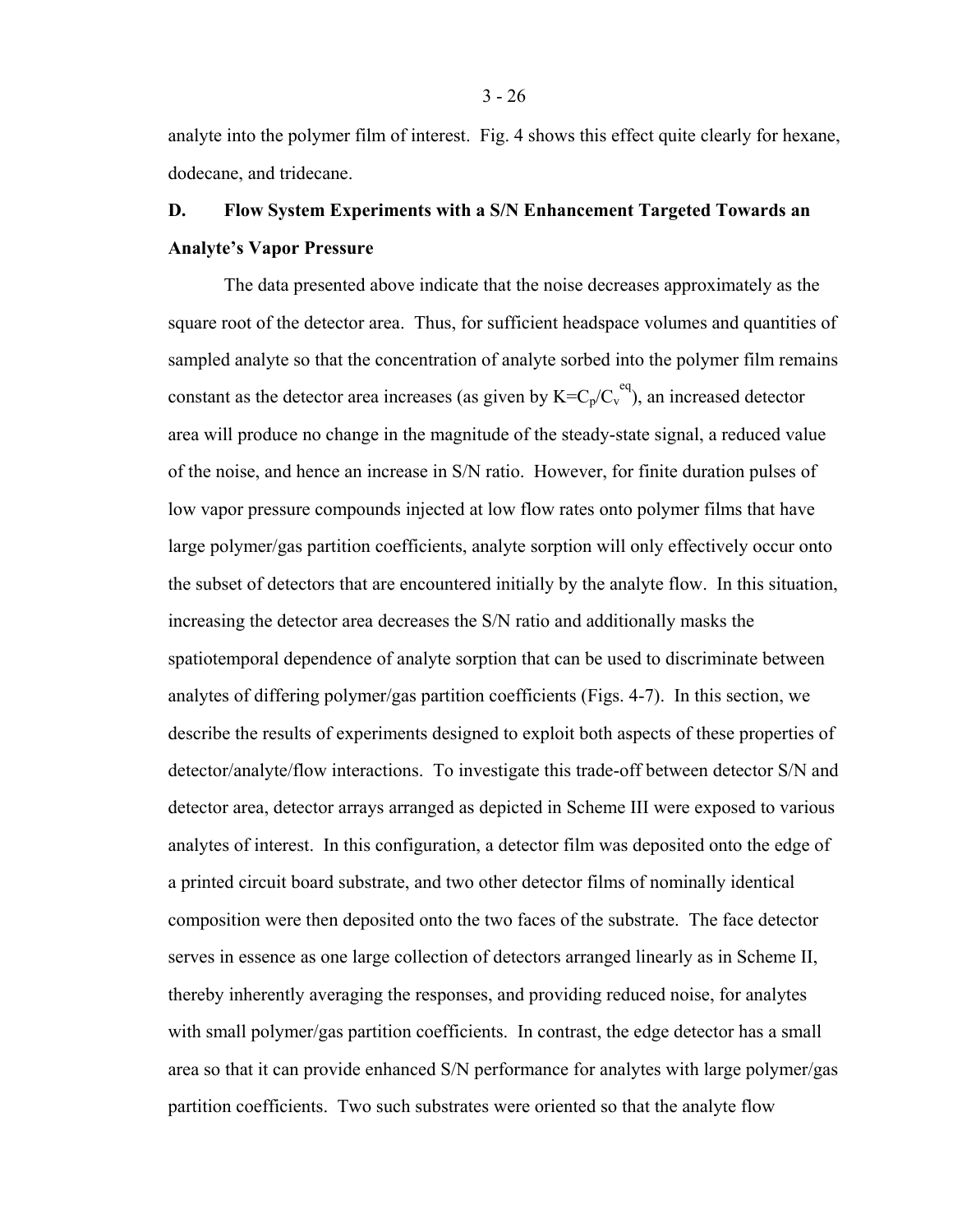encountered the leading edge of each detector first, and a component of this flow subsequently flowed along the faces of the substrate. One substrate had one polymer type forming its detectors and the other substrate had a separate, different carbon blackpolymer composite material forming all of its detectors. The gaps between the substrates and the adjacent Al plates were sufficiently thin to insure that the flow would proceed in the desired direction. The entire experimental procedure and data collection were fully repeated 3 independent times, each time with 2 independently prepared substrates that were assembled into the configuration of Scheme III.

The reported  $\Delta R/R^i$  responses, N<sub>rms</sub> values, and S/N values (Table 1) for each stack assembly are averages over the three detectors of the same geometry (face or edge) on a single substrate for 10 exposures to a given analyte. In Table 1, the results of the experiments on the three independently prepared stack devices are displayed separately. The average responses to high vapor pressure analytes (hexane and methanol) on the face detectors were between 75 and 100% of the magnitude of the responses on the edge detectors, while the lowest vapor pressure analyte, hexadecane, produced responses on the face detector that were all less than 15% of the values observed on the edge detectors (Table 1). This difference was much greater than the standard deviation of the responses of either all of the face detectors or all of the edge detectors on given substrate to an exposure to the analyte of interest.

The detector films on the leading edge of the substrate had 1/24 the area of the films on the face of the detectors, and therefore exhibited higher noise levels than the detectors on the face of the substrate. Noise values,  $N_{\rm rms}$ , in the dc resistance readings measured using the multimeter were on average eight times higher for the PCL edge detectors than for the PCL face detectors, and were on average four times higher for the PEVA edge detectors than the PEVA face detectors (Table 1). The high vapor pressure analytes produced similar  $\Delta R/R^i$  values on both detector types when exposed to methanol or hexane, hence the face detectors exhibited S/N ratios that reflected the decrease in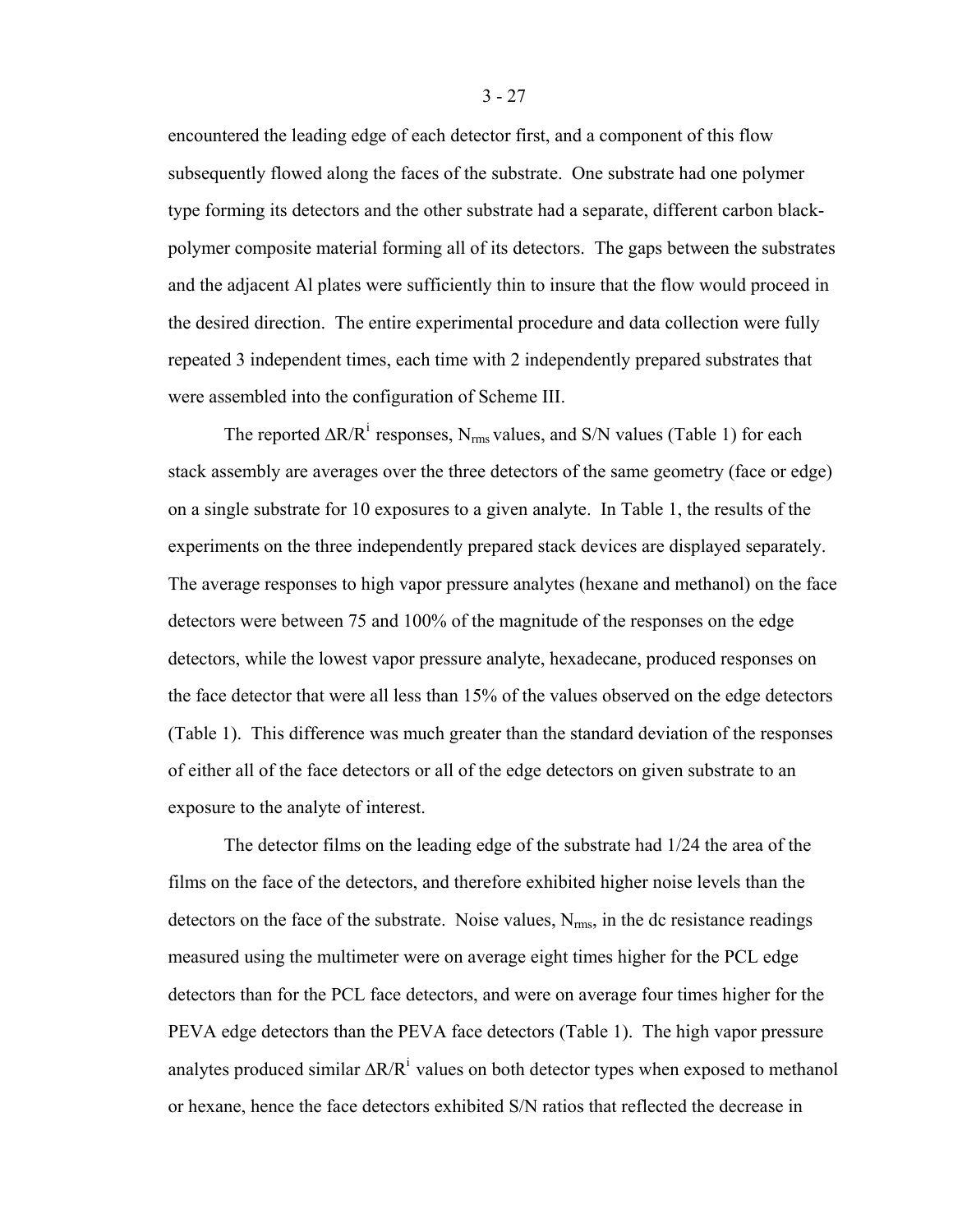noise produced by large volume detector films (Table 1). For 200 s exposures to hexane, S/N values were  $\approx$  6 times higher for PCL face detectors and were  $\approx$  4 times higher for PEVA face detectors than for the corresponding edge detectors. In contrast, for 200 s exposures to hexadecane, the analyte with the lowest vapor pressure, the S/N values were about twice as high on the leading edge detectors as on the face detectors. Clearly, the different geometric form factors and interactions with the analyte flow streamlines produced different performance characteristics from a S/N viewpoint for these different types of detectors.

The temporal evolution of the detector response properties can also be exploited to differentiate between analytes. As shown in Figs. 8a and 8b, the responses of the face and edge detectors to hexane were similar after 40 s of vapor presentation, and remained similar after 200 s. These hexane responses are similar in magnitude to the signals for dodecane after 200 s (Fig. 8b), and the two analytes could not easily be distinguished based on these data alone. However, the responses for these two analytes are clearly separable at 40 s (Fig. 8a), when the hexane has fully equilibrated with the given polymer film area but the dodecane is still being depleted from the analyte sample due to its very high polymer/gas partition coefficient. The separation of these analytes as a function of time therefore demonstrates an increase in the resolving power attainable through the use of such spatiotemporal response information in conjunction with a spatially ordered array of vapor detectors.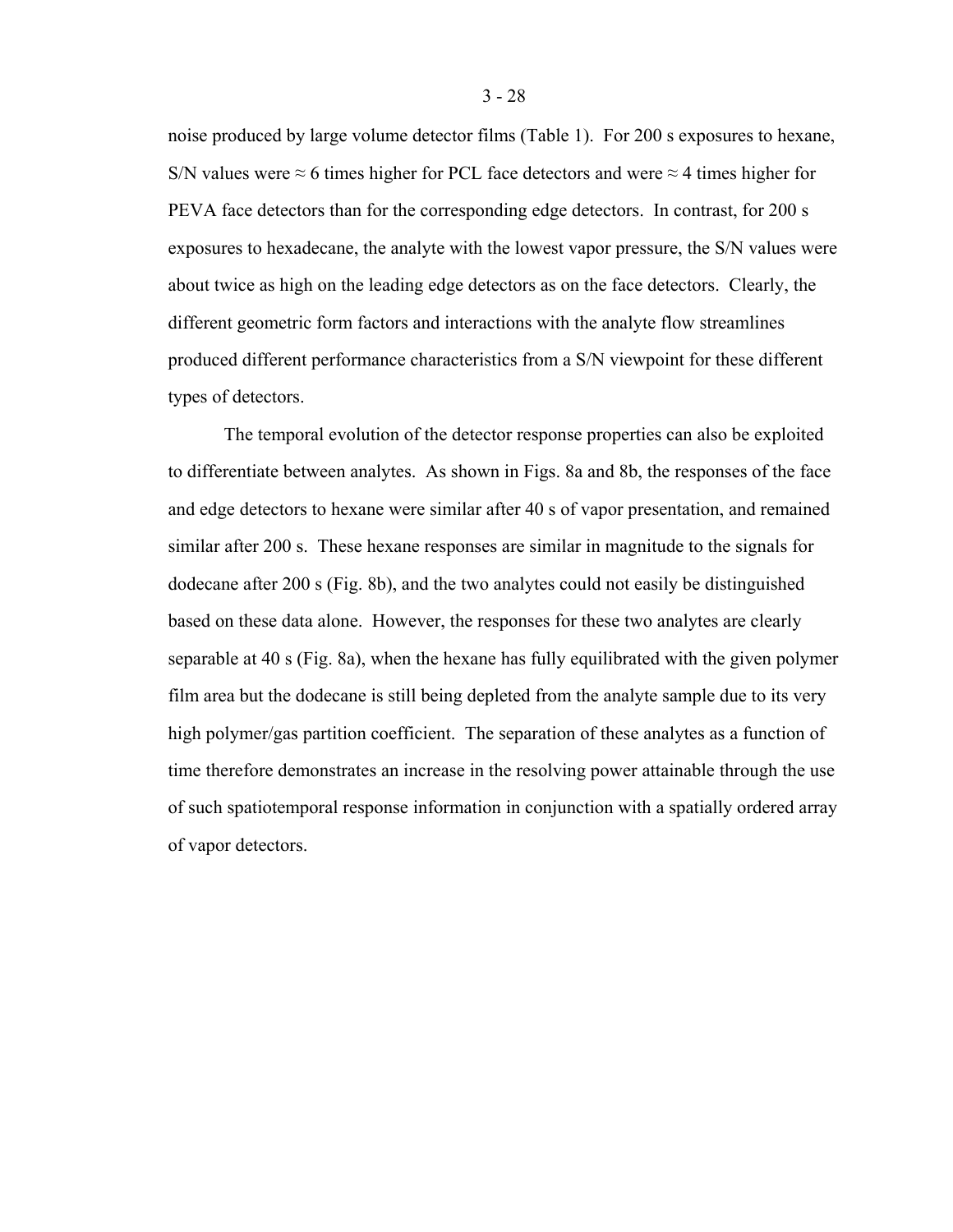#### **V. DISCUSSION**

#### **A. Detection Limits of Chemiresistor-Based Vapor Detectors**

We have previously reported that the steady-state  $\Delta R/R^{\dagger}$  values for various carbon black-polymer composite chemiresistors are linearly dependent on analyte concentration over a range of analyte/detector combinations and analyte concentrations [21]. The noise measurements reported herein, in conjunction with the previously reported dependence of  $\Delta R/R^{\dagger}$  on the partial pressure of the analyte [20] and the analyte/polymer sensitivity factors that can be deduced from such plots, allow estimation of the detection limits for various analyte/carbon black composite detector combinations. Two limiting cases will be considered: a) high vapor pressure analytes, which have relatively small partition coefficients for sorption into the carbon black composite detectors, and b) low vapor pressure analytes, which generally sorb strongly and exhibit very large polymer/gas partition coefficients into the polymers of concern.

When the polymer/gas partition coefficient is relatively small, sufficient analyte will, in general, be present in the sampled volume to produce the equilibrium volume swelling of the entire available detector area. In this situation, too little detector volume is generally present to satisfy the optimum detector volume as given by Eq. (12). At constant film thickness, the steady-state  $\Delta R/R^i$  value of a given carbon black-polymer composite is directly related to the swelling change of the film. Thus, a given analyte concentration should produce the same steady-state  $\Delta R/R^{\dagger}$  signal in the film regardless of the area of such a detector.

Under these conditions, the scaling of the S/N (in a given measurement bandwidth) with detector area is determined by the dependence of the noise on detector area. As discussed above, the background noise of the carbon black composite chemiresistors at low measurement frequencies scales as  $A^{-1/2}$ . The S/N, and thus the detection limits of a particular carbon black polymer composite detector towards a given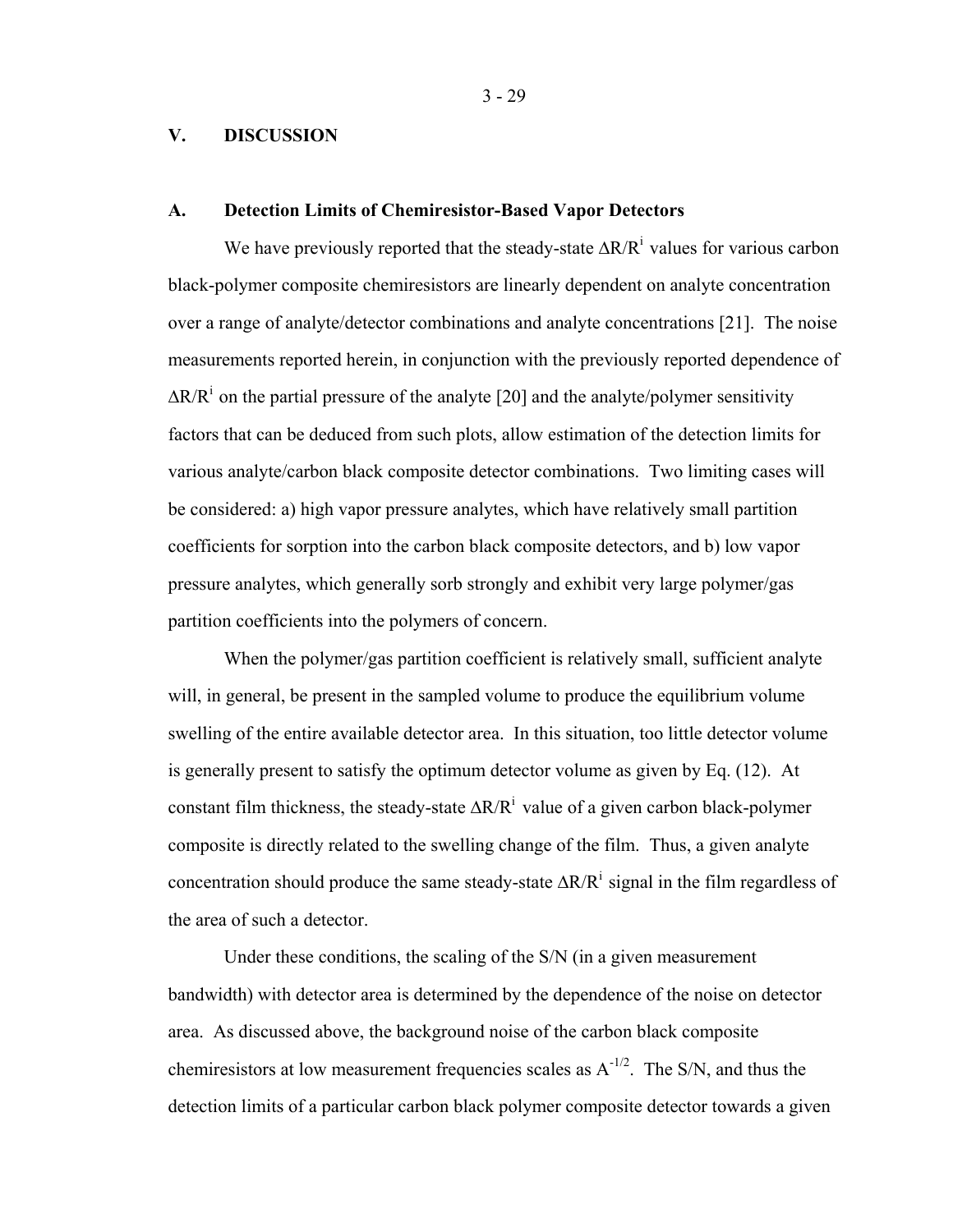analyte, therefore scale as  $A^{1/2}$ . The use of a detector film having the largest practical volume possible (up to the limit of optimum volume indicated by Eq. (12), or the volume at which the 1/f noise, for the measurement bandwidth, falls below the Johnson noise and the total noise no longer exhibits a dependence on volume) is thus the optimum detector design under such conditions.

Table 2 reports the S/N values and deduced limits of detection for representative carbon black-polymer composite detectors with various vapor analytes, for 1 cm<sup>2</sup> of detector area. Table 2 also reports representative values taken from the literature for selected polymer-coated SAW vapor detectors [22]. For the given area, the detection limits are comparable for both types of signal transduction, although the carbon black composites exhibit somewhat higher sensitivity than the SAW devices for the analyte/polymer combinations chosen for comparison. We have only reported limits of detection as opposed to limits of classification; the former quantity depends only on the properties of the analyte/detector combination, while the latter quantity also depends on the test set of analytes presented to the array as well as on the algorithms used to perform the classification. In one particular situation evaluated in the literature, the limit of classification of an analyte was shown to be within a factor of three of the limit of detection of that same analyte, indicating that the limit of classification is likely to be on the same order of magnitude as the limit of detection, at least for some tasks [23].

In the limit where the analyte exhibits a very strong sorption into the polymer film of the carbon black composite detector, the S/N optimization methodology is quite different. As given by Eq. (5), the sorption process under such conditions will be limited by the amount of analyte in the sampled volume. The  $\Delta R/R^i$  signal of the detector is proportional to the swelling change of the detector film [15], so increasing the detector area will reduce the signal (by diluting the fixed amount of sorbed analyte into a correspondingly larger volume of polymer). As long as the swelling is linearly dependent on the concentration of analyte sorbed into the polymer [15], this dilution will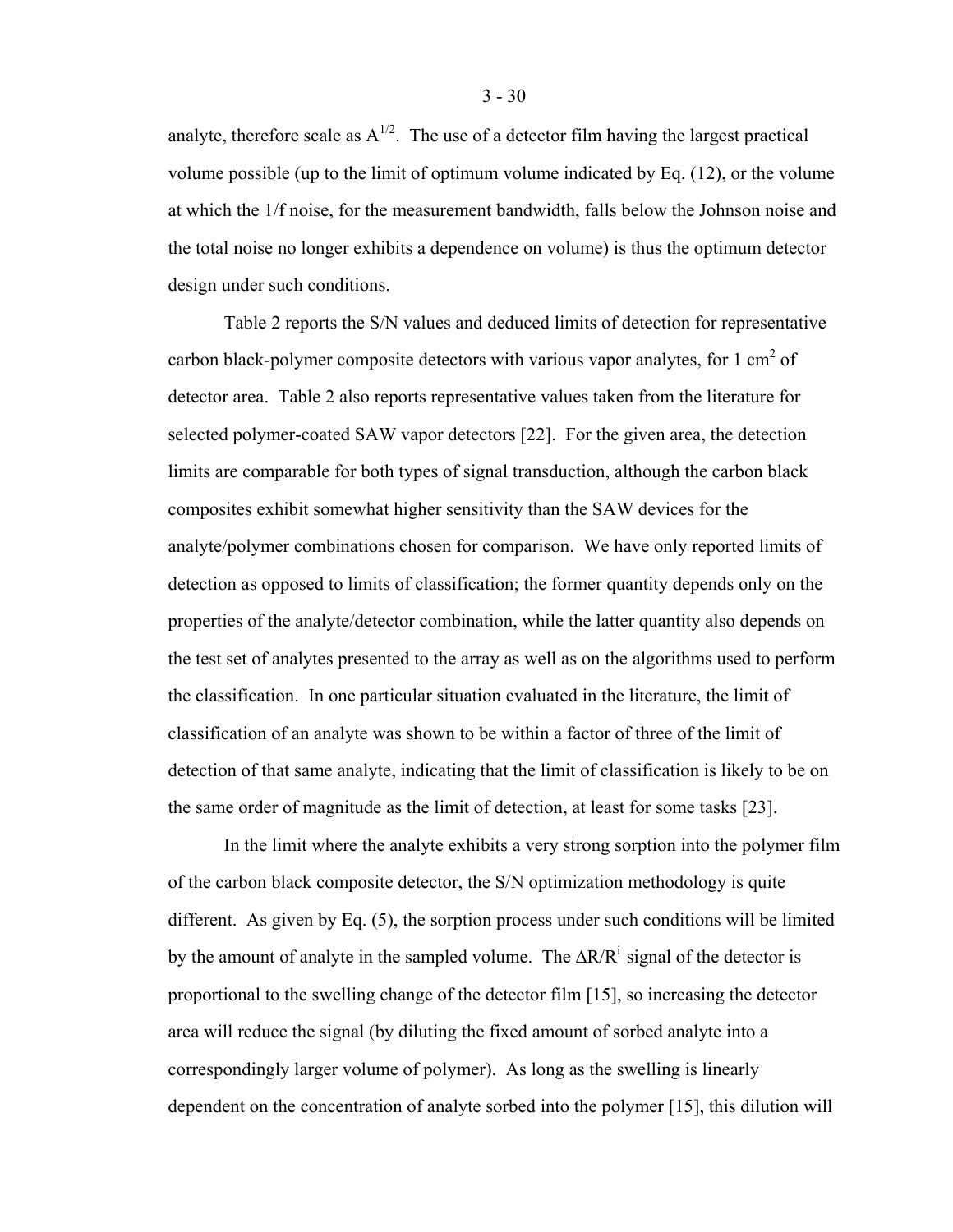produce a linear decrease in the  $\Delta R/R^i$  signal with increased detector volume. Because the noise scales as  $A^{-1/2}$  (at constant film thickness), the S/N under such conditions scales as  $A^{-1/2}$  and small detector areas are favored. In fact, the design goal under such conditions is to insure that the most analyte is sorbed into the least area of detector film, and signals should only be acquired from the limited, highly analyte-swollen, portion of the detector. For example, this design principle is appropriate for applications in which 2,4-dinitrotoluene, a vapor component above buried land mines [6, 24, 25], or other low vapor pressure analytes, are being detected. This principle is exemplified in the detector arrangement of Scheme III.

This relationship also has implications for sample chamber design of vapor detector arrays. For example, assume that the analyte headspace is comprised of a vertical column equal in area to the area of the detector film, and that the detector film thickness is 1.0 x 10<sup>-4</sup> cm. For K=1.0 x 10<sup>2</sup>, the sorbed analyte would come to equilibrium in a closed system with the vapor phase analyte that is contained in a headspace thickness of  $1.0 \times 10^{-2}$ . Increasing the thickness of the headspace would simply provide more analyte than is needed to attain the optimal S/N ratio for the detector response and would require introduction of more sample into the headspace chamber. Alternatively, larger detector areas could be used advantageously to obtain improved S/N ratios from the increased number of analyte molecules available in a thicker (closed system) headspace chamber. In contrast, for K=1.0 x 10<sup>7</sup>, a 1.0 x 10<sup>-4</sup> cm thick detector film would sorb essentially all of the analyte from a closed system having a 1000 cm thick headspace. A 2.6 cm<sup>2</sup> area of such a detector film could sorb essentially all of the analyte in a 3.0 x  $10^{-2}$  cm thick headspace (c.f. Scheme II) that is supplied at a continuous volumetric flow rate of 10 cm<sup>3</sup> min<sup>-1</sup> for a period of 260 min. For shorter analyte injection times (at constant analyte flow rate), smaller detector areas are optimal because otherwise the fixed amount of analyte is distributed into too large a detector area,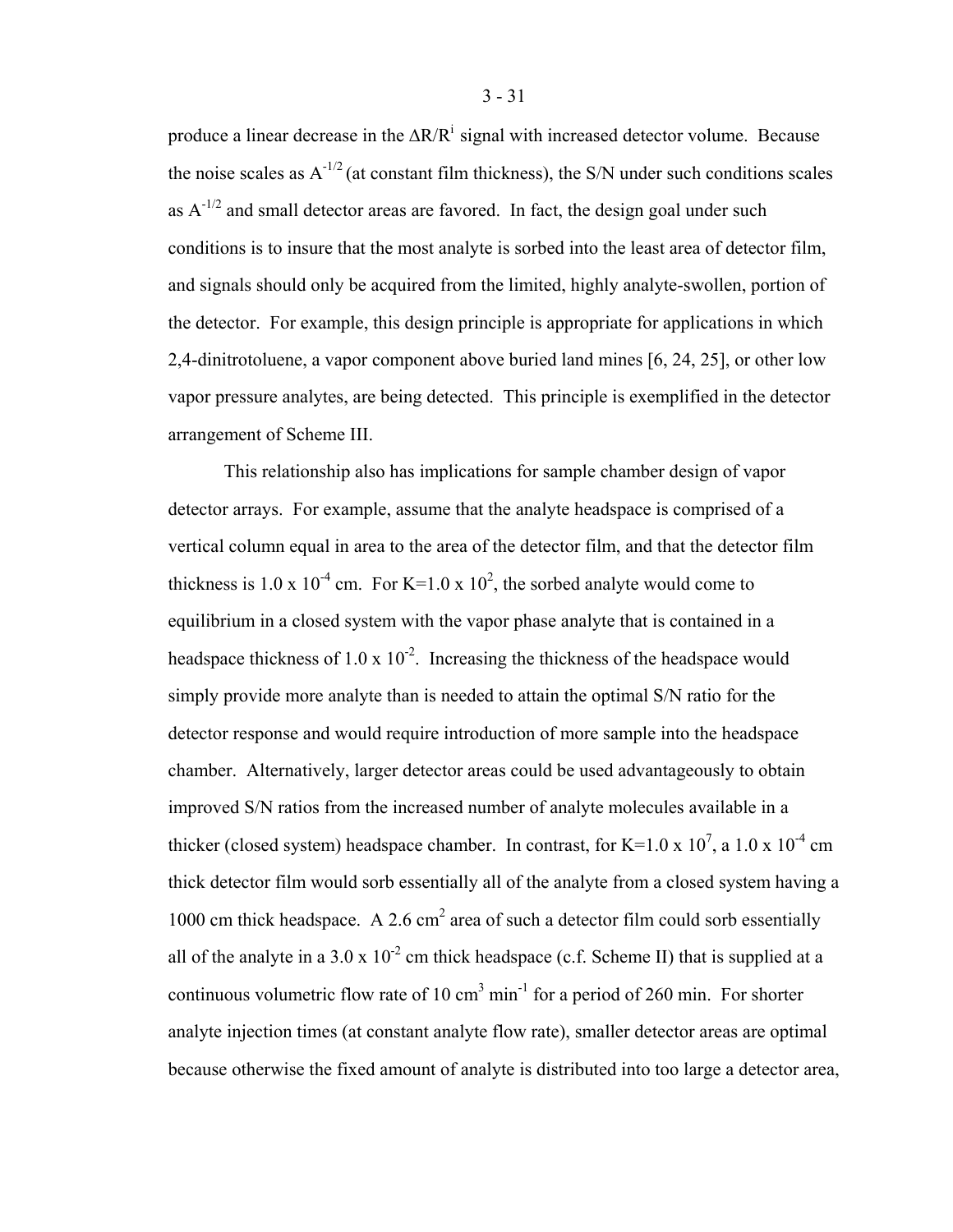thereby diminishing the magnitude of the signal and deleteriously affecting the S/N ratio of the detector.

Given the relationships reported previously between the mass loading of analyte and the  $\Delta R/R^i$  values for carbon black composite vapor detectors [15], in conjunction with the background noise levels reported herein, detection limits can be evaluated in the high sorption/low analyte vapor pressure regime. At a noise level of  $\approx$ 10 ppm, and with a  $\Delta R/R^{i}$ =0.10 produced at a mass loading of 5.0 µg of analyte sorbed into 1 cm<sup>2</sup> of polymer [15], the computed  $3\sigma$  detection limit of a PCL-carbon black composite is 1.5 ng  $\text{cm}^2$ . This value can only be reached in practice if an efficient sampling and delivery system is available, such that the full amount of the sampled analyte can be delivered effectively to the  $1 \text{cm}^2$  area of the detector film. Of note is that the detection limit scales inversely with the film area and linearly with the efficiency of delivering analyte to the sampled film area.

In the intermediate sorption/partition coefficient regime, an optimum detector volume clearly exists for which the S/N, and therefore the detection limit performance, of a particular analyte/polymer combination is maximized. This detector volume, and consequently the optimum film area, depends on only the analyte/polymer partition coefficient and the sampled analyte volume available for sorption into the detector, and is readily calculated from Eq. (12). The S/N can therefore be optimized for different vapor pressure analytes through control over the form factor of the detector film, as demonstrated herein both theoretically and experimentally.

# **B. Geometric Considerations of the Detector for Optimum S/N Performance with a Fixed Sample Volume**

The dependence of optimum detector area on the analyte/polymer partition coefficient can also be used advantageously in the classification of analytes and analyte mixtures. In such a system, analytes with a high polymer/gas partition coefficient (generally analytes with low vapor pressures) would be sorbed into the smallest detector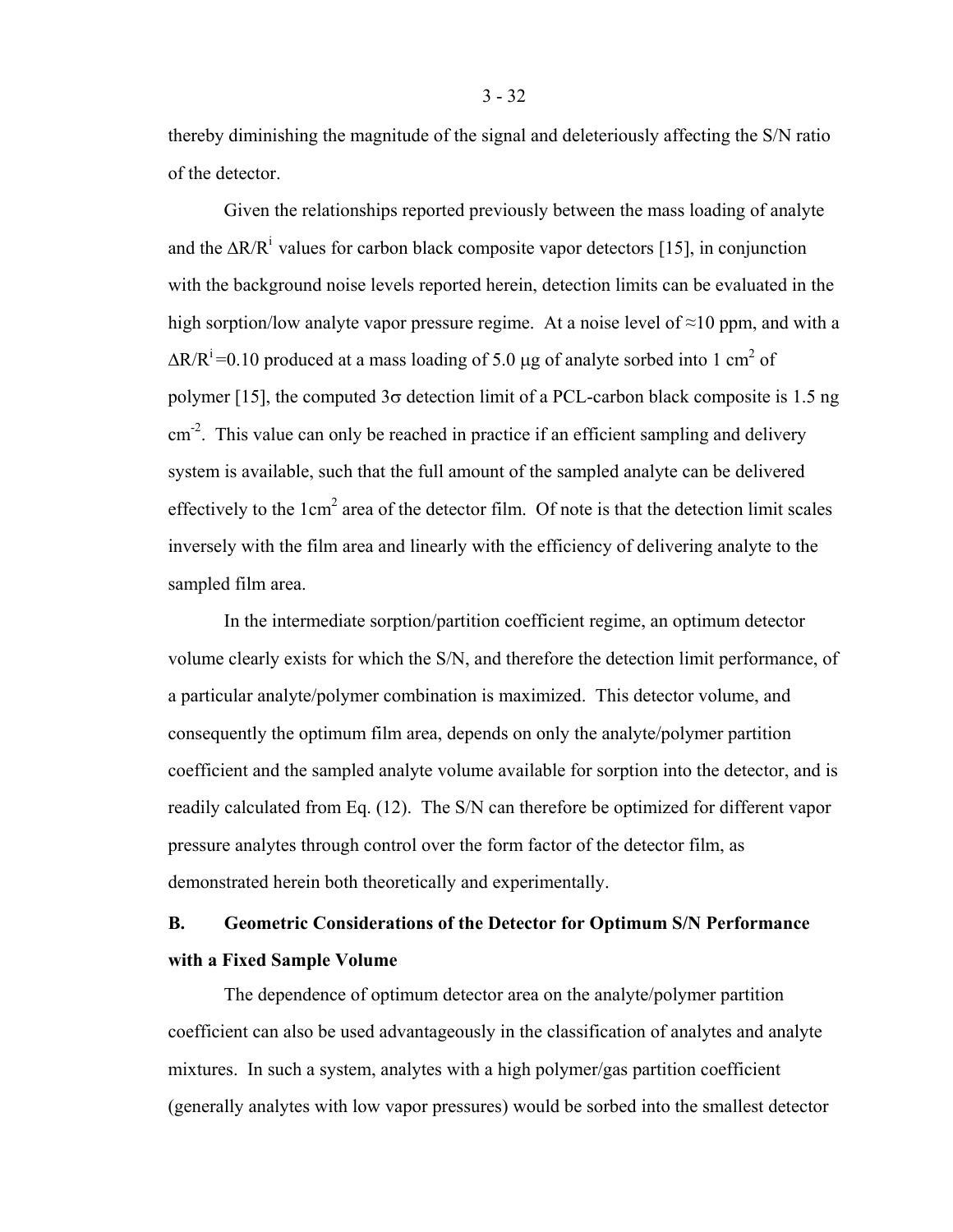area possible, producing the largest signal and therefore the largest S/N ratio for that particular analyte/polymer/sampler combination. Higher vapor pressure analytes are, in turn, detected with higher S/N performance at detectors having larger film areas. In fact, an array of contacts spaced exponentially along a polymer film could be used advantageously to gain information on the sorption coefficients of analytes into polymers, and therefore can provide additional classification information on analytes and analyte mixtures relative only to equilibrium  $\Delta R/R^{\dagger}$  values on a detector film having a single, fixed form factor for all analytes. A relatively simple demonstration of this principle was performed herein, in which two analytes were not readily distinguishable based on their responses on a single type of detector located on the edges of the substrates, but the analytes were clearly distinguishable when information on the relative response values of detectors located on the edge versus the face of the substrate was used in the data analysis. Additional information is available if the analyte flow rate is also varied over the detector array.

Variation in the geometric form factor of detectors also could potentially have practical advantages in the implementation of instruments based on arrays of vapor detectors. Although information similar to that produced by a collection of spatiotemporally arrayed detectors could in principle be obtained from an analysis of the time response of a collection of detectors that are equivalent both geometrically and with respect to the point of analyte injection, the spatiotemporal implementation discussed above has the advantage that analytes are detected on films that have nearly optimal S/N for the analyte of interest. In addition, electronically referencing the response of a face detector to that of an edge detector, for example, would allow nulling of the response to a high vapor pressure analyte and subsequent amplification of only those signals arising from low vapor pressure analytes. Finally, deliberate variation in the analyte flow rate could be used to encode the analyte signal at higher frequencies, and use of a lock-in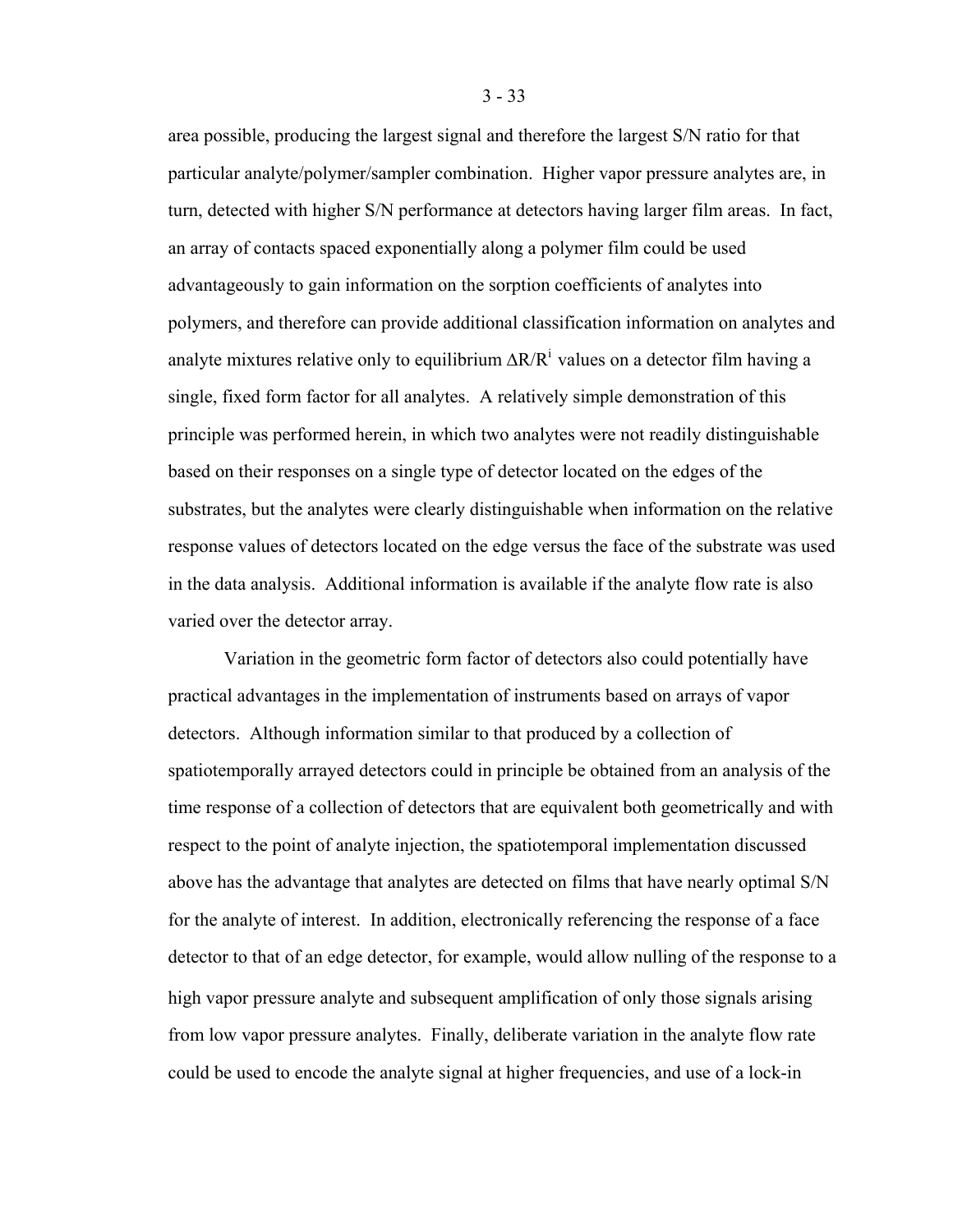amplifier centered at this higher frequency (where the magnitude of the 1/f noise is lower than at dc) would enhance the S/N of these detectors.

Another feature of note is the possible relationship of this type of detector design to the biological olfactory system. Sobel and co-workers have recently reported differences in human perception of binary odorant mixtures that contained an odorant having a high vapor pressure and an odorant having a low vapor pressure [26]. The perceptual changes were shown to be produced by differences in flow rate between the two nostrils of the human subjects. Although the mixture contained fixed concentrations of each odorant, the subjects perceived the mixture to be enriched in the lower vapor pressure odorant when sampled through the higher flow rate nostril, and the same mixture was perceived to be enriched in the higher vapor pressure odorant when sampled through the lower flow rate nostril. The perceived responses changed when the flow rates in the nostrils were naturally interchanged due to normal physiological processes. The authors concluded that the spatiotemporally dependent responses of olfactory receptors is useful to humans in resolving certain odor mixtures and in obtaining additional information on the composition of odorants [26]. The relatively primitive system investigated herein demonstrates an analogous principle in a non-biological array of broadly cross-reactive vapor detectors, and thus a differential measurement of the response of two conducting polymer composite detector arrays, sampling the same analyte at different injected flow rates, might provide an interesting platform for evaluating the degree to which spatiotemporal response information can be used to obtain additional classification information in odor detection.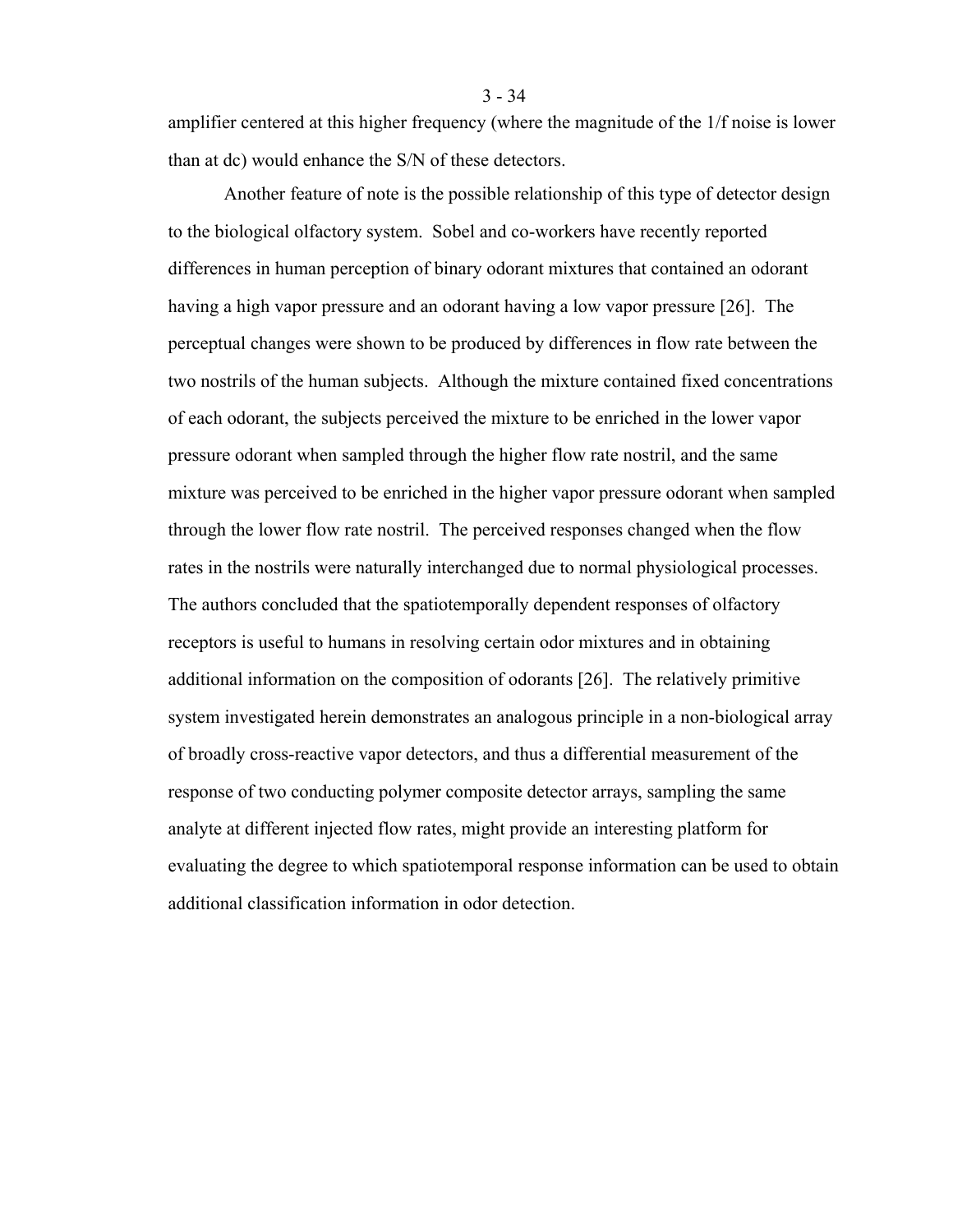3 - 35

#### **VI. CONCLUSIONS**

The dependence of the relative power spectral density on the volume of carbon black-polymer composite vapor detectors was of the form  $S_n \propto 1/\nu^n$ , with n=1 for PEVAcarbon black detectors and n=0.6 for PCL-carbon black detectors in the frequency range of 1-800 Hz. Analytes with moderate polymer/gas partition coefficients produce the same  $\Delta R/R^i$  response values on detectors of constant film thickness but of different area, so under these conditions the S/N is optimized for detectors of very large area. In contrast, for finite quantities of injected sample, analytes with high polymer/gas partition coefficients produce much larger  $\Delta R/R^i$  values on detectors of small area that are positioned to best sample the injected analyte flow. For such detector/analyte combinations, detectors of small area will exhibit significantly better vapor detection sensitivity. Manipulation of the geometric form factor of carbon black composite vapor detectors thus provides a facile method for optimizing the S/N performance for a particular detector/analyte combination of interest. An array of nominally identical polymer-carbon black detectors arranged linearly relative to the analyte flow path produces different spatiotemporal response patterns for analytes having different polymer/gas partition coefficients. Analytes with moderate polymer/gas partition coefficients produce the same signals on all detectors over a range of flow rates, whereas before steady-state is reached on all of the detectors, analytes with very large polymer/gas partition coefficients produce signals that are highly dependent on the analyte flow rate and the spatial position of the detector in the array. Such a configuration produces useful information on the composition of binary analyte mixtures and adds classification information to an array of compositionally different conducting polymer composite vapor detectors.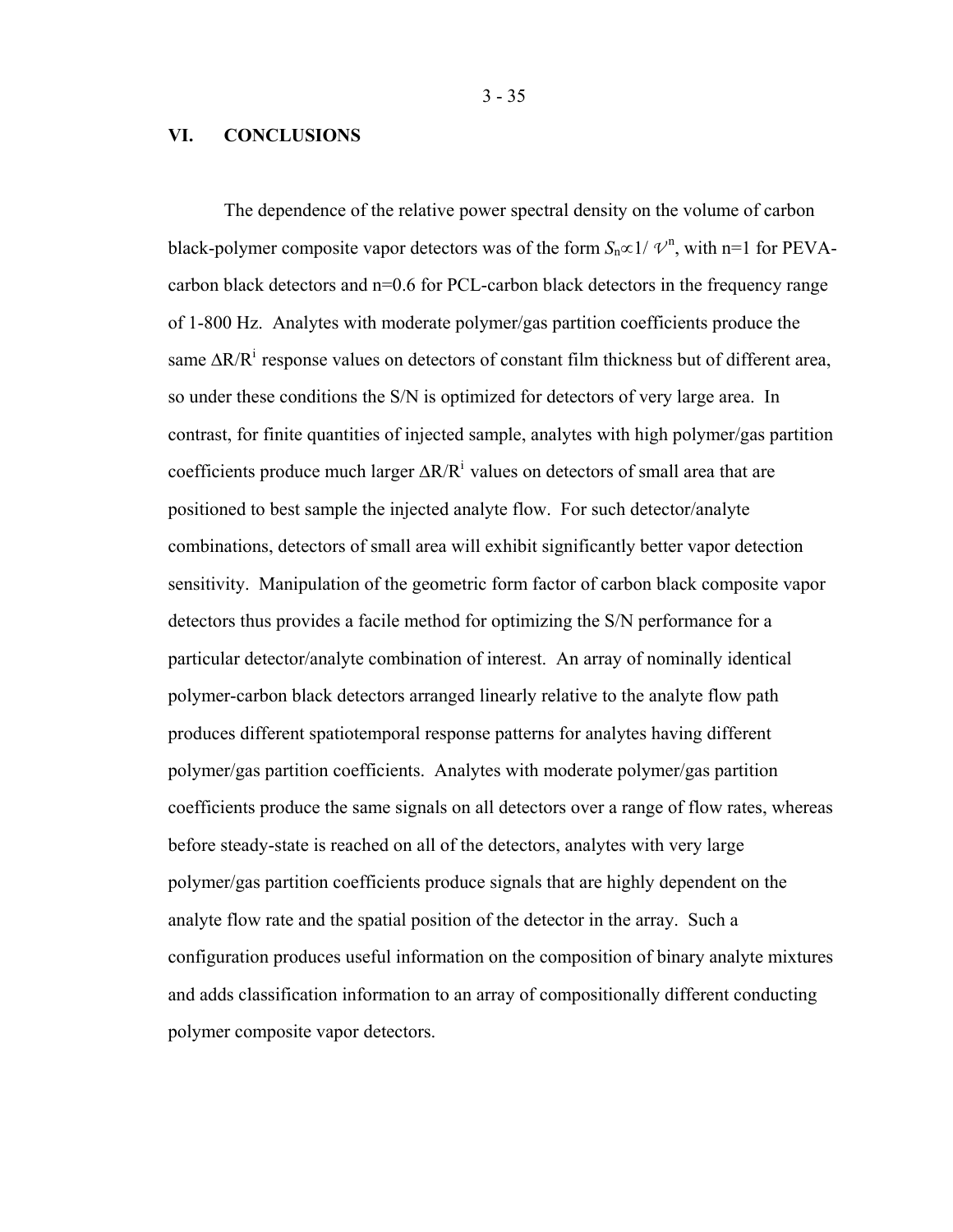## **VII. ACKNOWLEDGMENTS**

We acknowledge NASA, DOE, the NIH, and an Army MURI for their generous support of this work.

**VIII. TABLES**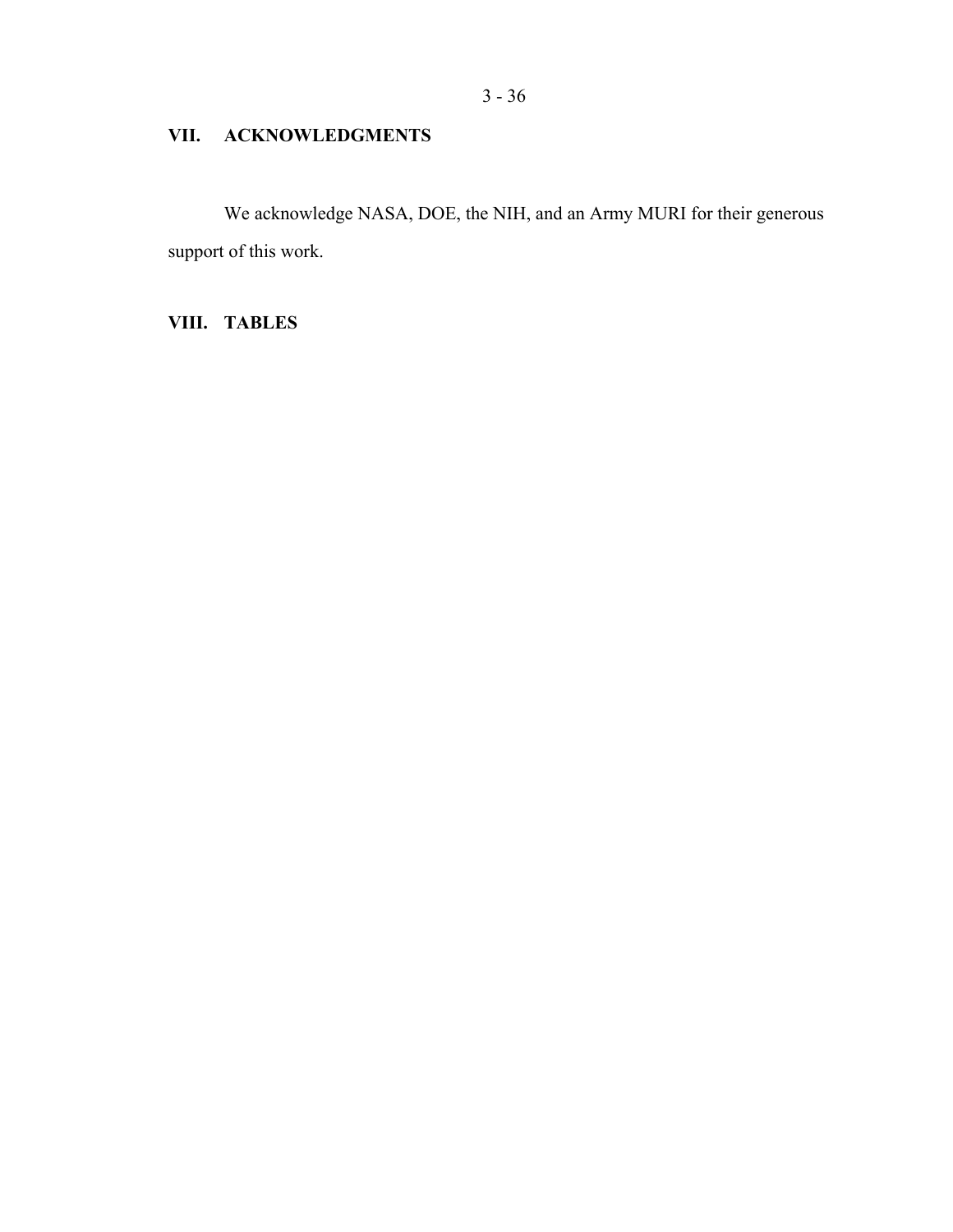| Analyte         | Vapor Pressure of<br>Pure Analyte                                            |                  | log Partition |                | Coefficient (log k) <sup>b</sup> Assembly<br><b>Stack</b> |                  |                                                                            | $\triangle$ R/R $\times$ 100 |                 |                                                                                                                                                                                                                | $\mathbf{Z}^{\mathrm{eff}}$ |                     |                           |                | $\leqslant$       |                  |                   |
|-----------------|------------------------------------------------------------------------------|------------------|---------------|----------------|-----------------------------------------------------------|------------------|----------------------------------------------------------------------------|------------------------------|-----------------|----------------------------------------------------------------------------------------------------------------------------------------------------------------------------------------------------------------|-----------------------------|---------------------|---------------------------|----------------|-------------------|------------------|-------------------|
|                 |                                                                              |                  | <b>PCL</b>    | PEVA           |                                                           |                  | ಕ್ಷ                                                                        |                              | PEVA            |                                                                                                                                                                                                                | g                           |                     | PEVA                      |                | ಕ್ಷ               |                  | <b>PEVA</b>       |
|                 | $P^{\circ}$ (Torr)                                                           | PPM <sup>c</sup> |               |                |                                                           | p<br>edge        | face                                                                       | edge                         | face            | edge                                                                                                                                                                                                           | face                        | edge                | face                      | edge           | face              | edge             | face              |
| hexane          | $1.28*102$ $1.71*105$                                                        |                  | 1.65          | 2.23           | ⋖                                                         | $1.4 + 0.2$      | $1.07 + 0.03$                                                              | $3.3 + 0.1$                  | $3.5 + 0.6$     | $(1.5\pm0.7)*10^{-3}$                                                                                                                                                                                          | $(1.9 \pm 0.5)^* 10^{-4}$   | $(5\pm1)^*10^{-4}$  | $(8+2)*10^{-5}$           | $13 + 7$       | $60 + 14$         | 73±20            | 460±2             |
|                 |                                                                              |                  |               |                | ∞                                                         | $1.1 + 0.4$      | $0.77 \pm 0.04$                                                            | $3.6 + 0.3$                  | $2.5 + 0.1$     | $(2\pm1)*10^{-3}$                                                                                                                                                                                              | $(3.2 \pm 0.8)^* 10^{-4}$   | $(9 + 2)^* 10^{-4}$ | $(1.3 \pm 0.3) * 10^{-4}$ | 5±2            | $26 + 9$          | 44±12            | $200 + 4$         |
|                 |                                                                              |                  |               |                | $\circ$                                                   | $1.3 + 0.2$      | $1.17 \pm 0.08$                                                            | $2.8 + 0.3$                  | $2.4 + 0.1$     | $(1.2 \pm 0.6)^* 10^{-3}$                                                                                                                                                                                      | $(1.8 \pm 0.2)^* 10^{-4}$   | $(4\pm 2)^*10^{4}$  | $(2.7 \pm 0.9)^* 10^{-4}$ | $23 + 23$      | $100 + 60$        | $77 + 25$        | $1000 + 3$        |
|                 |                                                                              |                  |               |                | mean                                                      | $\ddot{.}3$      | $\frac{0}{1}$                                                              | 3.2                          | 2.8             | $2*10^{-3}$                                                                                                                                                                                                    | $2.3*10^{-4}$               | $6*10*4$            | $1.6*10-4$                | $\dot{4}$      | 64                | 65               | 260               |
|                 | methanol 1.02*10 <sup>2</sup> 1.36*10 <sup>5</sup> 2.26                      |                  |               | 1.98           | ⋖                                                         | $2.4 + 0.2$      | $2.7 + 0.1$                                                                | $2.0 + 0.4$                  | $2.1 + 0.5$     | $(1.4\pm0.8)*10-3$                                                                                                                                                                                             | $(2.0 \pm 0.5)^* 10^{-4}$   | $(5\pm1)^*10^{-4}$  | $(9+2)*10^{-5}$           | $23 + 12$      | $140 + 42$        | 42±10            | 270 <sub>±1</sub> |
|                 |                                                                              |                  |               |                | ∞                                                         | $3.3 + 0.5$      | $2.4 \pm 0.2$                                                              | $1.8 + 0.3$                  | $1.61 \pm 0.08$ | $(3\pm1)*10^{-3}$                                                                                                                                                                                              | $(3.0 \pm 0.6)^* 10^{-4}$   | $(9\pm2)^*10^{4}$   | $(1.5 \pm 0.3) * 10^{-4}$ | 14±5           | $80 + 16$         | $21 + 5$         | $120 + 22$        |
|                 |                                                                              |                  |               |                | $\circ$                                                   | $2.6 + 0.8$      | $2.8 + 0.2$                                                                | $1.1 \pm 0.2$                | $1.2 + 0.1$     | $(1.2\pm0.8)*10^{-3}$                                                                                                                                                                                          | $(1.3 \pm 0.7)^* 10^{-4}$   | $(4\pm 2)*10^{-4}$  | $(2.6 \pm 0.9)^* 10^{-4}$ | $33 + 22$      | $260 + 110$       | $28 + 11$        | 50±1              |
|                 |                                                                              |                  |               |                | mean                                                      | $\frac{8}{2}$    | 2.6                                                                        | 1.6                          | 1.6             | $2*10^{-3}$                                                                                                                                                                                                    | $2.1*10^{-4}$               | $6*10-4$            | $1.6*104$                 | 23             | 160               | $\boldsymbol{S}$ | 140               |
|                 | dodecane 9.71*10 <sup>-2</sup> 1.29*10 <sup>2</sup> 4.77 <sup>e</sup>        |                  |               | $5.35^e$       | ⋖                                                         | $1.6 + 0.2$      | $1.16 + 0.03$                                                              | $3.7 + 0.1$                  | $3.6 + 0.6$     | $(1.3 \pm 0.6)^* 10^{-3}$                                                                                                                                                                                      | $(2.0 \pm 0.4)^* 10^{-4}$   | $(5\pm1)^*10^{-4}$  | $(9\pm 0.3)*10-5$         | $15 + 7$       | $60 + 13$         | 76±21            | 440±1             |
|                 |                                                                              |                  |               |                | ∞                                                         | $1.2 + 0.4$      | $0.88 + 0.07$                                                              | $3.8 + 0.3$                  | $2.6 + 0.1$     | $(3\pm1)*10^{-3}$                                                                                                                                                                                              | $(3.2 \pm 0.9)^* 10^{-4}$   | $(9\pm2)^*10^{4}$   | $(1.4\pm0.2)*10^{-4}$     | $5 + 2$        | $30 + 10$         | 45±14            | 190±3             |
|                 |                                                                              |                  |               |                | $\circ$                                                   | $1.6 + 0.2$      | $1.25 + 0.04$                                                              | $3.4 + 0.1$                  | $1.3 + 0.2$     | $(1.2\pm0.8)^*10^{-3}$                                                                                                                                                                                         | $(9±5)*10-5$                | $(4\pm 2)^*10^{4}$  | $(2.5 \pm 0.7)^* 10^{-4}$ | $32 + 32$      | $150 + 64$        | $100 + 41$       | 54±2              |
|                 |                                                                              |                  |               |                | mean                                                      | 1.5              | $\ddot{ }$ :                                                               | 3.6                          | 2.5             | $2*10-3$                                                                                                                                                                                                       | $2.1*10^{-4}$               | $6*10-4$            | $1.6*104$                 | $\overline{1}$ | <u>ន</u>          | 73               | 230               |
| decane<br>hexa- | $9.11*10-4$                                                                  | 1.21             | $6.70^\circ$  | $7.35^{\circ}$ | ⋖                                                         | $0.3 + 0.2$      | $0.01 \pm 0.09$                                                            | $0.26 + 0.09$                | $0.01 \pm 0.01$ | $(1.4\pm0.9)*10^{-3}$                                                                                                                                                                                          | $(1.9 \pm 0.3)^* 10^{-4}$   | $(5\pm1)^*10^{4}$   | $(8+3)*10^{-5}$           | 3 ± 2          | $1\pm1$           | 6 <sub>±2</sub>  | $2+2$             |
|                 |                                                                              |                  |               |                | m                                                         | $0.3 + 0.3$      | $0.02 \pm 0.03$                                                            | $0.4 + 0.1$                  | $0.02\pm0.04$   | $(2\pm 2)*10^{-3}$                                                                                                                                                                                             | $(3.1 \pm 0.9)^* 10^{-4}$   | $(9+2)*10^{-4}$     | $(1.4\pm0.3)*10-4$        | 2±1            | 1#1               | 5±2              | $1+3$             |
|                 |                                                                              |                  |               |                | $\circ$                                                   | $0.3 + 0.2$      | $0.03 + 0.03$                                                              | $0.3 + 0.1$                  | $0.04 + 0.07$   | $(1.1\pm0.7)*10^{-3}$                                                                                                                                                                                          | $(1.2 \pm 0.6)^* 10^{-4}$   | $(4\pm 2)*10^{4}$   | $(2.3 \pm 0.7)^* 10^{-4}$ | $5 + 4$        | $4 + 4$           | $8+3$            | $2+3$             |
|                 |                                                                              |                  |               |                | mean                                                      | $0.\overline{3}$ | 0.02                                                                       | $0.\overline{3}$             | 0.03            | $2*10^{-3}$                                                                                                                                                                                                    | $2.1*10^{-4}$               | $6*10^{-4}$         | $1.5*10-4$                | S              | $\mathbf{\Omega}$ | $\circ$          | $\sim$            |
|                 | a) Data were averages of 10 random                                           |                  |               |                |                                                           |                  |                                                                            |                              |                 | iized presentations of the 4 analytes each at P/P° =0.050, across 3 copies of each of the 2 detector types, wit                                                                                                |                             |                     |                           |                |                   |                  |                   |
|                 | each value representing 30 vapor/pol<br>The data represent responses after 2 |                  |               |                |                                                           |                  |                                                                            |                              |                 | lymer interactions. The experiment was repeated for 3 independently prepared stack assemblies (A,B,and<br>00 s of exposure to analyte. b) Determined from quartz crystal microbalance measurements on unfilled |                             |                     |                           |                |                   |                  | $\vec{\circ}$     |
|                 |                                                                              |                  |               |                |                                                           |                  |                                                                            |                              |                 | polymers. c) Vapor pressure of analyte expressed in ppm of air at 294 K. d) Edge refers to the leading edge sensors and face refers to the face                                                                |                             |                     |                           |                |                   |                  |                   |
|                 | sensors depicted in Scheme III. The                                          |                  |               |                |                                                           |                  |                                                                            |                              |                 | uncertainties are expressed as 95% confidence intervals. e) Values were estimated based on measurement                                                                                                         |                             |                     |                           |                |                   |                  |                   |
|                 | of K for hexane and correction for the                                       |                  |               |                |                                                           |                  | coefficients for the sorption of the alkanes into a given polymeric phase. |                              |                 | differences in vapor pressure between hexane and the alkane of interest assuming constant activity                                                                                                             |                             |                     |                           |                |                   |                  |                   |

Table 1: Responses, Noise, and S/N for two Types of Polymer-Carbon Black Composite Detectors in the Configuration of Scheme III.ª Table 1: Responses, Noise, and S/N for two Types of Polymer-Carbon Black Composite Detectors in the Configuration of Scheme III.<sup>a</sup>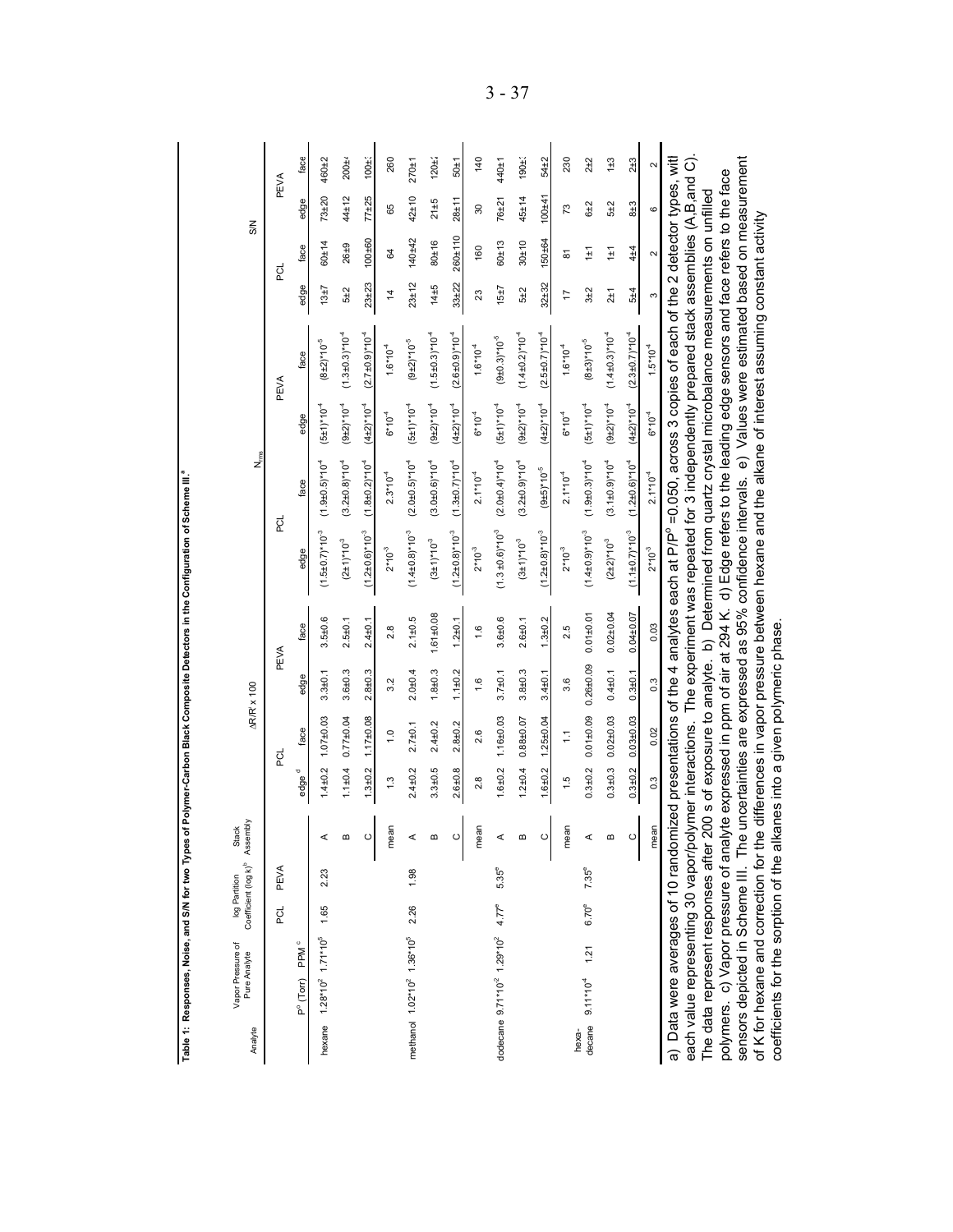| <b>Detectors</b>       | Table 2: Limits of Detection for Carbon Black Polymer Composite Detectors and Polymer Film SAW                                                                                                                                                                                                                                                                          |                     |                      |                     |                     |
|------------------------|-------------------------------------------------------------------------------------------------------------------------------------------------------------------------------------------------------------------------------------------------------------------------------------------------------------------------------------------------------------------------|---------------------|----------------------|---------------------|---------------------|
|                        |                                                                                                                                                                                                                                                                                                                                                                         |                     | (T/bm) CIOT          |                     |                     |
|                        | polymer                                                                                                                                                                                                                                                                                                                                                                 | benzene             | cyclohexanone hexane |                     | nonane              |
| Carbon Black           | PEVA                                                                                                                                                                                                                                                                                                                                                                    | 1.8x10              | 15                   | $4.0\times10$       | <u>ი</u>            |
| Composite <sup>a</sup> | ಕ್ಷ                                                                                                                                                                                                                                                                                                                                                                     | $5.2 \times 10^{2}$ | 4.5x10 <sup>1</sup>  | $1.3 \times 10^{3}$ | $4.8 \times 10^{1}$ |
|                        | poly[bis(cyanoallyl)siloxane]                                                                                                                                                                                                                                                                                                                                           | $4.0 \times 10^{2}$ | 1.5x10 <sup>1</sup>  | $5.3 \times 10^{3}$ | 5.7x10 <sup>2</sup> |
| <b>SAW<sup>b</sup></b> | poly(methylphenylsiloxane)                                                                                                                                                                                                                                                                                                                                              | $3.0 \times 10^{2}$ | 1.4x10 <sup>1</sup>  | 1.5x10 <sup>3</sup> | 1.1x10 <sup>2</sup> |
|                        | poly(phenyl ether)                                                                                                                                                                                                                                                                                                                                                      | $2.2 \times 10^{2}$ | $1.3 \times 10^{1}$  | $9.9x10^{2}$        | 7.9x10 <sup>1</sup> |
|                        | poly(isobutylene)                                                                                                                                                                                                                                                                                                                                                       | $2.6x10^{2}$        | $3.2 \times 10^{1}$  | $3.5\times10^2$     | 1.9x10 <sup>1</sup> |
|                        | using 3o noise values for 1 cm <sup>2</sup> of the same film type at average experimental film thickness values of 230 nm<br><sup>a</sup> Carbon black composite limits of detection are calculated from the slopes of AR/R' vs. P/P° at 294 K in [21]<br>for PEVA and 80 nm for PCL. <sup>D</sup> SAW values are taken from [22] for 158-MHz SAW oscillators at 298 K. |                     |                      |                     |                     |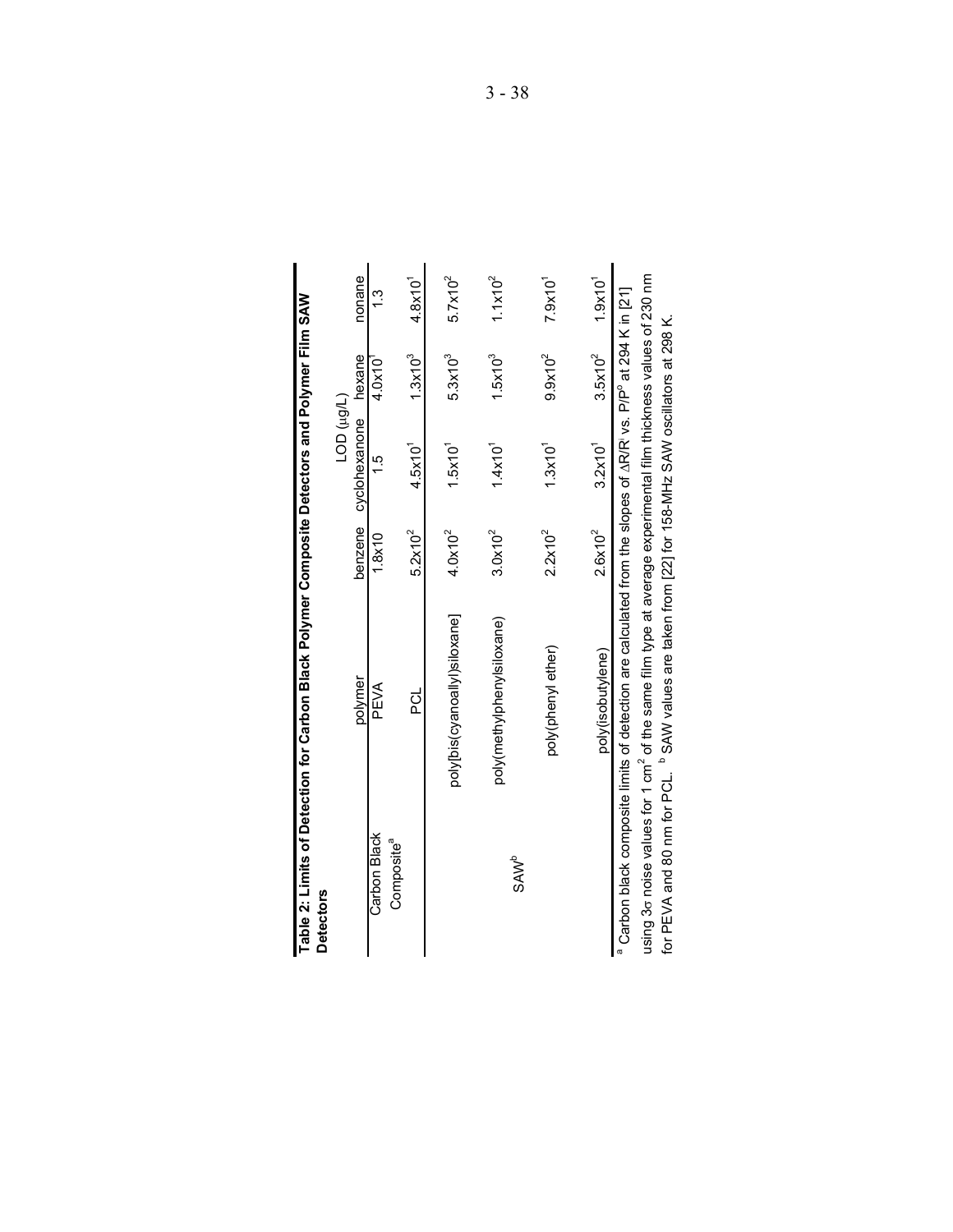3 - 39

### **IX. SCHEMES AND FIGURES**

**Scheme I.** Equilibration between a finite volume of sampled analyte and a finite volume of a sorption-based vapor detector film. Before equilibration, the initial analyte at a concentration  $C_v^i$  is introduced into a total headspace volume  $V_1$ . Equilibration of analyte between the vapor and polymer phases results in an equilibrium concentration of analyte in the polymer phase,  $C_p$ , and an equilibrium concentration of analyte in the vapor phase,  $C_v^{eq}$ , such that  $C_p/C_v^{eq} = K$ , where K is the polymer/gas partition coefficient. The headspace volume  $V_1$  is essentially constant before and after analyte sorption provided that the change in volume of the polymer phase due to analyte sorption,  $\Delta V_p$ , is small compared to the initial headspace volume  $V_1$ .

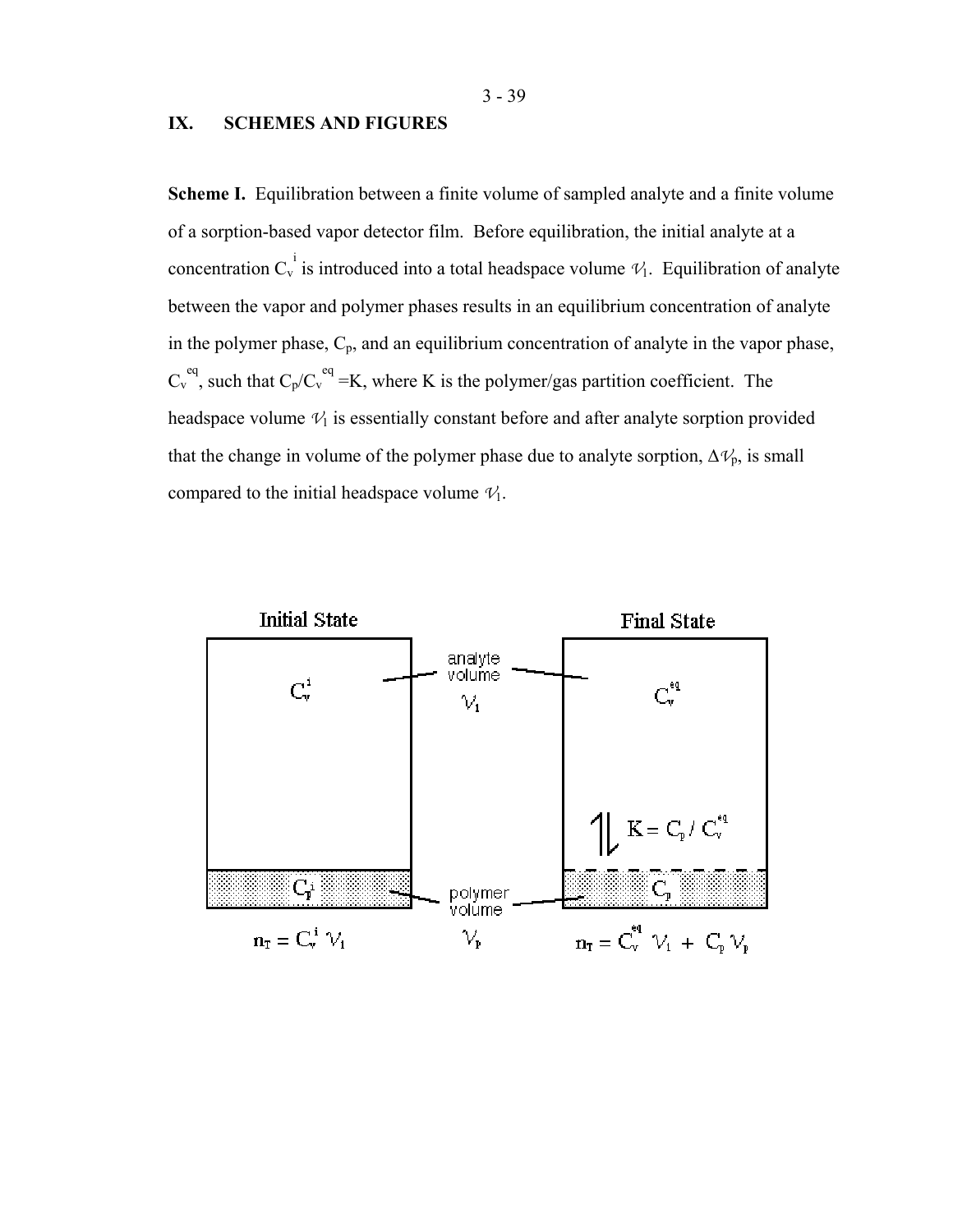**Scheme II.** Layout of a substrate and associated sample chamber used to fabricate a linear array of detectors having a defined headspace and analyte flow configuration. a) A PCL-carbon black composite detector film was sprayed through a mask into a rectangular region of one side of the substrate, and a PEVA-carbon black composite film was sprayed into an identical pattern onto the other side of the substrate. Each polymer film coated a row of 15 pairs of Au/Cr contacts, creating 15 detectors on each side of the substrate. b) A two part Al chamber was then clamped onto both sides of the completed substrate, creating a Teflon-lined channel 340 µm deep and 3.4 mm wide that extended along each row of detectors for the entire length of both sides of the substrate. The wall of the channel that was adjacent to the substrate (i.e., the only wall that was not Al-coated Teflon) was fully spanned by the detector film. c) Airflow was then directed either from low to high detector position or from high to low detector position, as desired, by connecting the substrate/chamber assembly to the output of a vapor generator in conjunction with flow control equipment. Dimensioned drawings of the sample chamber are included in the appendix at the end of this chapter.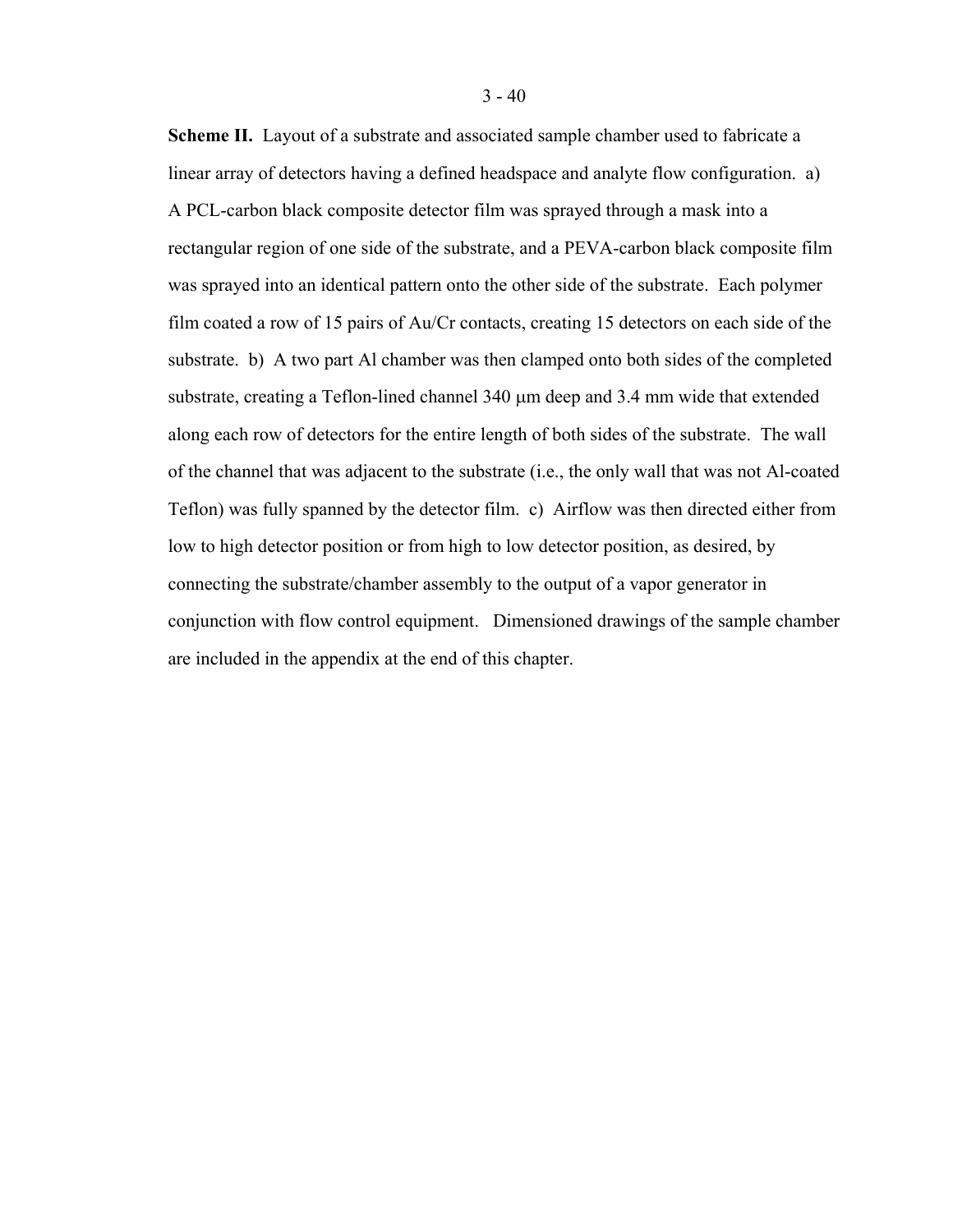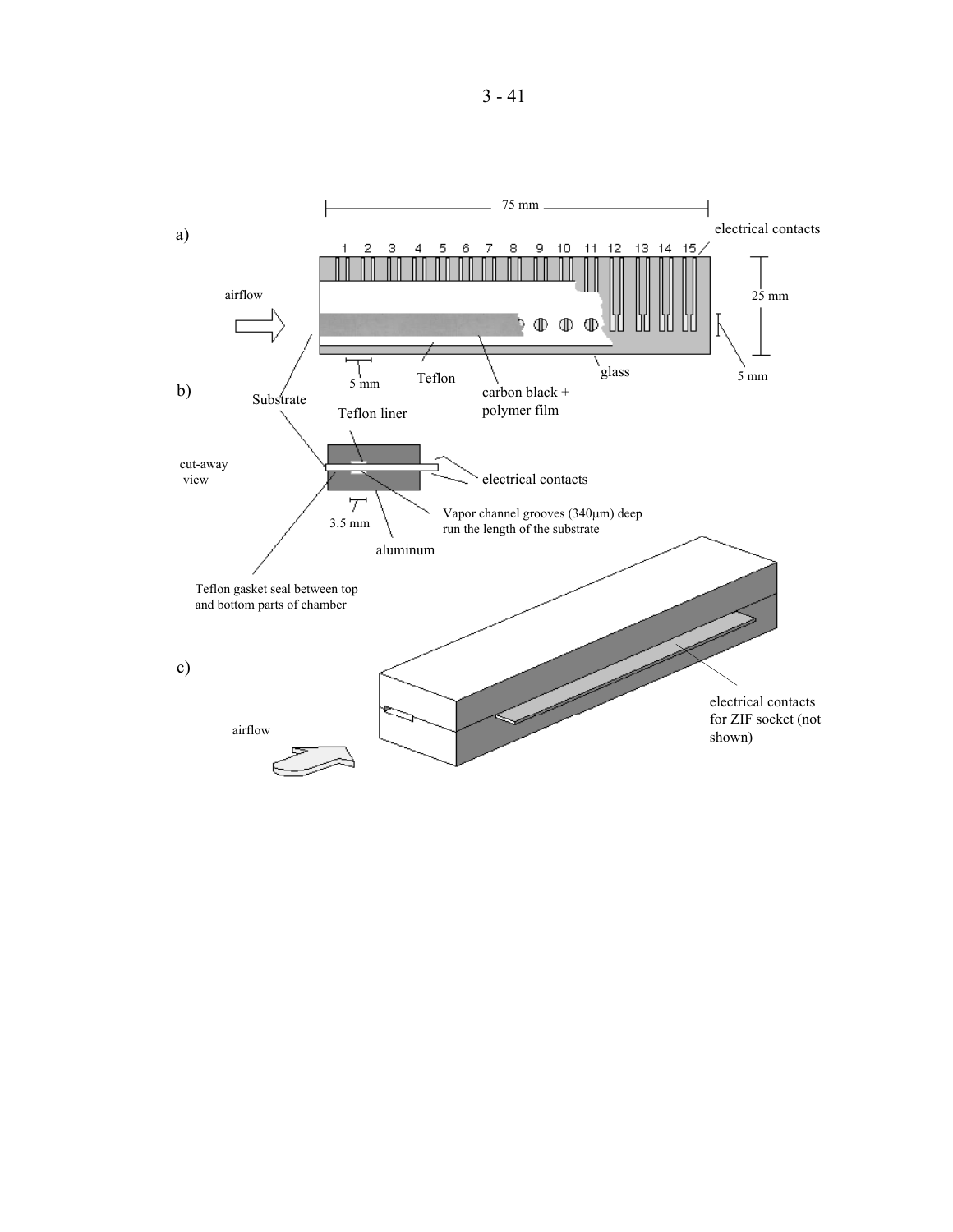**Scheme III.** Schematic of the printed circuit board substrates used to fabricate two types of detectors with different film areas. a) Each detector contained three detectors on the edge of the substrate (positions 1e, 2e, 3e in the Scheme) and three detectors on each face of the substrate (detectors on the face shown are in positions 1f, 2f, and 3f). Detectors in corresponding face positions on the two sides of a substrate were wired in parallel to form one bigger detector film. b) Two of these substrates were assembled into a stack structure constructed to direct the flow of an air stream containing an analyte vapor over first the small detectors on the edge of the substrate and subsequently over the larger detectors on the face of the substrate. The stack consisted Al plates alternating with detector-coated substrates, each interspaced with Teflon spacers. c) The stack was then inserted into an assembly that connected to a controlled flow from a vapor generator. Vapor flow through the assembly was controlled by connecting the output of the assembly to a regulated pump. The stack along with the Al walls of the assembly formed a total of six channels for vapor flow through the stack, first encountering the three detectors on the leading edge of each of the two substrates, then encountering the three two-sided detectors on the faces of each substrate. One substrate in an assembly was formed by spray deposition of a PEVA-carbon black composite detectors and the other substrate was formed by spray deposition of PCL-carbon black composite detectors.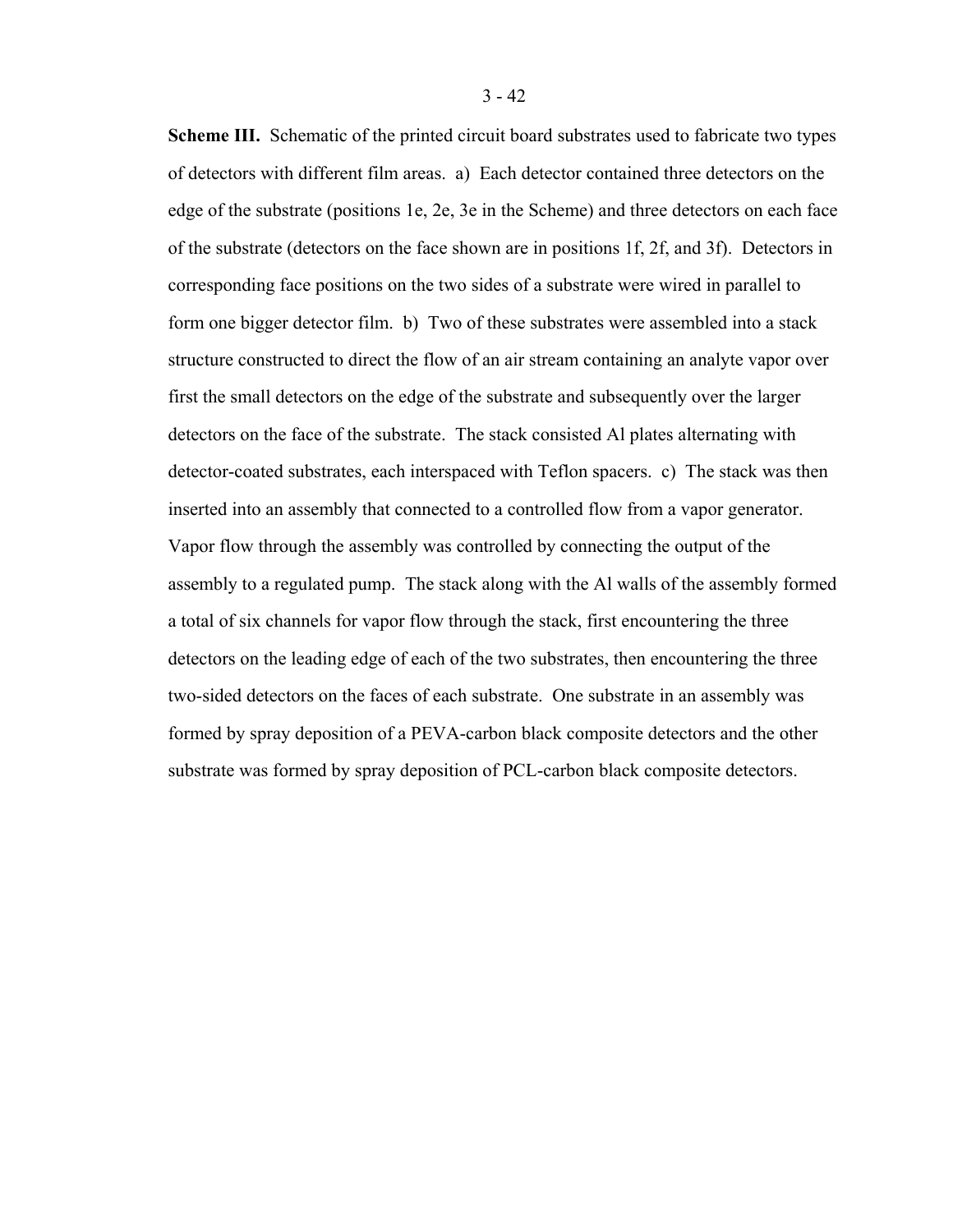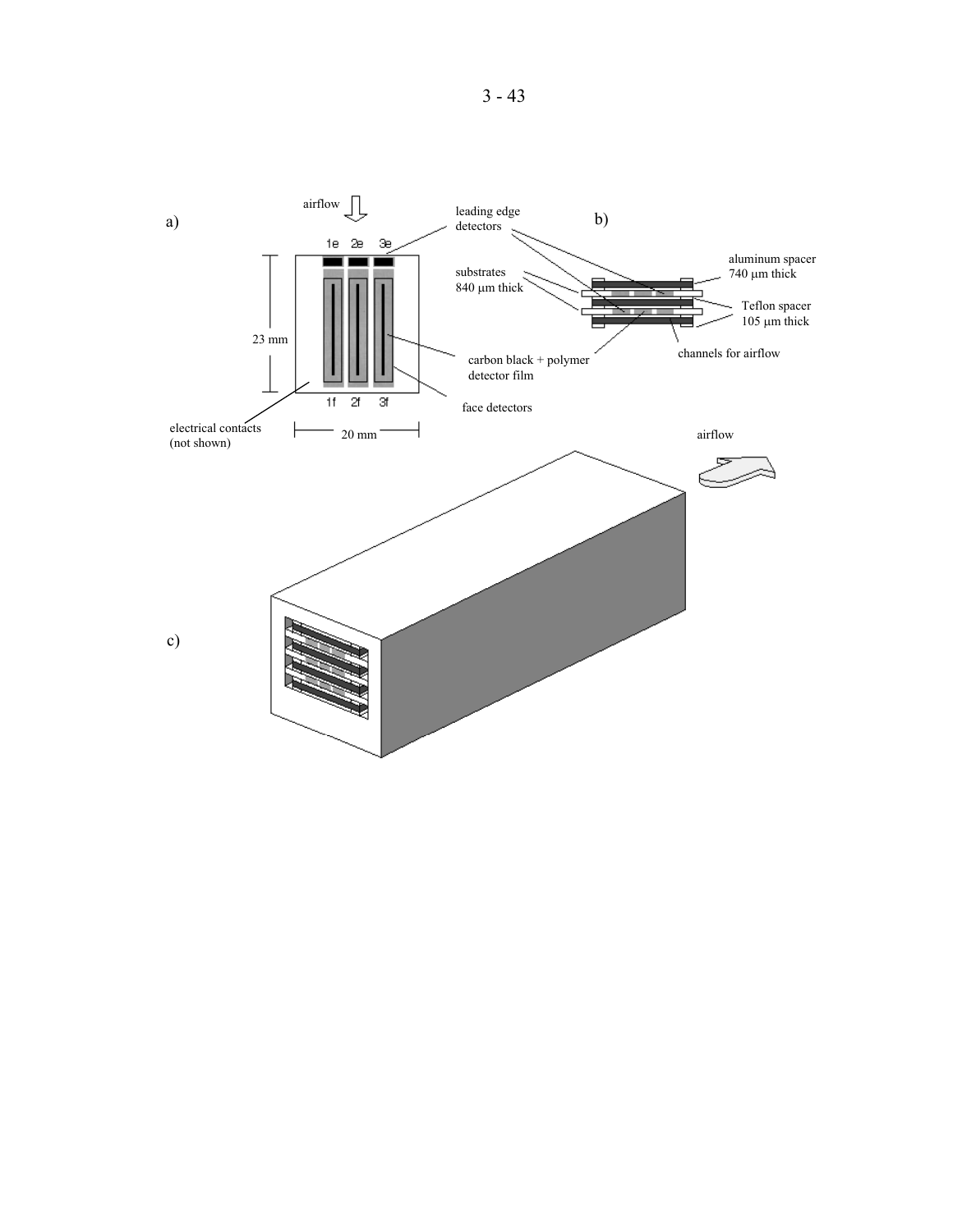**Scheme IV.** Schematic of the instruments and electrical connections used to measure the noise of carbon black-polymer composite detectors. a) A low-noise current source was constructed with a battery and a low-noise wirewound series resistance. The resulting voltage drop,  $V<sub>b</sub>$ , across the sensor film was ac-coupled into a low-noise preamplifier, and the amplified signal was digitized and the noise power spectrum,  $S_n(V_b)$ , computed with a dynamic signal analyzer. b) A digital multimeter was also used to measure the resistance noise,  $N^2_{rms}$ .

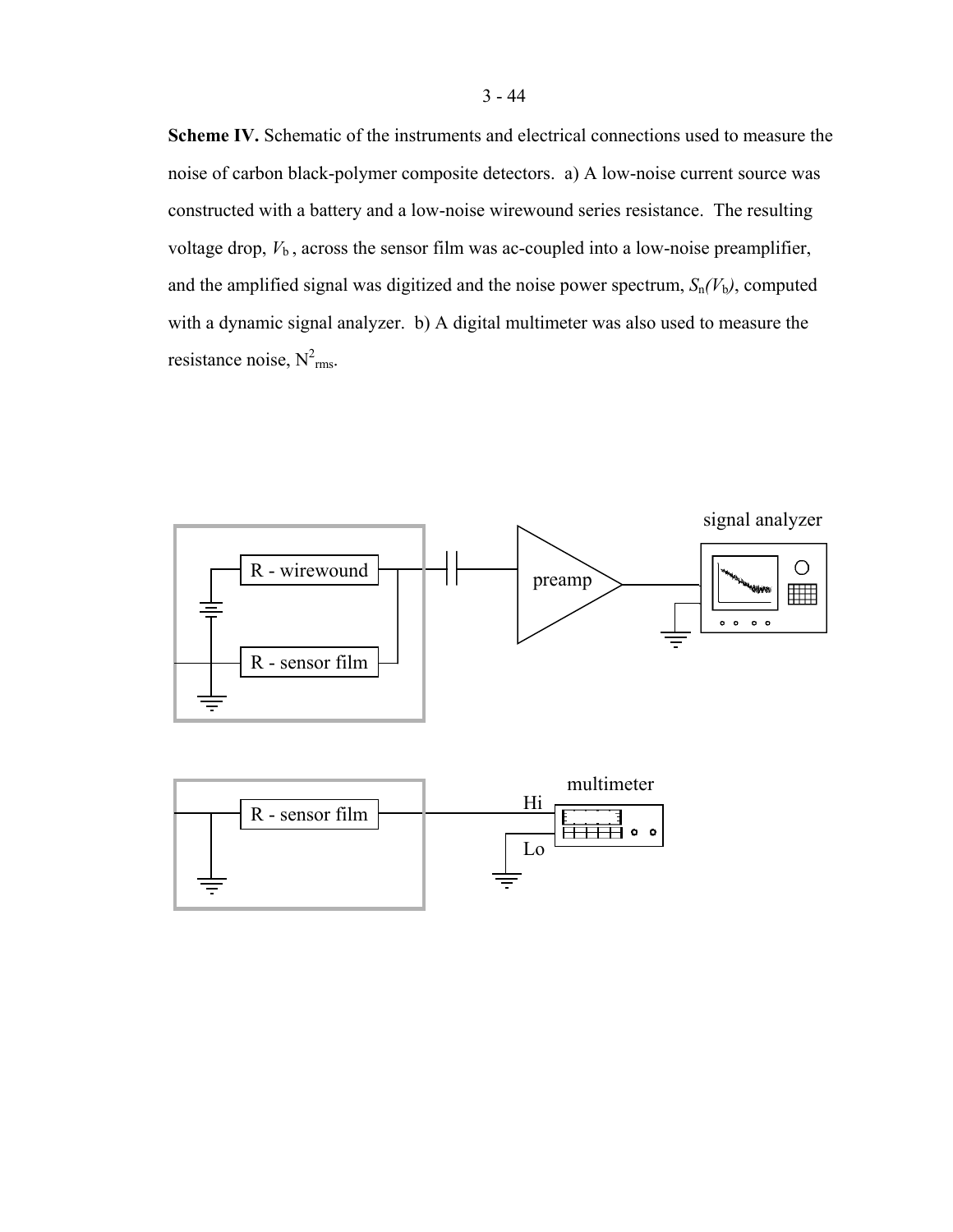**Fig. 1.** Power spectral density of the noise, *S*n*(V*b*)*, versus frequency, f, for seven poly (ethylene-co-vinyl acetate), 25% acetate (PEVA)-carbon black composite detector films of varying area. The dimensions of the rectangularly shaped regions bridged by polymeric composite between the electrical contact pads were (in mm) 0.10 x 0.80, 0.20 x 1.60, 0.38 x 3.05, 0.40 x 3.20, 0.79 x 6.3, 2.03 x 16.3, 4.06 x 32.5. The PEVA-carbon black composite films were  $\approx 230$  nm in thickness as determined by profilometry. The dashed line indicates a fit of one such plot to a function of the form  $S_n(V_b)=1 \times 10^{-8}/f^{1.054}$ . Also shown are data for a wire-wound, low-noise, 70 k $\Omega$  resistor.

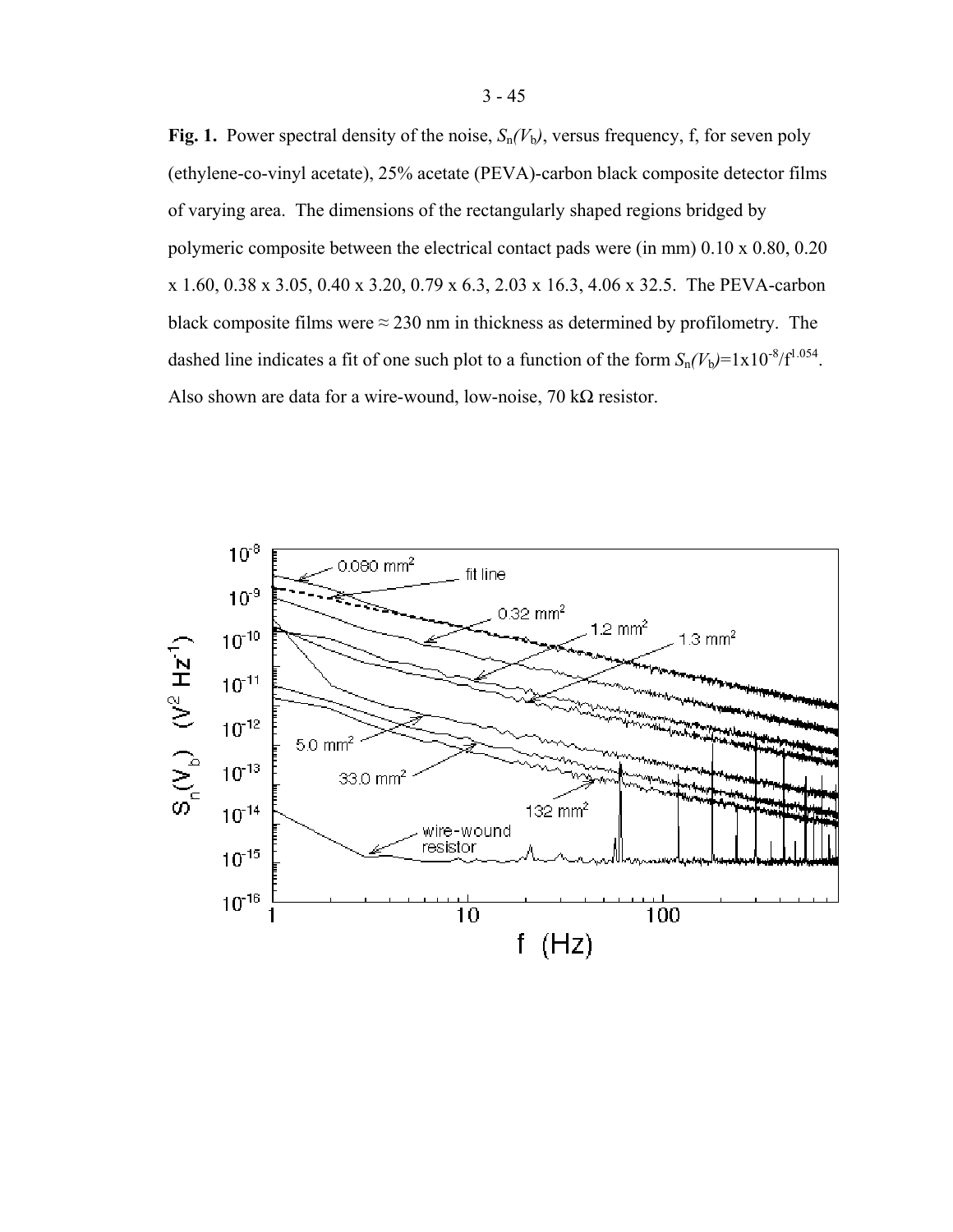**Fig. 2.** Values of  $S_n * f$  (open boxes) at 10 Hz and  $N^2_{rms}$  (filled circles) versus volume for carbon black composite detectors fabricated from a) PEVA and b) poly (caprolactone) (PCL). The PEVA-carbon black composite films were  $\approx 230$  nm in thickness and the PCL-carbon black composites were  $\approx 80$  nm in thickness as determined by profilometry.

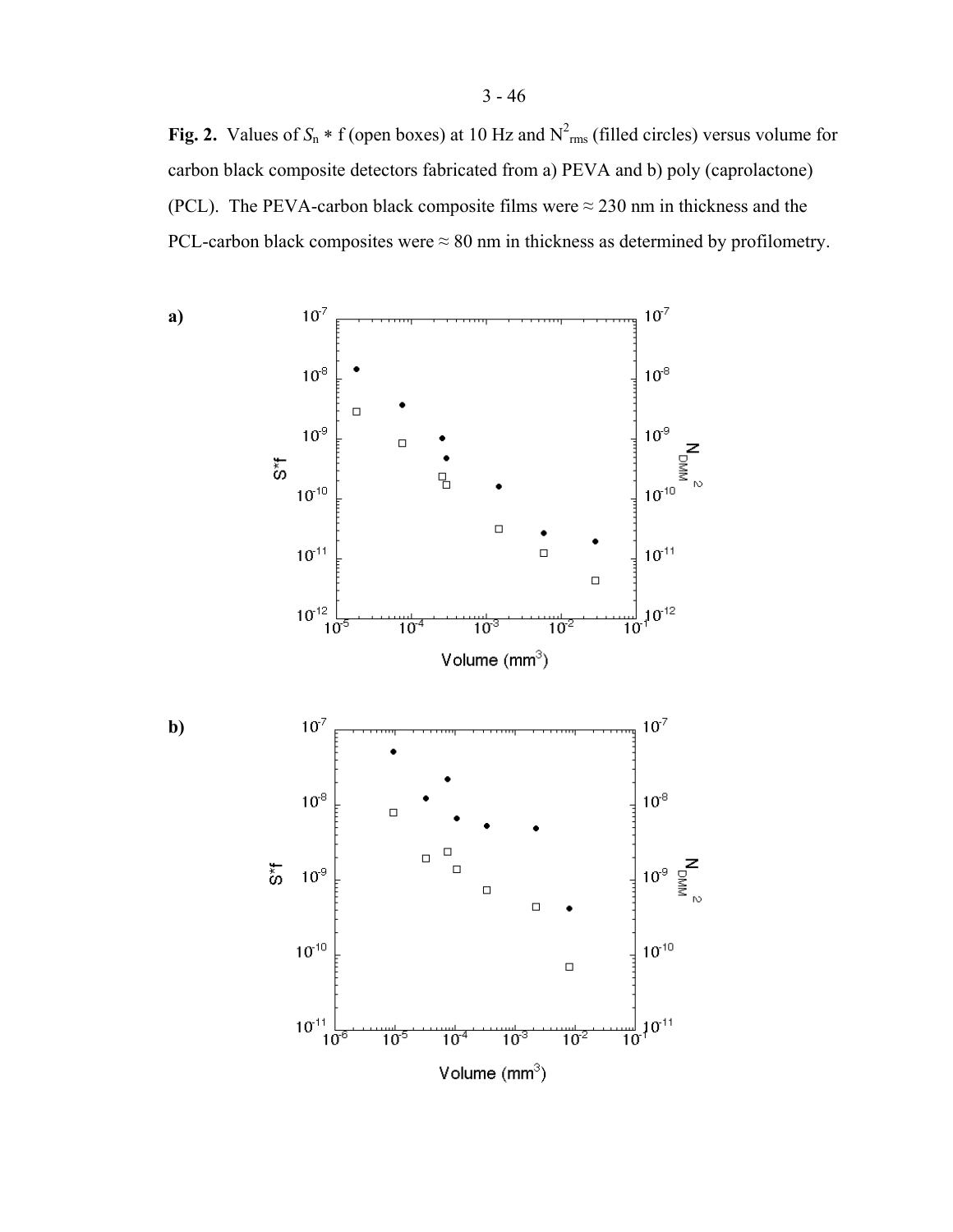**Fig. 3.** Differential frequency changes, -∆fanalyte , of quartz crystal microbalances coated with a) PEVA and b) PCL polymer films (no carbon black) during exposure to hexane at  $P/P<sup>o</sup> = 0.010, 0.030, 0.050,$  and 0.10 (1.7, 5.1, 8.5, 17 parts per thousand, ppth) and methanol at  $P/P^{\circ} = 0.010, 0.030, 0.050,$  and 0.10 (1.3, 4.1, 6.8, 14 ppth), where P is the partial pressure of analyte and  $P^{\circ}$  is the vapor pressure of the analyte at 294 K. Each data point represents an average of 20  $\Delta R/R^{\dagger}$  responses, and the error bars indicate plus and minus one standard deviation around the mean. The frequency shifts corresponded to decreases in frequency upon exposure to analyte. Lines were fitted through these points with a forced zero intercept. The slopes of these lines were a) hexane: 4.36 ( $R^2$  = 0.9988); methanol: 0.910 ( $R^2 = 0.9995$ ); b) hexane: 0.612 ( $R^2 = 0.9977$ ); methanol: 0.930  $(R<sup>2</sup> = 0.9995)$ . The frequency shifts due to coating the crystal with the polymer were -6835 Hz for PEVA and -4355 Hz for PCL.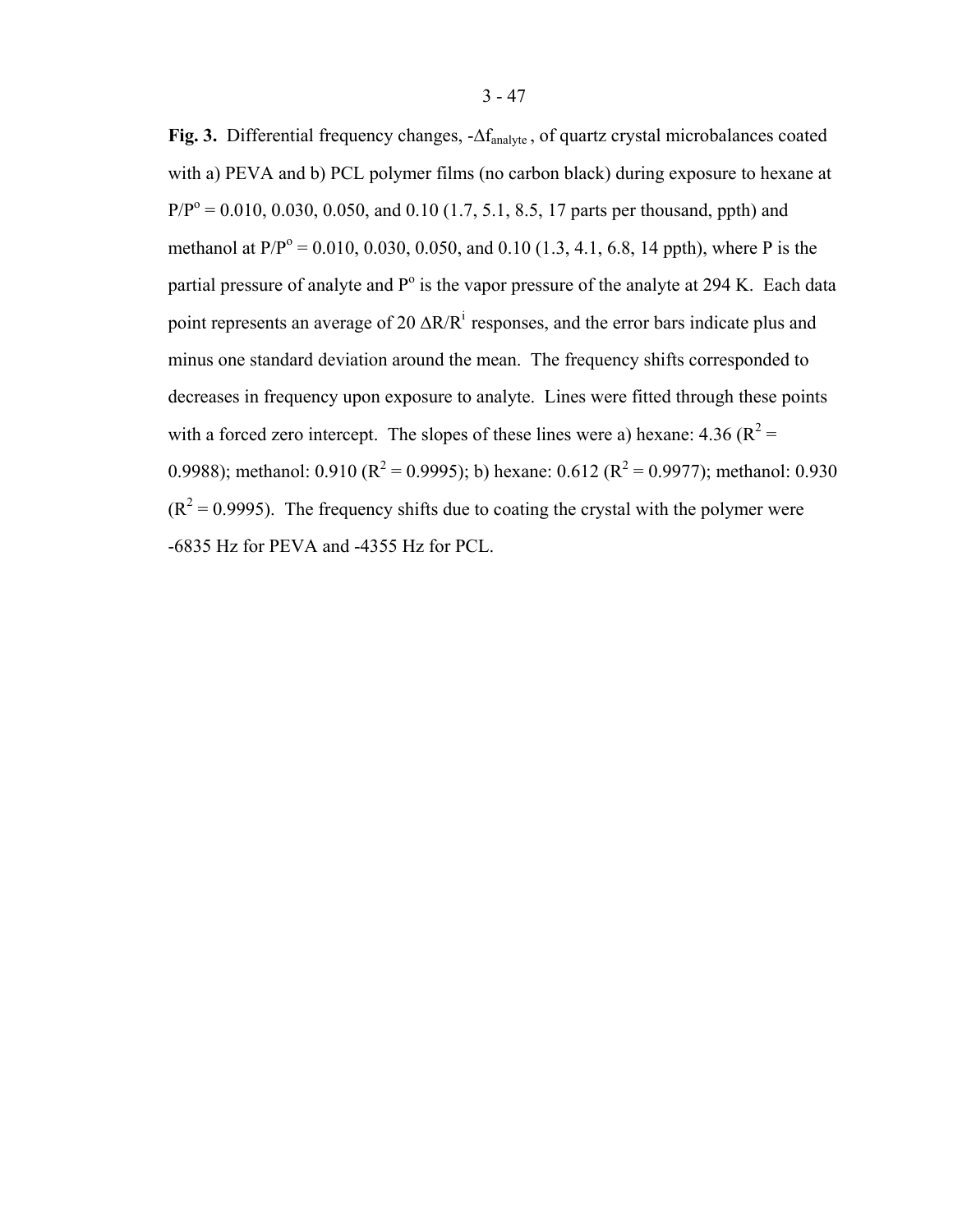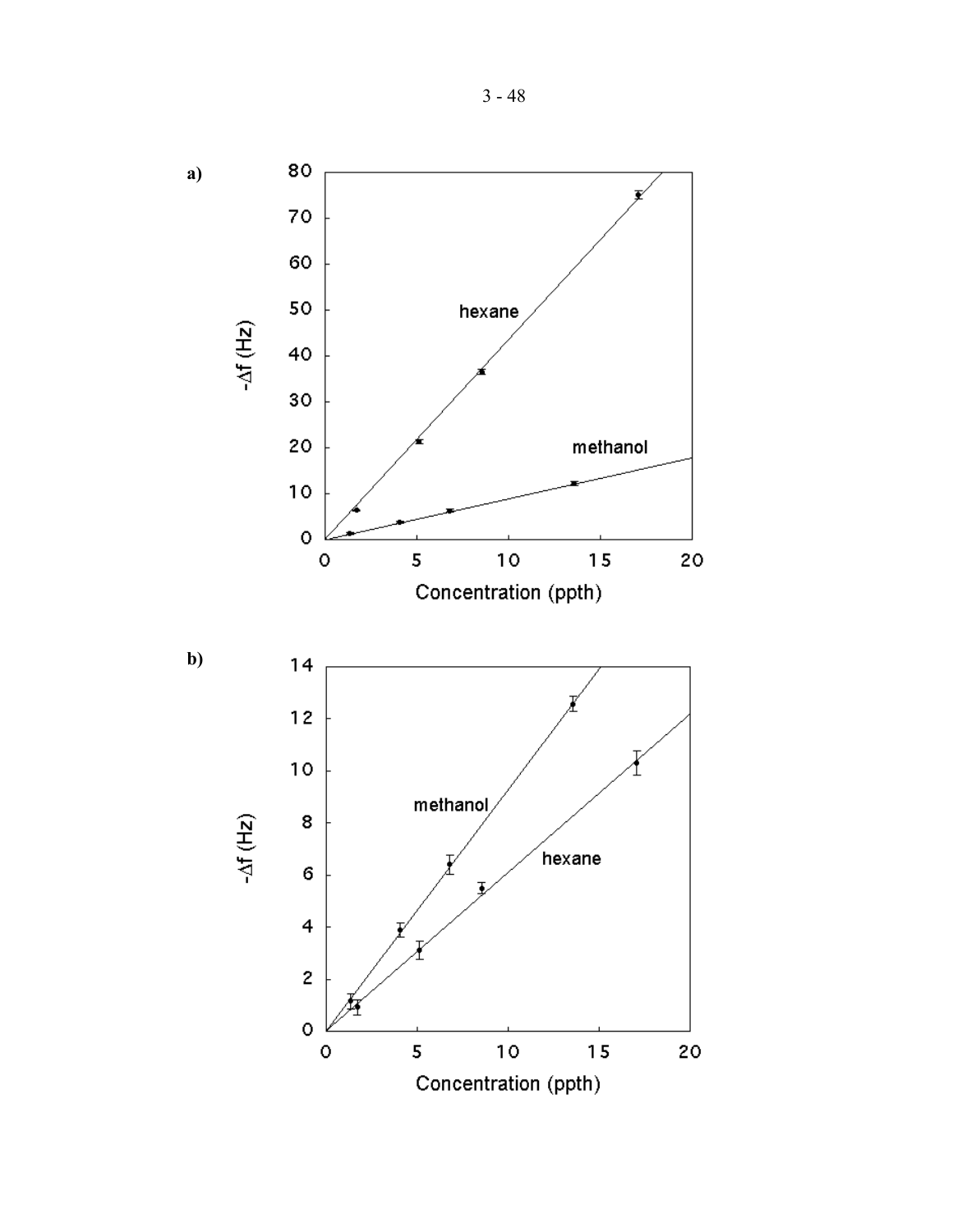**Fig. 4.** Normalized relative differential resistance responses,  $(\Delta R/R^i)/(\Delta R/R^i)$ , of carbon black-PEVA composite vapor detectors exposed to three analytes: a high vapor pressure analyte (hexane), a moderately low vapor pressure analyte (dodecane), and a low vapor pressure analyte (tridecane, vapor pressure of  $3.9 \times 10^{-2}$  torr at 294 K), each at a constant activity of  $P/P^{\circ} = 0.10$  and at a volumetric flow rate of 6 ml min<sup>-1</sup>. Each point represents an average of 5 responses, and the error bars indicate plus and minus one standard deviation from the mean. Data were obtained from  $\Delta R/R^i$  values observed between 240 and 260 s after initiation of exposure to the analyte of interest. The detectors were arranged in a linear geometry as depicted in Scheme II. For ease of visualization on a common graph of the different absolute responses of the various detector/analyte combinations, the data in this figure have been normalized relative to the mean response of the first detector that physically encountered the analyte. The solid lines indicate responses when the analyte flowed in the direction from the leftmost detector (corresponding to the detector with the lowest numbered position) to rightmost detector. These data (and associated standard deviations) were normalized to the mean response value of the detector in position 1 in the array  $(i=1)$  for the 5 exposures to the analyte of interest. The normalization constants (values by which the data were multiplied for display on the plot) are 10.8, 16.7, and 32.1, for hexane, dodecane, and tridecane, respectively. The dashed lines indicate responses recorded when the same row of detectors was exposed to vapor flowing in the opposite direction through the detector chamber; consequently, these data (and associated standard deviations) were normalized to the mean response value of the detector in position 15 in the array  $(i=15)$  to the 5 exposures of the analyte of interest. Normalization constants for these data are 10.4, 15.3, and 30.2, for hexane, dodecane, and tridecane, respectively. Analytes were delivered in a random order during an individual experiment, but the exposure order when analyte entered from the right was identical to the exposure order for experiments in which analyte entered the array from the left of the substrate as displayed in Scheme II.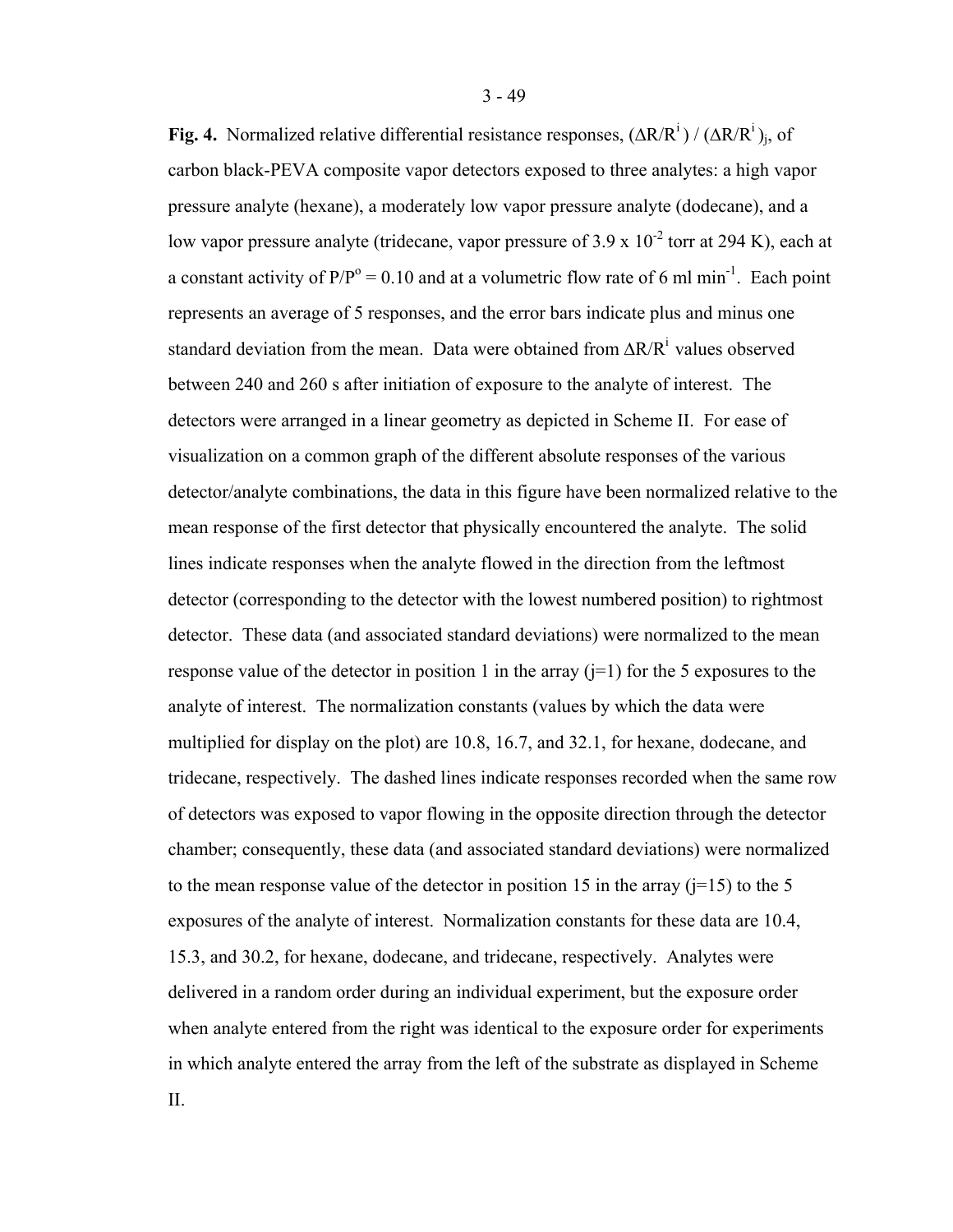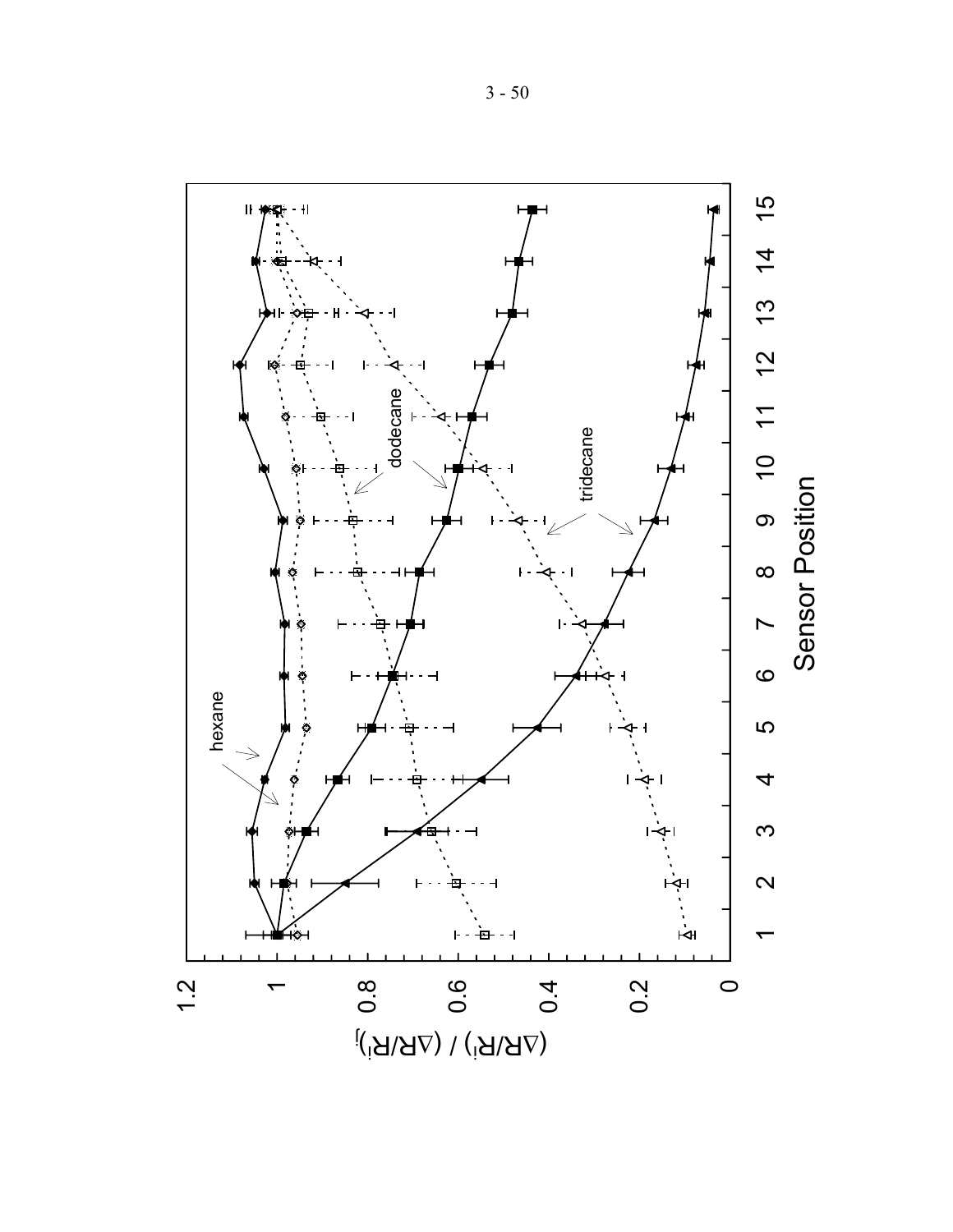**Fig. 5.** Relative differential resistance responses, (∆R/Ri ), of carbon black-PEVA composite vapor detectors configured as indicated in Scheme II for each detector position as a function of time during exposure to analyte vapor. These detectors were exposed to two analytes: a high vapor pressure analyte (hexane), indicated with a dashed line, and a moderately low vapor pressure analyte (dodecane), indicated with a solid line. Each analyte was delivered in random order at a constant activity of  $P/P^{\circ} = 0.10$  and at a volumetric flow rate of 6 ml min<sup>-1</sup>. The analyte flow entered first encountered detector 1 in Scheme II. Data for each analyte are displayed as  $\Delta R/R^i$  values calculated at the specific times (20, 90, 180, 240 s) after initiation of the vapor exposure of interest. Each point represents an average of 5 values produced by independent exposures to the analyte of interest, and the error bars indicate plus and minus one standard deviation from the mean.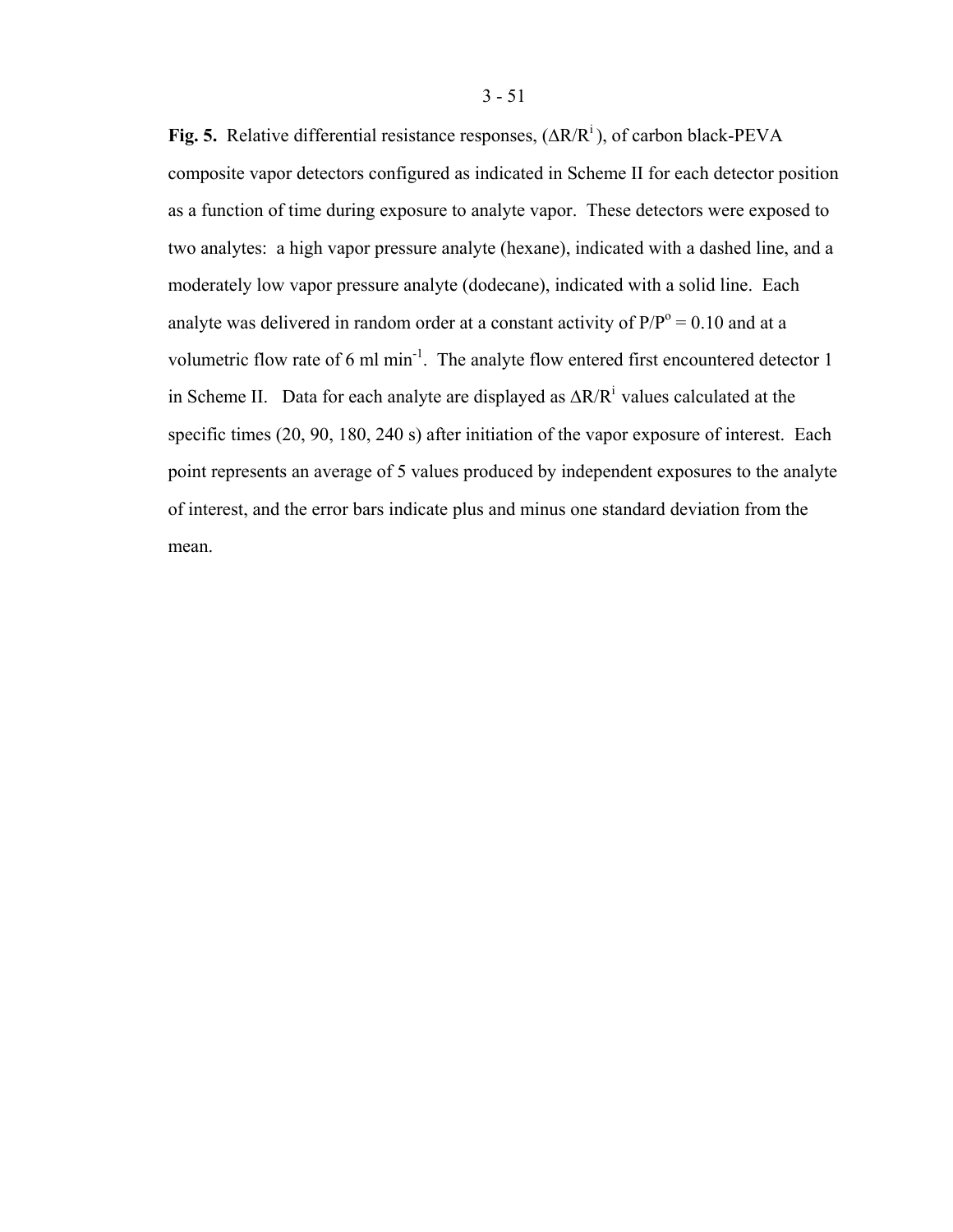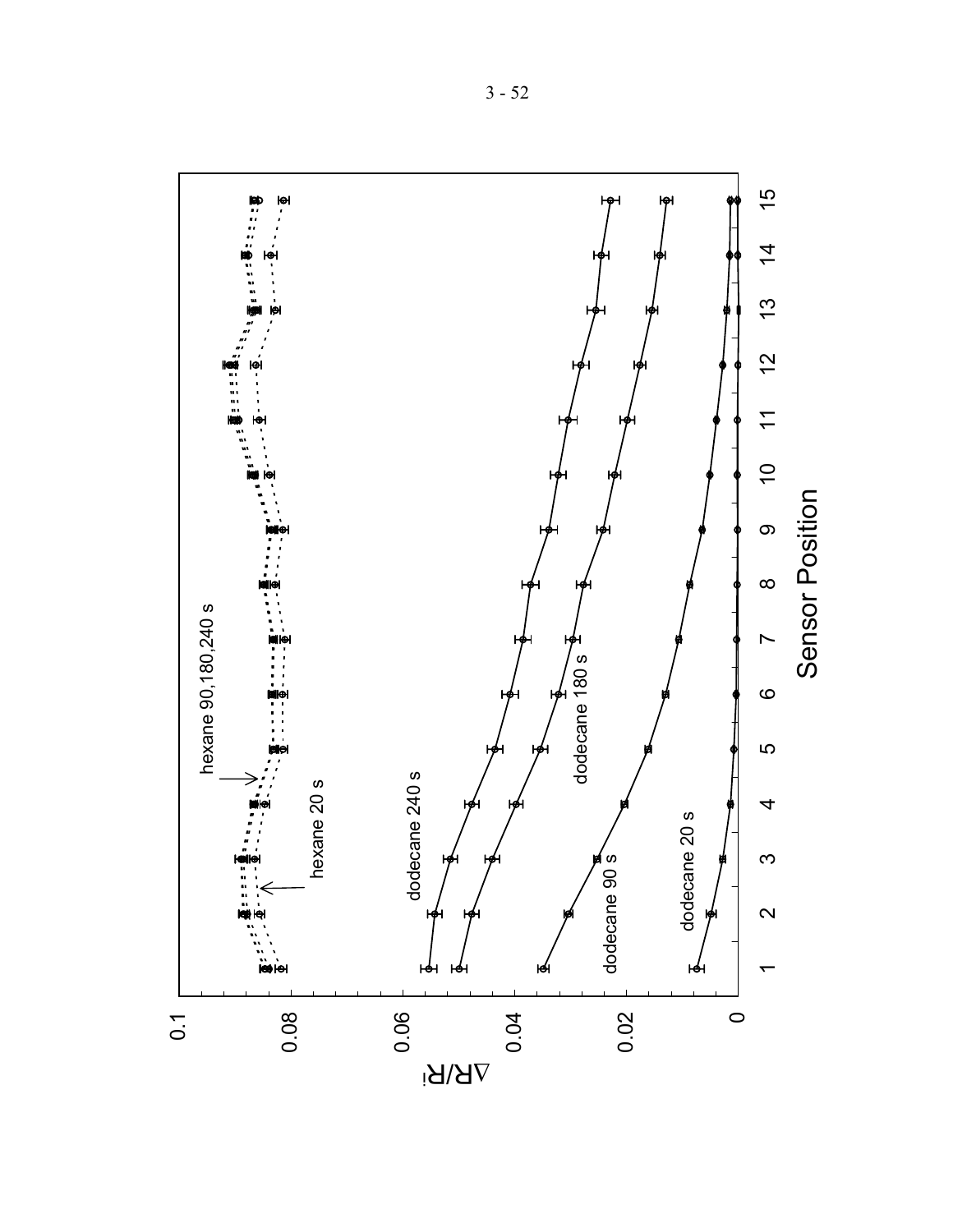**Fig. 6.** Resistance response versus time for a PEVA-carbon black composite detector (located at position 7 in Scheme II) exposed to hexane at  $P/P^{\circ} = 0.10$  from 300 to 600 s, and then to a mixture of both hexane at  $P/P^{\circ} = 0.10$  and dodecane at  $P/P^{\circ} = 0.10$  from 600 to 900 s.

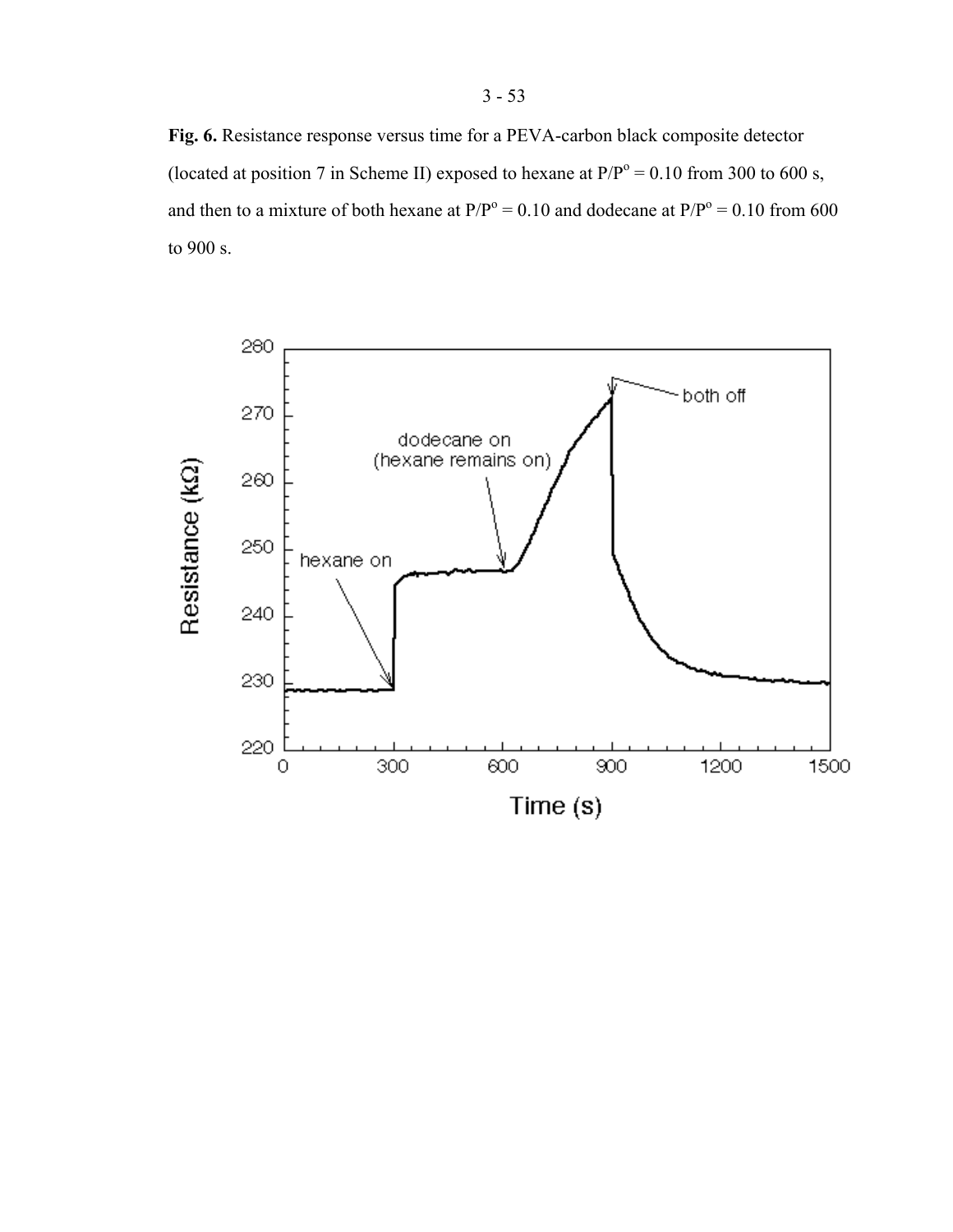**Fig. 7.** Normalized relative differential resistance responses,  $(\Delta R/R^i)/(\Delta R/R^i)$ , of a) carbon black-PEVA composite vapor detectors and b) carbon black-PCL detectors to hexane (dashed lines) and dodecane (solid lines) at a constant activity of  $P/P^{\circ} = 0.10$  in an air background. Data are averages of 5 responses, and the error bars indicate plus and minus one standard deviation values around the mean. Data were obtained from  $\Delta R/R^i$ values observed between 240 and 260 s after initiation of exposure to the analyte of interest. For each flow rate, hexane and dodecane were alternately presented to the detectors. This procedure was repeated for each of 5 flow rates, proceeding sequentially from the lowest volumetric flow rate to the highest volumetric flow rate. This 10 exposure protocol was then repeated 4 times, producing 50 total exposures of analyte to the detectors. The detectors were arranged in a linear geometry as depicted in Scheme II, and the analyte flowed from the leftmost detector (corresponding to the detector with the lowest numbered position) towards the rightmost detector. The volumetric flow rate was varied in five values between 6 ml min<sup>-1</sup> and 100 ml min<sup>-1</sup>. The data (and associated standard deviations) collected for each flow rate were separately normalized to the mean response value at that flow rate of analyte for the detector in position 1 ( $j=1$ ) of the array. Normalization constants (volumetric flow rate in ml min<sup>-1</sup>) for the hexane data of a) are 10.8, (6); 10.5 (14); 10.0 (32); 10.3 (50); 11.1 (100). Normalization constants (volumetric flow rate in ml min<sup>-1</sup>) for the dodecane data of a) are  $26.7$ , (6); 20.4 (14); 16.8 (32); 16.5 (50); 16.8 (100). Normalization constants (volumetric flow rate in ml min<sup>-1</sup>) for the hexane data of b) are 45.7, (6); 44.9 (14); 45.0 (32); 46.0 (50); 49.6 (100). Normalization constants (volumetric flow rate in ml min<sup>-1</sup>) for the dodecane data of b) are 79.5, (6); 67.0 (14); 59.2 (32); 60.5 (50); 64.4 (100).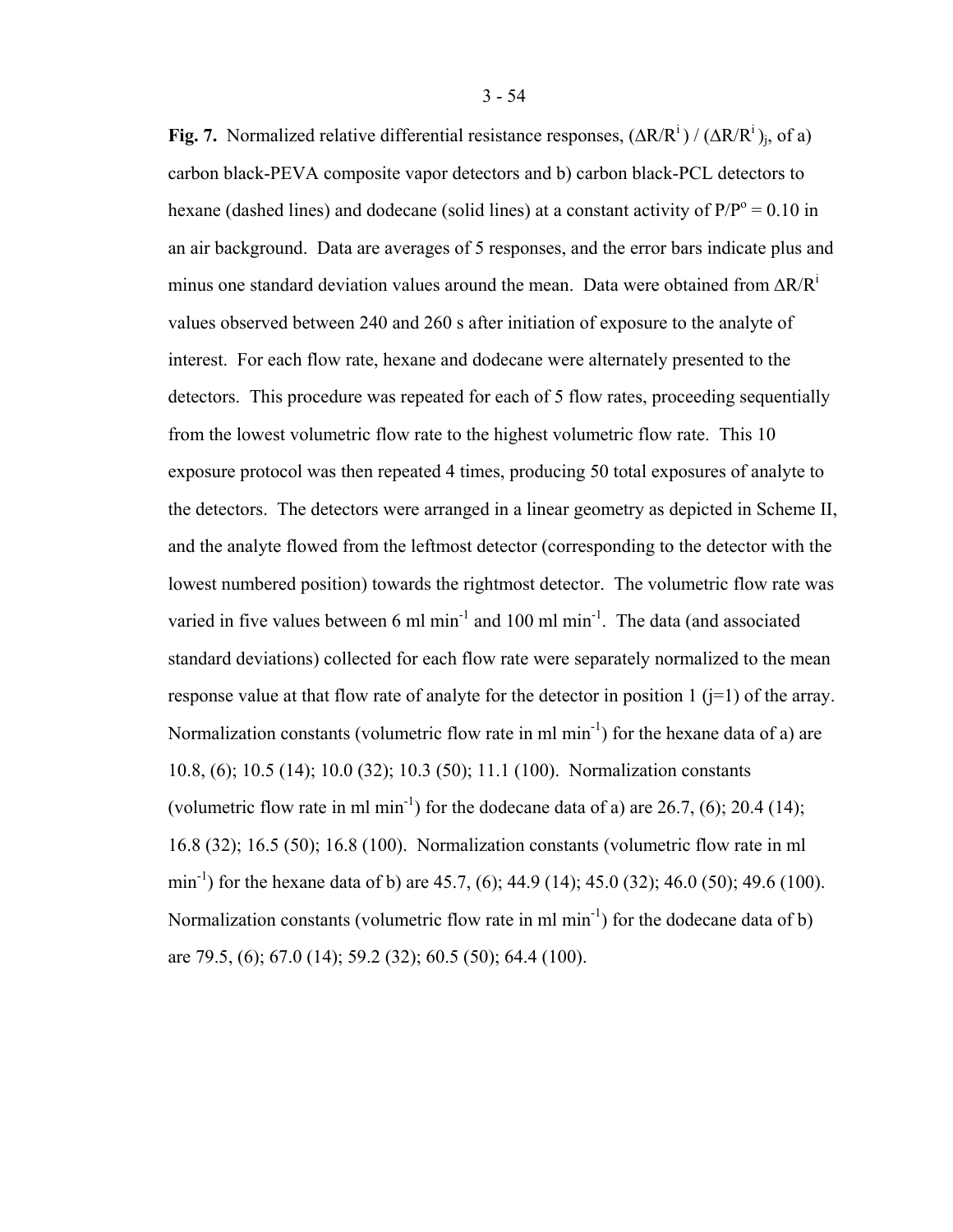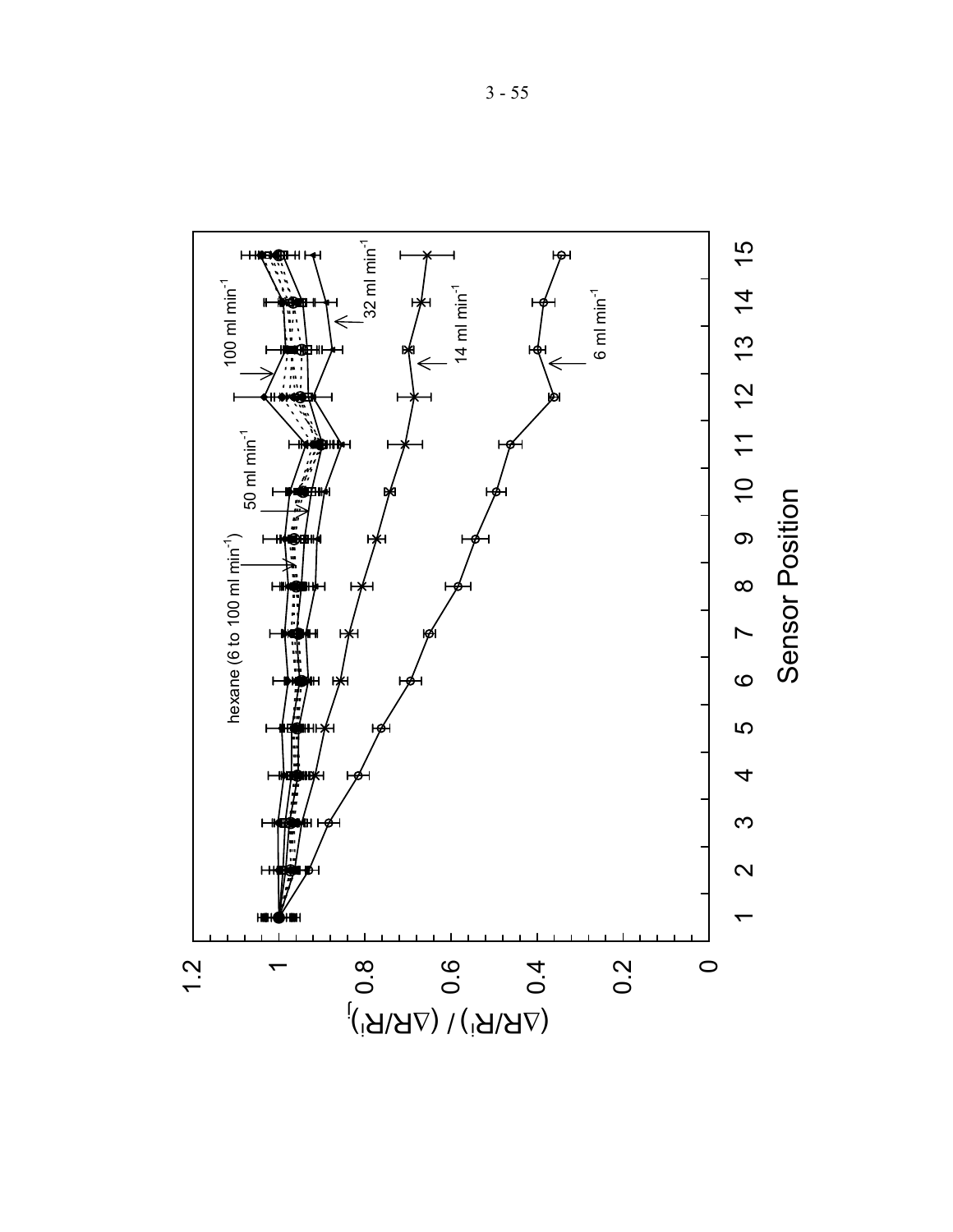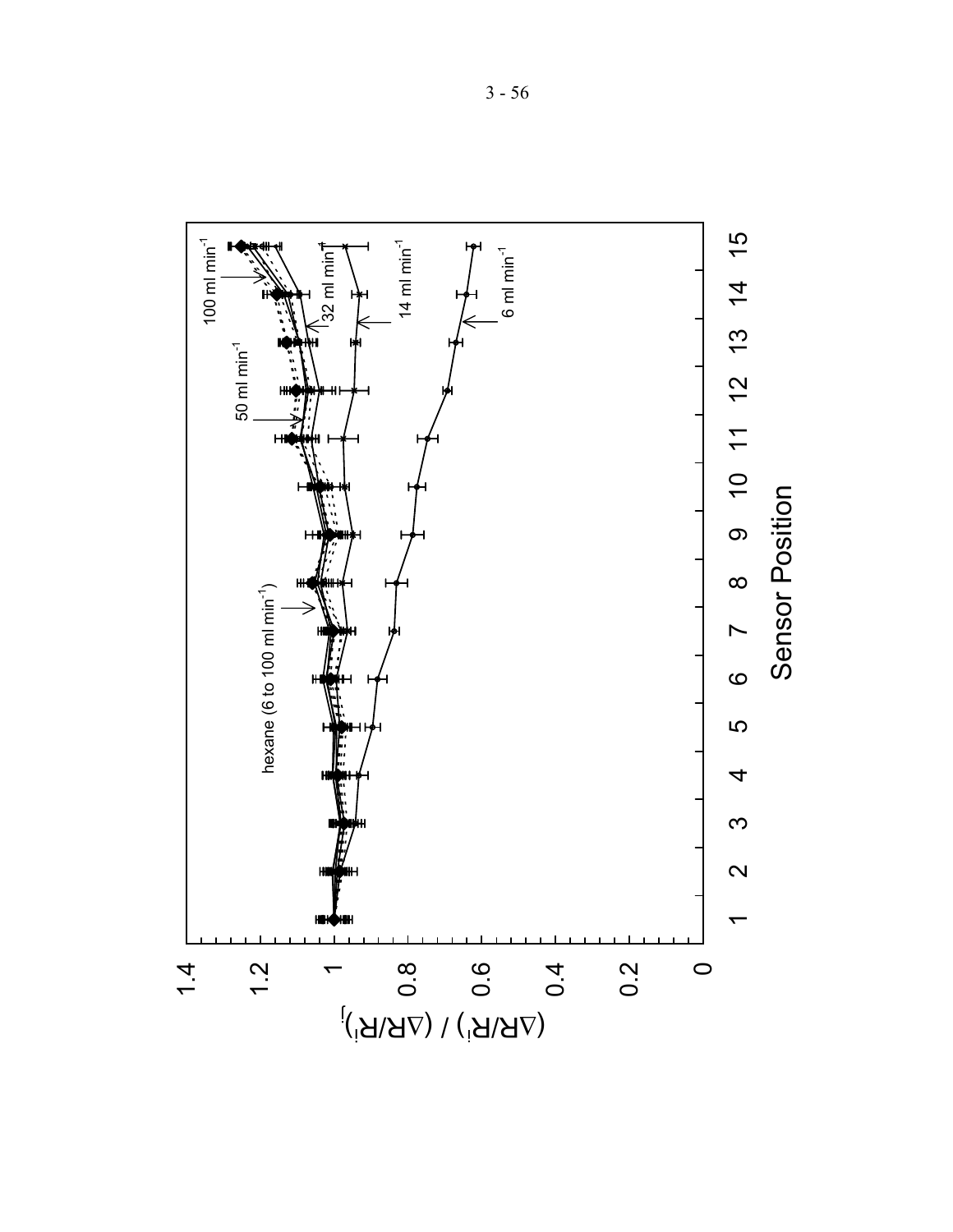**Fig. 8.** Relative differential resistance responses to hexane (diagonal lines) and dodecane (gray) after a ) 40 s, and b) 200 s of carbon black composite detectors on the edge and face positions of the substrates arranged in the stacked configuration of Scheme III. Data are averages of 30  $\Delta R/R^i$  responses, representing 10 responses to detectors of the same position on each of the three stack assemblies. The error bars indicate plus and minus one standard deviation value around the mean response value of these 30 detector/analyte combinations. Each analyte was delivered at  $P/P^{\circ} = 0.050$  in a laboratory air background.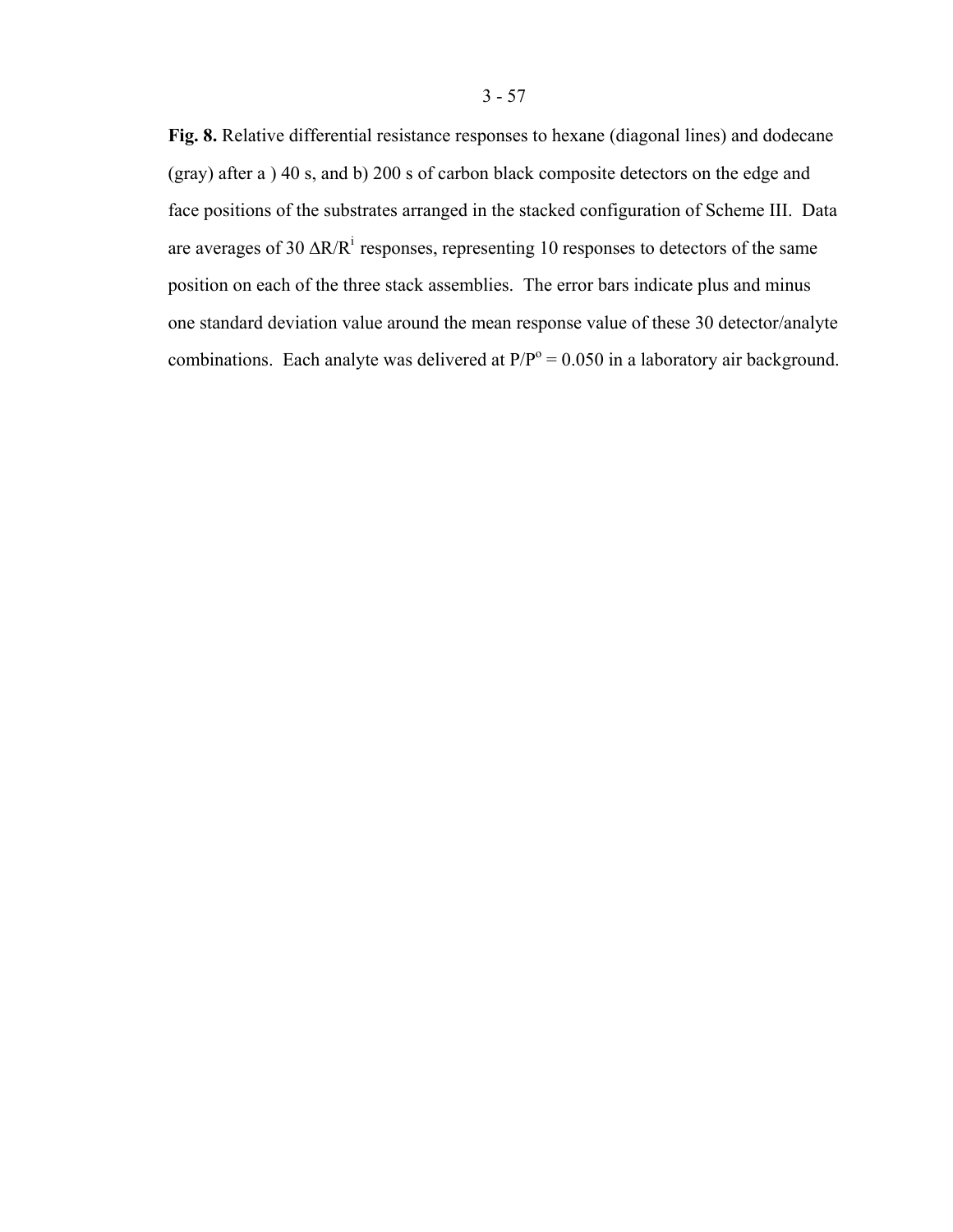

**b)**

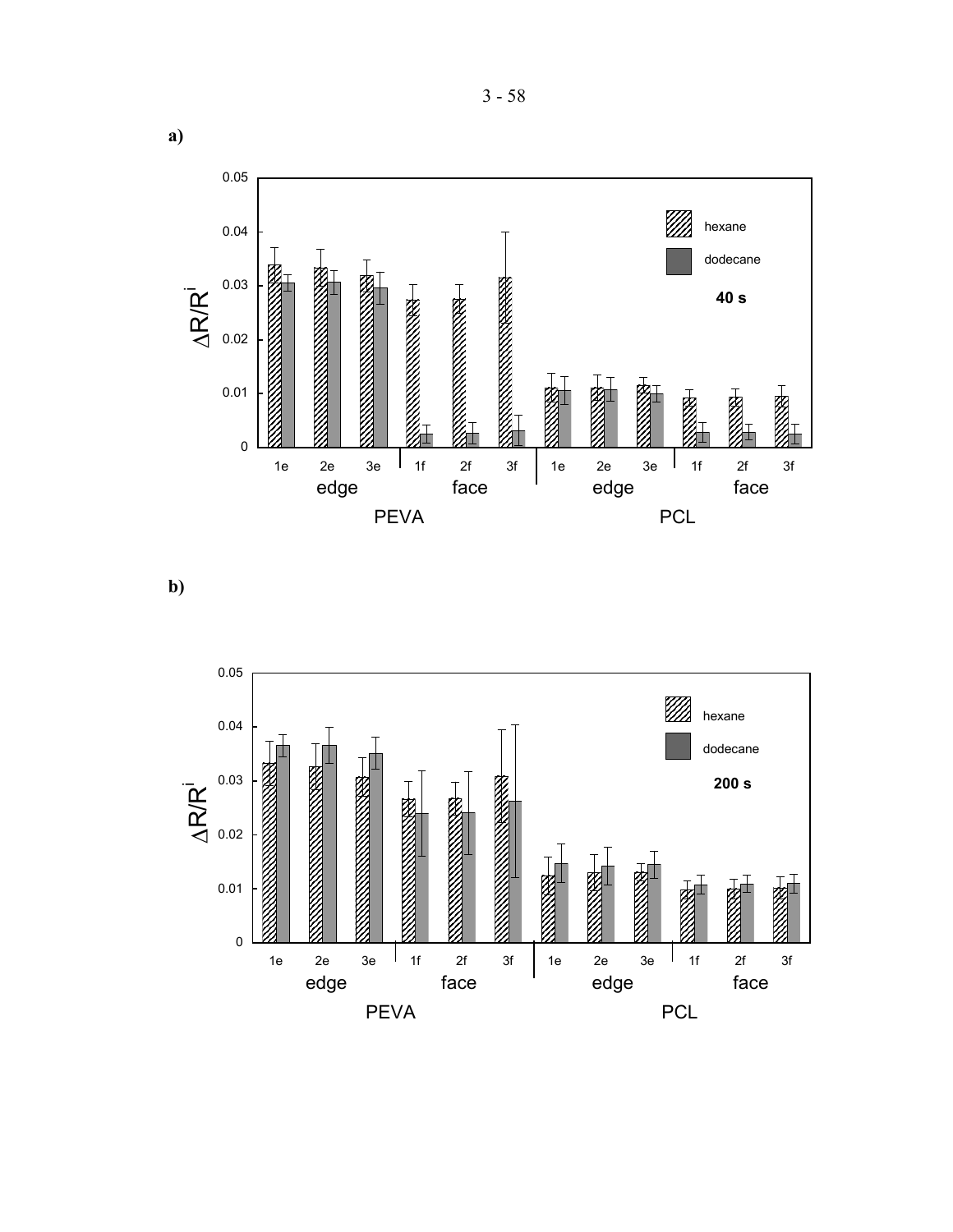# **X. REFERENCES**

- 1. M. C. Lonergan, E. J. Severin, B. J. Doleman, S. A. Beaber, R. H. Grubb, N. S. Lewis, Array-based vapor sensing using chemically sensitive, carbon blackpolymer resistors, Chem. Mat. 8 (1996) pp. 2298-2312
- 2. J. White, J. S. Kauer, T. A. Dickinson, D. R. Walt, Rapid analyte recognition in a device based on optical sensors and the olfactory system, Anal. Chem. 68 (1996) pp. 2191-2202
- 3. B. J. Doleman, R. D. Sanner, E. J. Severin, R. H. Grubbs, N. S. Lewis, Use of compatible polymer blends to fabricate arrays of carbon black-polymer composite vapor detectors, Anal. Chem. 70 (1998) pp. 2560-2564
- 4. E. Benes, M. Groschl, W. Burger, M. Schmid, Sensors based on piezoelectric resonators, Sens. Actuator A-Phys. 48 (1995) pp. 1-21
- 5. J. W. Grate, M. Klusty, Surface acoustic-wave vapor sensors based on resonator devices, Anal. Chem. 63 (1991) pp. 1719-1727
- 6. S. M. Briglin, C. M. Burl, M. S. Freund, N. S. Lewis, A. Matzger, D. N. Ortiz, P. Tokumaru, Progress in use of carbon black-polymer composite vapor detector arrays for land mine detection, Proc. SPIE-Int. Opt. Eng. 4038 (2000).
- 7. T. H. Wilmshurst. *Signal Recovery from Noise in Electronic Instrumentation*, Adam Hilger Ltd., Boston, 1985.
- 8. M. B. Weissman, 1/f noise and other slow, nonexponential kinetics in condensed matter, Rev. Mod. Phys. 60 (1988) pp. 537-571
- 9. J. R. Larry, R. M. Rosenberg, R. O. Uhler, Thick-film technology: an introduction to the materials, IEEE Transactions on Components Hybrids and Manufacturing Technology 3 (1980) pp. 211-225
- 10. A. Dziedzic, A. Kolek, 1/f noise in polymer thick-film resistors, J. Phys. D-Appl. Phys. 31 (1998) pp. 2091-2097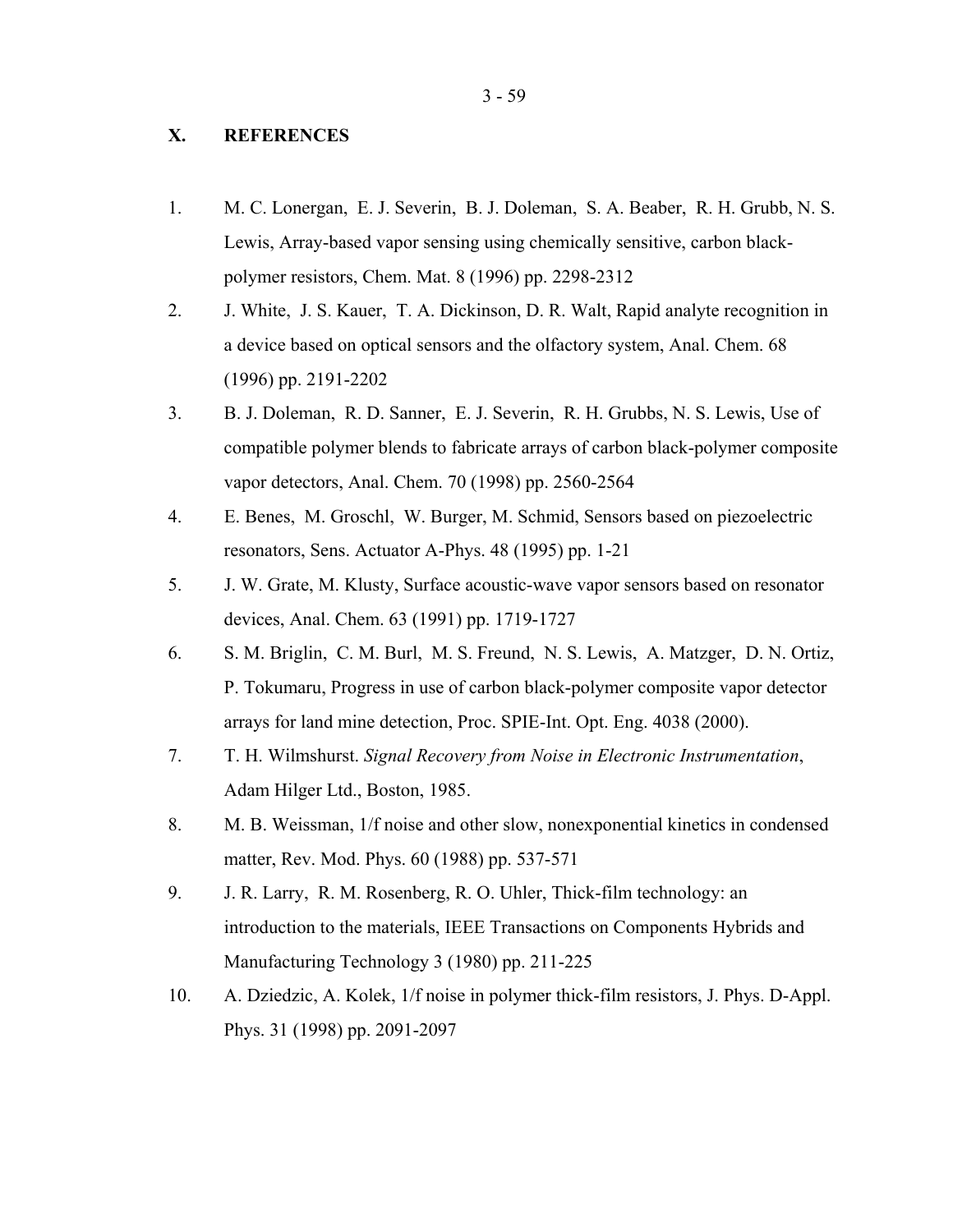- 11. J. H. Scofield, D. H. Darling, W. W. Webb, Exclusion of temperaturefluctuations as the source of 1/f noise in metal-films, Phys. Rev. B 24 (1981) pp. 7450-7453
- 12. S. L. Fu, M. S. Liang, T. Shiramatsu, T. S. Wu, Electrical characteristics of polymer thick-film resistors. 1. Experimental results, IEEE Transactions on Components Hybrids and Manufacturing Technology 4 (1981) pp. 283-288
- 13. K. J. Albert, N. S. Lewis, C. L. Schauer, G. A. Sotzing, S. E. Stitzel, T. P. Vaid, D. R. Walt, Cross-reactive chemical sensor arrays, Chem. Rev. 100 (2000) pp. 2595-2626
- 14. M. J. Deen, S. Rumyantsev, J. Orchard-Webb, Low frequency noise in heavily doped polysilicon thin film resistors, J. Vac. Sci. Technol. B 16 (1998) pp. 1881- 1884
- 15. E. J. Severin, N. S. Lewis, Relationships among resonant frequency changes on a coated quartz crystal microbalance, thickness changes, and resistance responses of polymer-carbon black composite chemiresistors, Anal. Chem. 72 (2000) pp. 2008-2015
- 16. A. Peled, R. E. Johanson, Y. Zloof, S. O. Kasap, 1/f noise in bismuth ruthenate based thick-film resistors, IEEE Trans Compon. Packag. Manuf. Technol. Part A 20 (1997) pp. 355-360
- 17. P. Horowitz, W. Hill. *The Art of Electronics*, Cambridge University Press, New York, 2nd edn., 1989.
- 18. C. Lu. *Applications of Piezoelectric Quartz Crystal Microbalances*, Elsevier, New York, 1984.
- 19. D. A. Buttry. *Electroanalytical Chemistry; A Series of Advances*, Vol. 17, Marcel Dekker, New York, 1991.
- 20. B. J. Doleman, E. J. Severin, N. S. Lewis, Trends in odor intensity for human and electronic noses: relative roles of odorant vapor pressure vs. molecularly specific odorant binding, Proc. Natl. Acad. Sci. U.S.A. 95 (1998) pp. 5442-5447